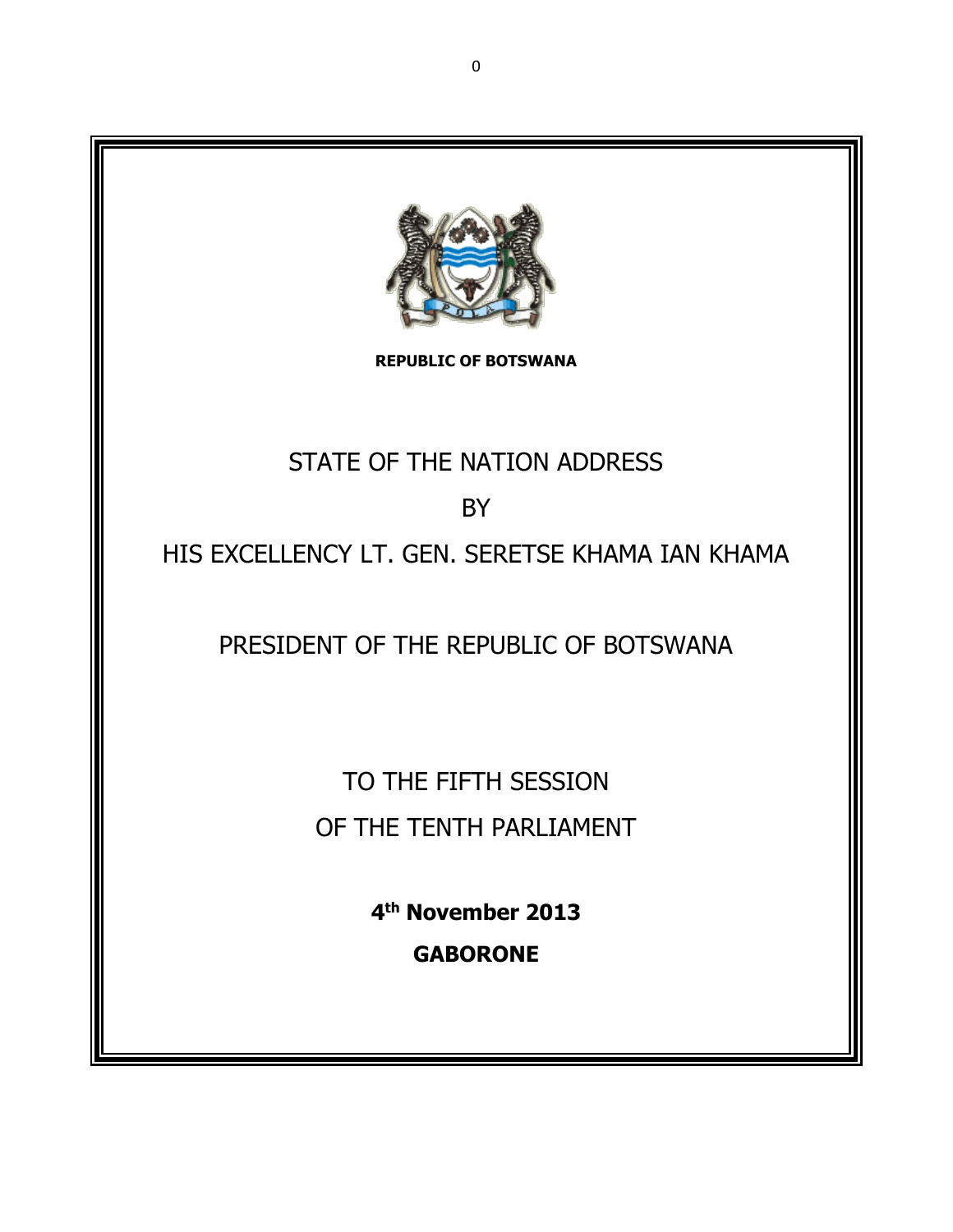## **INTRODUCTION**

1. Madam Speaker, Honourable Members, good afternoon; before we begin I ask that we first observe a moment of silence for those of our fellow countrymen and women who have departed during the past year, including the two Members of this Parliament. May their souls all rest in peace. I thank you.

2. Madam Speaker, it is my pleasure this afternoon to address this opening of the fifth and therefore last session of the tenth Parliament. By this time next year Batswana from across our country will have once more gone to the polls to exercise their Constitutional right to vote.

3. For nearly five full decades now it has been the power of this simple fact, the ability of citizens to freely exercise the wisdom of their democratic will, which has assured our nation's steady progress. We are all deeply indebted to the founders of our great Republic, who ignored the example of many by remaining true to their own conviction that Government governs best when it governs by and with, as well as for, the people.

4. It is this legacy that I proudly pledged to uphold during my own inauguration. Today I am pleased to affirm that, as we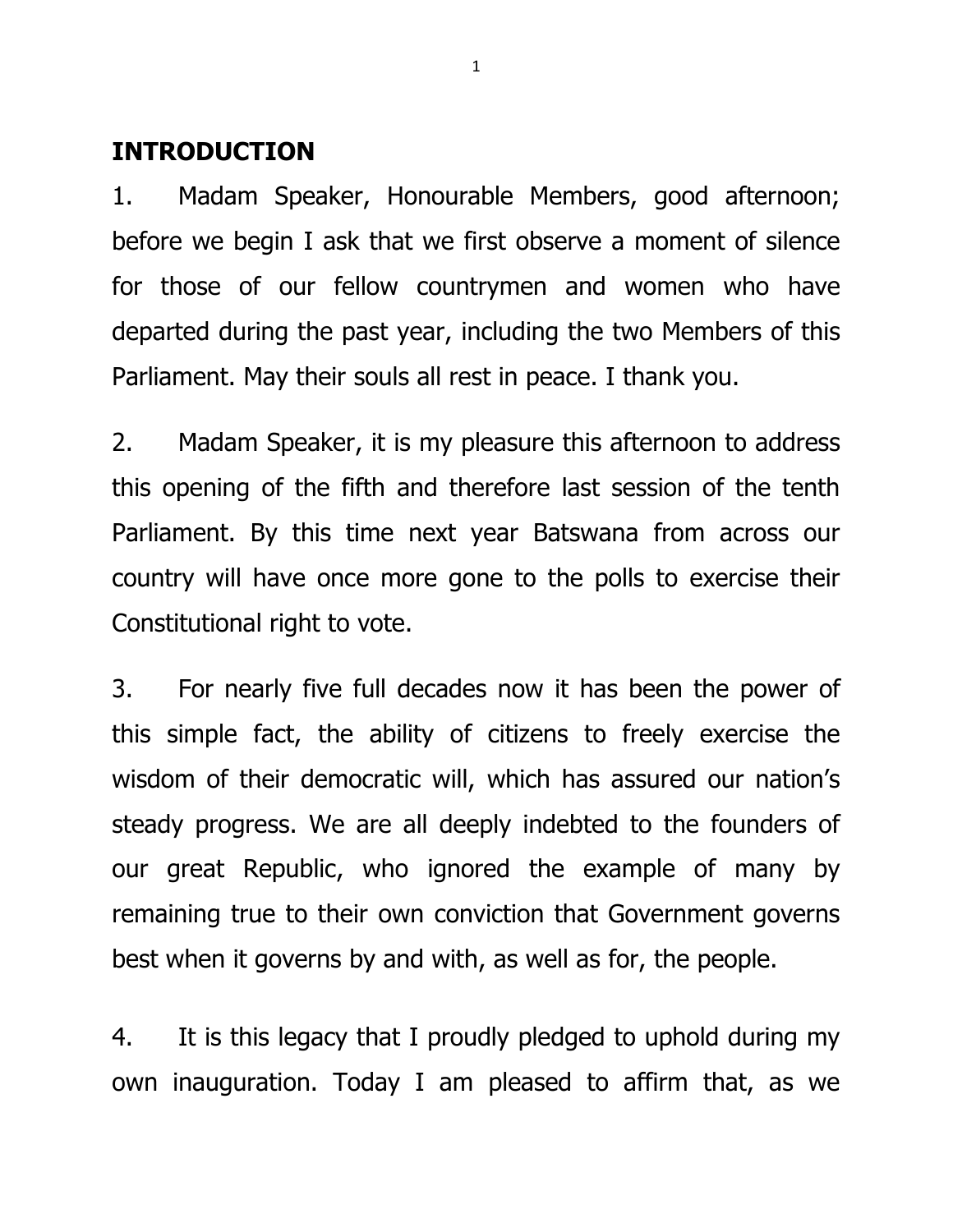prepare to once more seek the peoples' mandate, our democracy has never been stronger or more vibrant.

5. Our democracy has all along been about more than the regular holding of free and fair elections; being rooted in a shared commitment to people-driven governance for people centred development. It is for this reason that my administration is continuously engaged with citizens from all walks of life, in every part of the country, about their concerns. Given the diverse and increasingly complex nature of our society, rooted as it is in both timeless traditions and ever changing technologies, we have found it necessary to consult through various mediums:-

- $\triangleright$  From the convening of dikgotla and dipitso; to our outreach through electronic and social media, as well as the provision of toll free numbers;
- $\triangleright$  From private sector partnership within the High Level Consultative Council (HLCC) process; to simply meeting one on one with people;

We seek to connect with every citizen, every day, in every way and everywhere; thus ensuring that consultation remains at the very core of our good governance practice.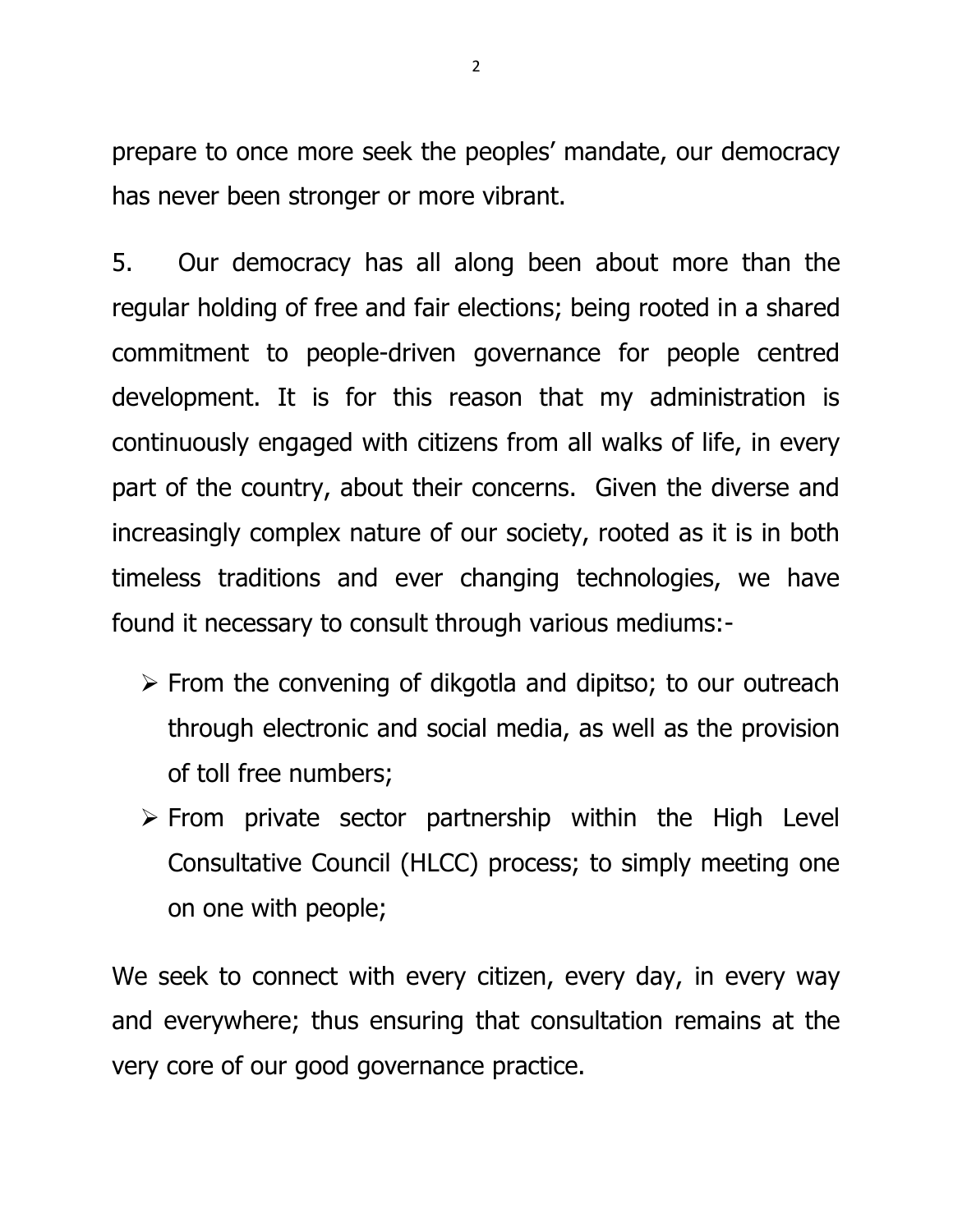6. It is through our steadfast attention to the feedback we receive through such consultation that we shall meet this nation's challenges. At the same time we remain mindful of our ultimate goal of achieving a dignified life for all Batswana through the delivery of sustainable economic development, rooted in a renewed sense of social discipline, as well as driven by a culture of democratic accountability.

7. Madam Speaker, our delivery of good governance is further attested to by respected international surveys, as well as local perception polls.

8. Since 2008 our country's overall score in the Global Democracy Index has increased. In the latest survey of 2012 our nation was thus ranked 30 out of 148 nations in the world. In terms of the sub-category Electoral Process and Pluralism we were ranked 23<sup>rd</sup> in the world, alongside Japan and the U.S.A., while in terms of Civil Liberties we were ranked 15<sup>th</sup> besides such nations as The Netherlands and Switzerland. This latter ranking dovetails with our rating in the Legatum Personal Freedom Index, where we number among the 30 "high ranking" countries whose citizens are said to enjoy: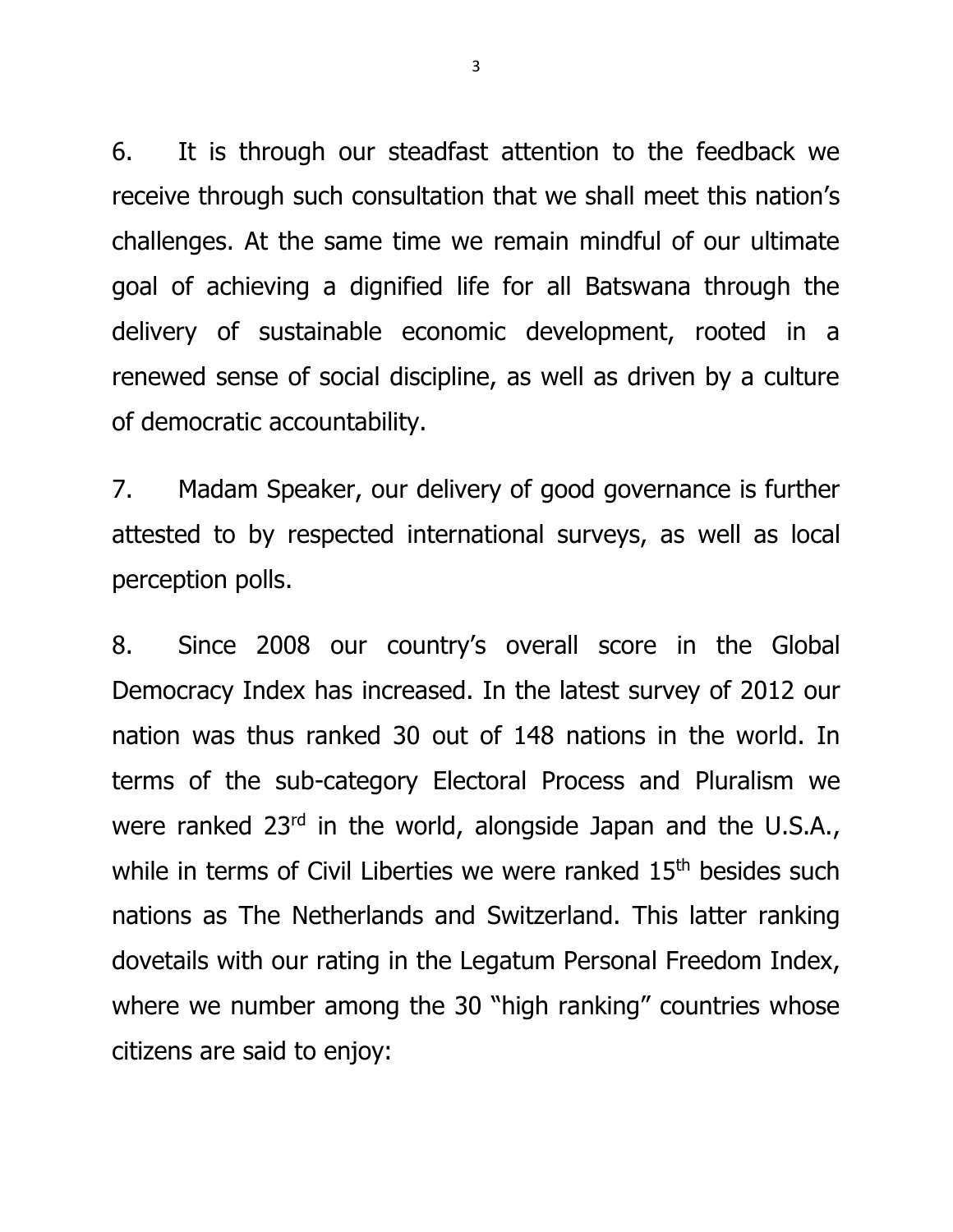# **"High levels of personal freedom of expression, belief and organisation, as well as personal autonomy in a society welcoming of diversity."**

9. It is perhaps worth noting that our weakest score in the Democracy Index was in the category of political participation, where we can and should do better next year. This is a special challenge not only for the Independent Electoral Commission (I.E.C.), but the rest of us. I therefore take this opportunity to urge everyone who is eligible to register and vote.

10. Madam Speaker, this administration's implementation efforts shall continue to be guided by steadfast adherence to the "5Ds", as our signposts on the path towards a better Botswana. Sustainable development cannot be simply measured in the delivery of physical infrastructure. It must rather be about the holistic transformation of society to meet competitive demands and changing needs. The 5Ds are thus about ensuring that all Batswana gain the skills and opportunities they need to achieve a dignified life. Poverty eradication and youth development are, therefore, leading priorities; in the context of our overall goal of achieving an equitable high income status for our country free from absolute poverty.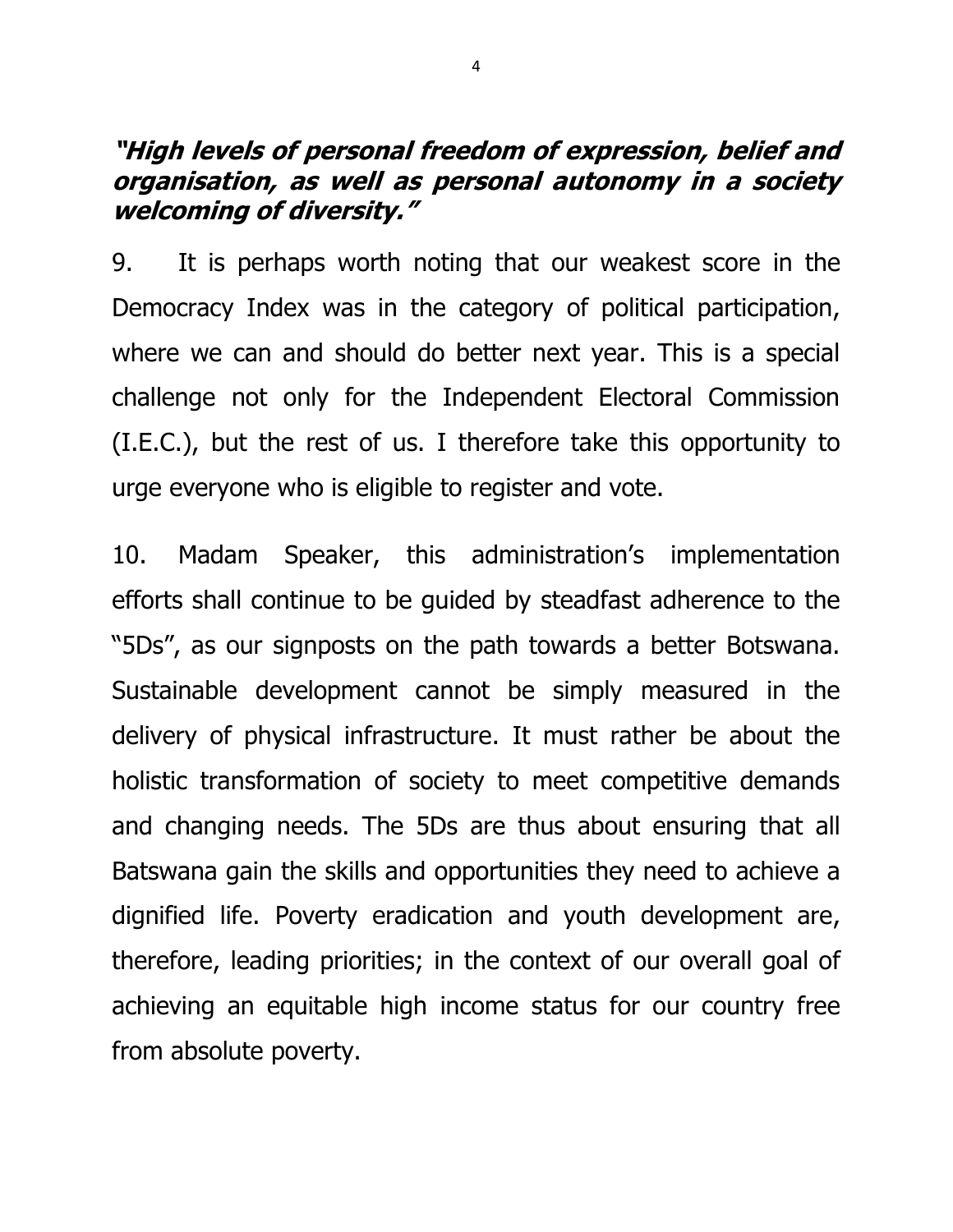11. In addition to and consistent with the 5Ds, Government's strategic framework for a better Botswana is contained in the Long-term Vision and  $10<sup>th</sup>$  National Development Plan, which are supported by flagship programmes for sustainable economic diversification. We cannot meet these aspirations through Government efforts alone. They rather require all of us, in the public and private sector alike, to become more innovative and productive in turning opportunities into achievements.

#### **Economy**

12. Madam Speaker, we continue to be faced with economically challenging times. Yet, despite such challenges, our ongoing progress should instil confidence within us as we forge ahead with strategic projects to drive the diversification of our economy to become among others a transport, energy and communications' hub, as well as global centre for mineral beneficiation, finance, tourism and innovation.

13. Notwithstanding the uncertainties that have afflicted international markets since 2008/09, our country has been recovering; having enjoyed positive growth rates since the 2010/11 financial year. This upturn is driven by expansion in nonmining sectors such as manufacturing, finance, transport,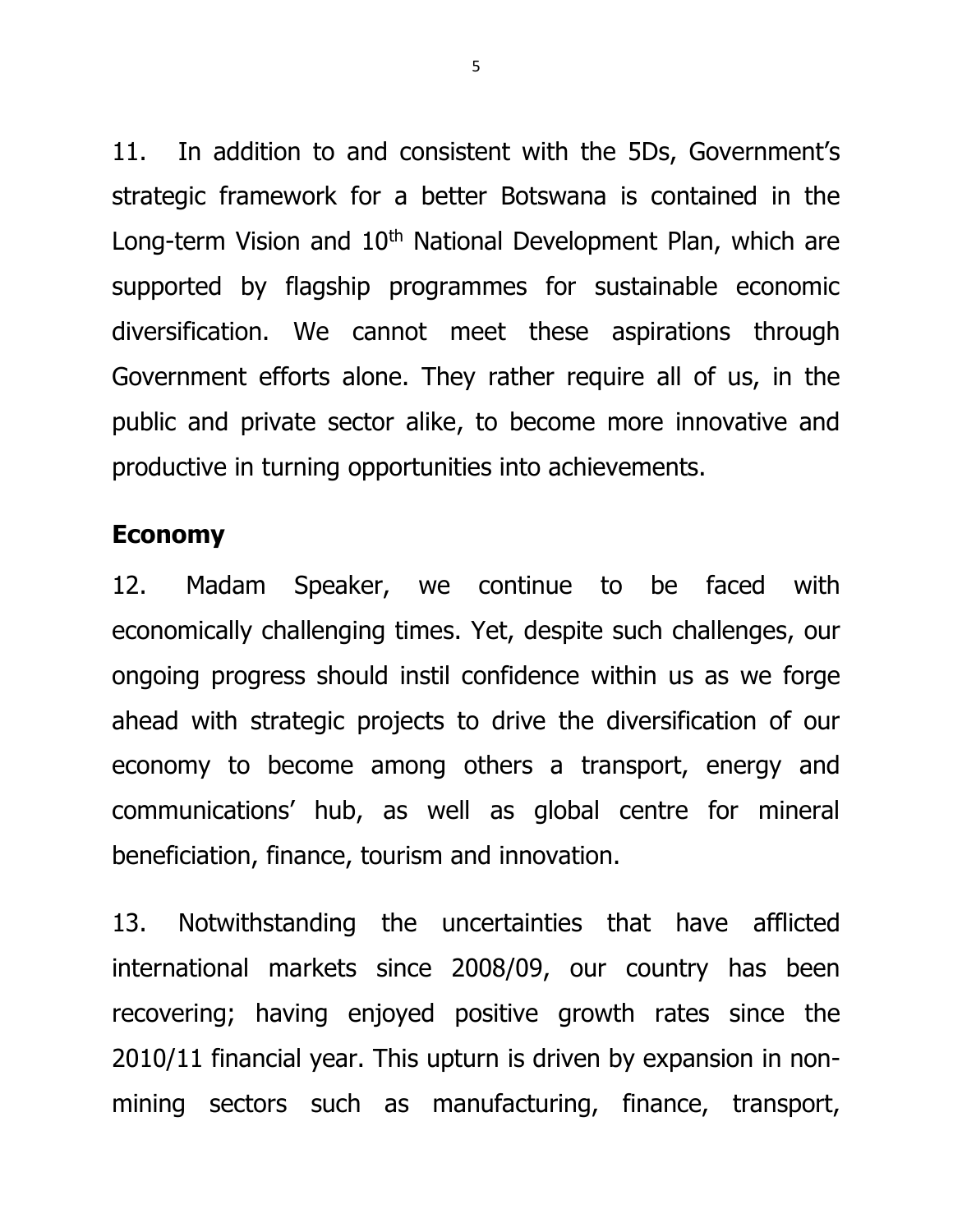construction, and tourism as well as other services. Taken together this is encouraging evidence of diversification.

14. However, the energy, agriculture and mining sectors continue to experience constraints and subdued growth. While the recent positive outlook in the global economy is expected to strengthen the mining sector, recurring droughts and animal disease remain a constraint to agriculture.

15. Our Gross Domestic Product (GDP) expanded by 3.6% during the twelve months through March 2013, reflecting a 5.2% increase in non-mining GDP but a contraction of 6.1% in the mining sector.

16. As global prospects improve, our own economy is expected to benefit from increased export demand. The world economy is currently projected by the IMF to grow by 2.9% and 3.6% in 2013 and 2014 respectively, with modest expansion in both advanced and developing economies. Turning to the domestic situation, our own economy is currently projected to grow by just over 4% in 2013 and 2014. However, continued Euro zone uncertainties, drought and animal disease outbreaks, as well as water shortage, pose significant threats.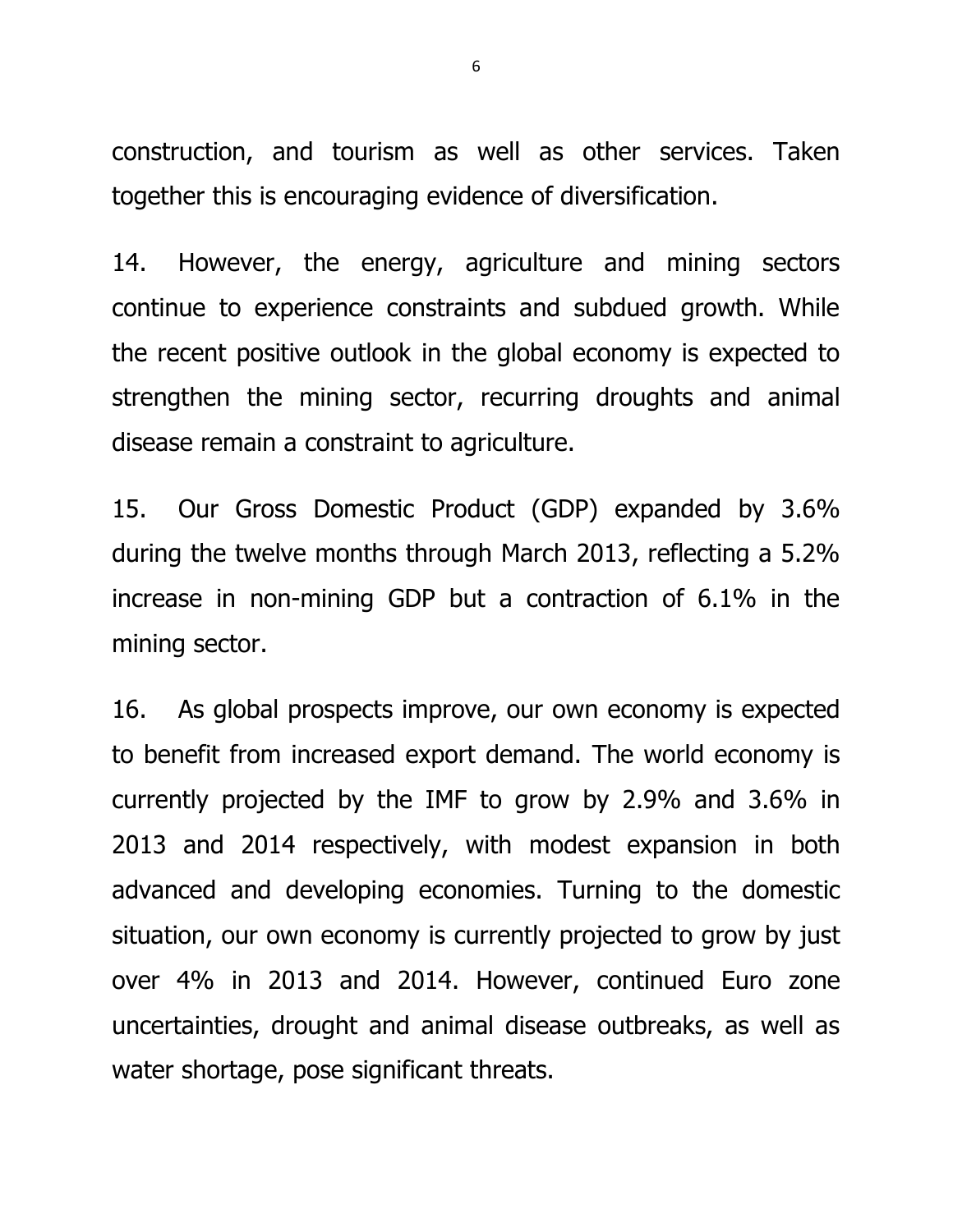17. I am also pleased to report that the average national inflation rate has been decreasing from 8.5% in 2011 to 7.5% in 2012. This year further steady progress has been recorded, with inflation dropping to 5.0% as of September 2013, which is within the Bank of Botswana's medium-term objective range of 3-6%.

18. Economic growth has been accompanied by a net expansion in job numbers; albeit not enough to absorb all those seeking employment. As of 2012 unemployment (18 and over) stood at 17.5%, down from 23.5% at the beginning of 2007. To further augment efforts to reduce unemployment, Government in collaboration with the International Labour Organization (ILO) is currently formulating a National Employment Policy, to provide for better coordination of existing employment-intensive investments.

# **Budget & Planning**

19. Madam Speaker, as this House will recall, due to the 2008/09 recession Government not only ran budget deficits, but also committed itself to a balanced budget from 2012/13 financial year onwards, to rebuild our reserves and pay off debts.

20. The NDP 10 Mid-Term Review (MTR) process ended in April 2013 with approval by Parliament. The Review was driven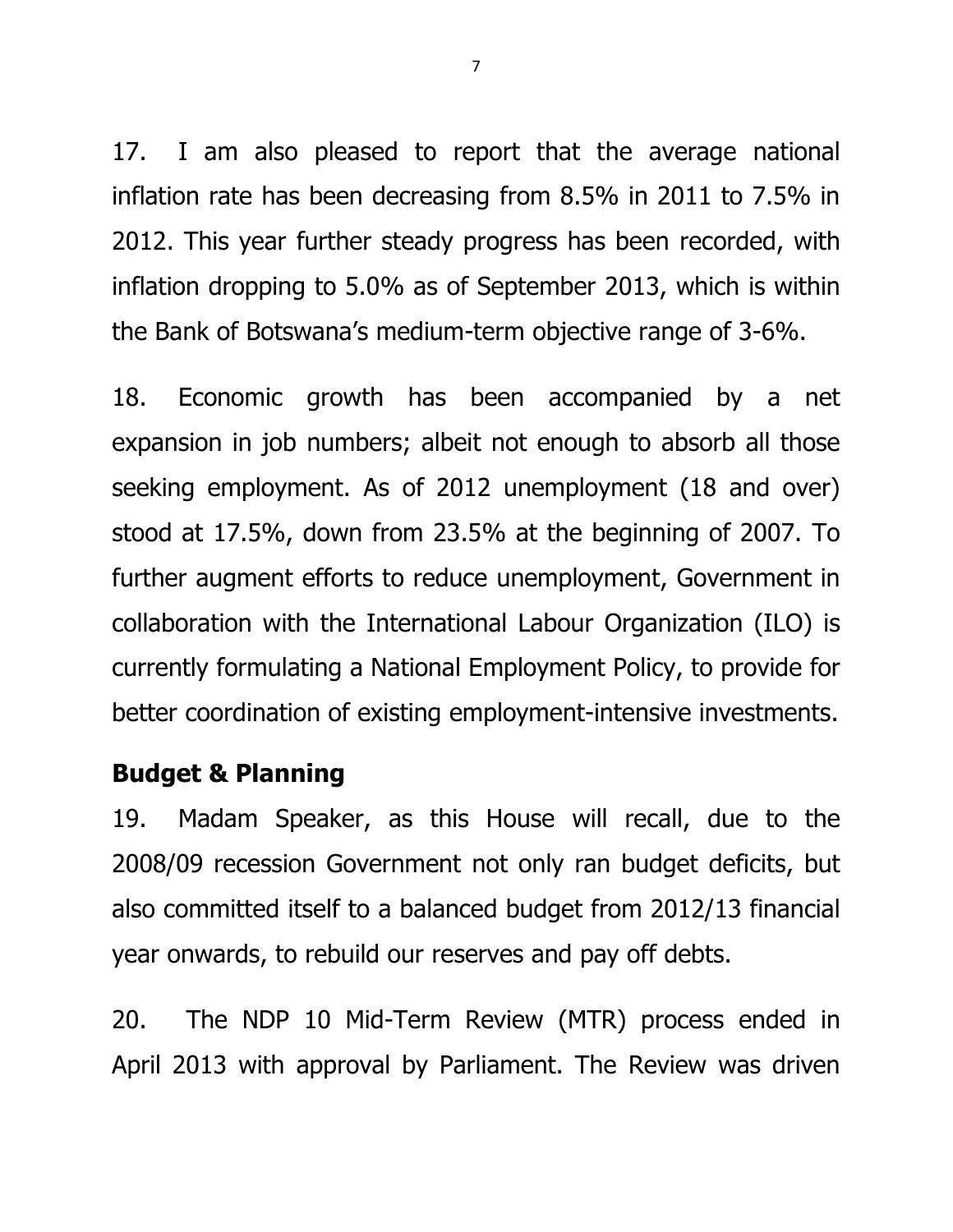by Thematic Working Groups (TWGs) constituted by Cabinet and chaired by Permanent Secretaries at technical level and Ministers at policy level. Among others, the TWGs identified national priority areas as well as policies and strategies for driving development initiatives during the remaining period of NDP 10.

21. Our NDP priorities, as well as lessons learnt from the current MDGs, are guiding our post-2015 MDG development agenda. Taking poverty eradication as an overarching commitment, additional priorities include the achievement of:

- Inclusive, broad-based economic growth for employment creation and food security;
- Improved education and skills development to better match vocational demands;
- Environmental sustainability for 'green growth';
- Improved child and maternal health;
- Empowerment of women and young people; and
- Strengthening support for vulnerable groups such as people with disabilities, the elderly and orphans.

22. Botswana, furthermore, recently participated in global consultations to map a post-2015 MDG agenda.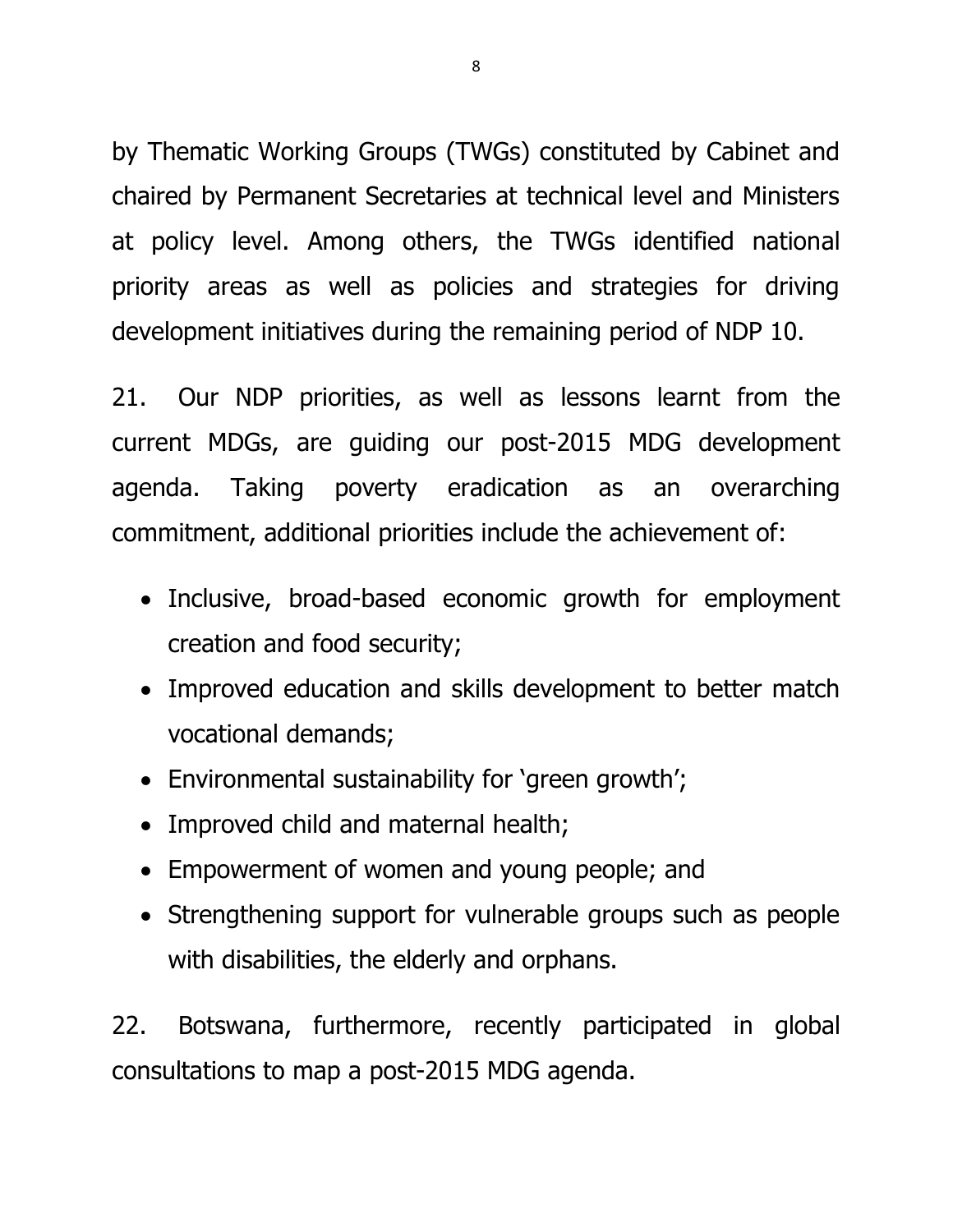#### **Public Service**

23. Madam Speaker, the best plans, policies and programmes will come to naught if poorly implemented. Given that our public sector is also the country's largest employer and provider of services it is clear that its performance is crucial for our wider economic and social wellbeing. It is for this reason that I, as well as other members of Cabinet, have made a point of meeting with public servants at the local level to gain better insight into their own concerns, as well as the challenges they face in delivering quality services. In the context of issues arising from these interactions a number of interventions are being implemented. In addition a consultancy was carried out to more broadly examine ways to improve their conditions of service, whose findings are now being actively considered.

24. All organs of Government have been instructed to put in place targeted interventions to address any deficiencies in the efficient delivery of quality service. In addition, the Directorate of Public Service Management has been restructured for improved policy direction and monitoring, while the Public Service College has broadened its leadership and training programmes.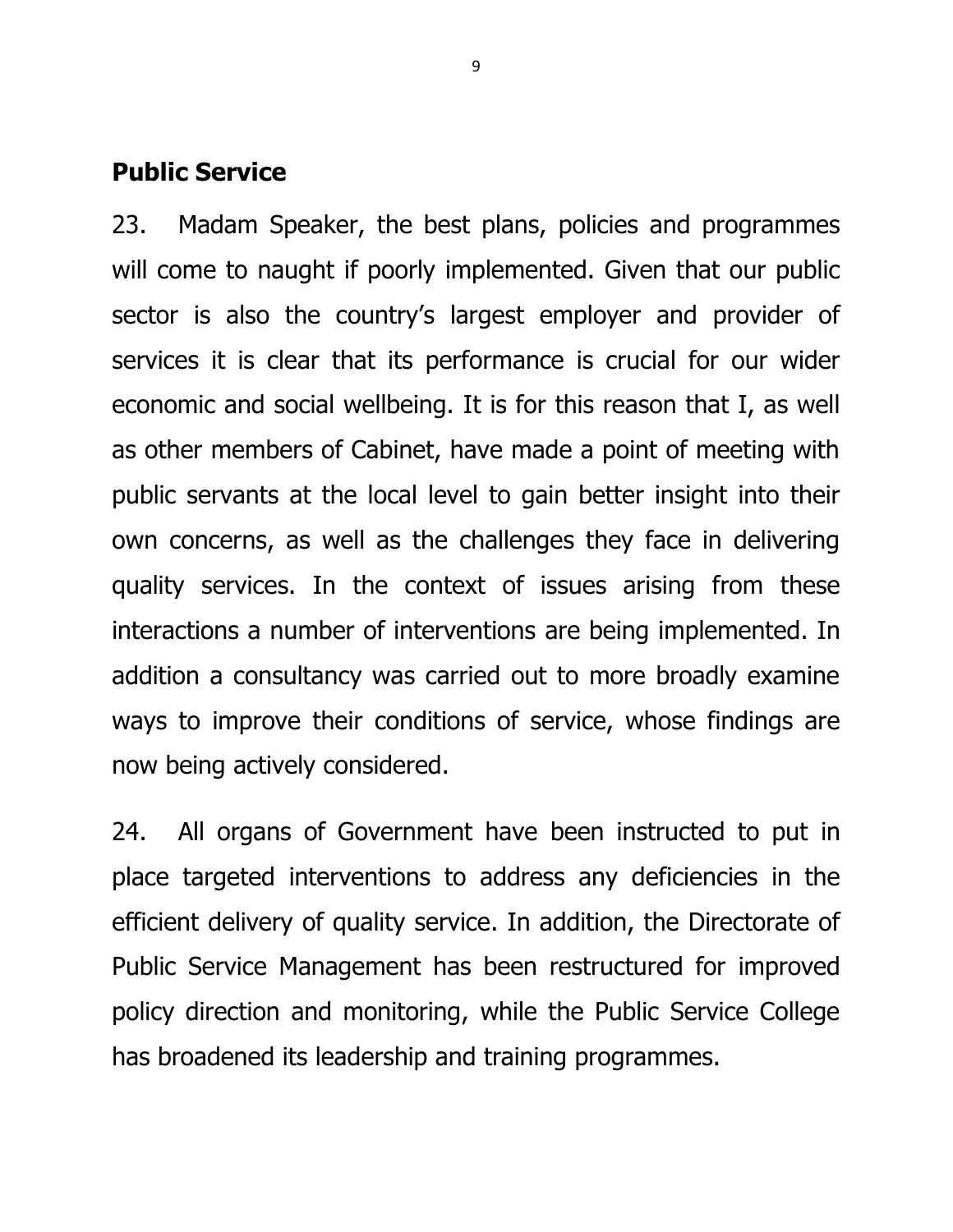25. Madam Speaker, I am pleased to report that members of Cabinet and public servants continue to bring dignity to the lives of the less fortunate in our country, by devoting a day out of each month to Community Service projects. These efforts range from building and rehabilitating shelters, to establishing community gardens, to donations of basic necessities to individuals and institutions, to clean up campaigns. Over the past twelve months over 250 such projects have been undertaken covering all districts.

# **Competitiveness**

26. Madam Speaker, Government remains committed to enhancing an enabling environment for business. Progress in our efforts was most recently reflected in our improved ranking in the annual IFC/World Bank 'Doing Business Index', where we moved up 11 places since last year to 56 out of 189 nations in the world. In this regard, the Cabinet Sub-Committee on Doing Business and Global Competitiveness has been busy overseeing a number of initiatives. These include:

• Introduction of e-Government legislation, such as the e-Communication and Transactions Bill, the Data Protection Bill and the e-Evidence Bill;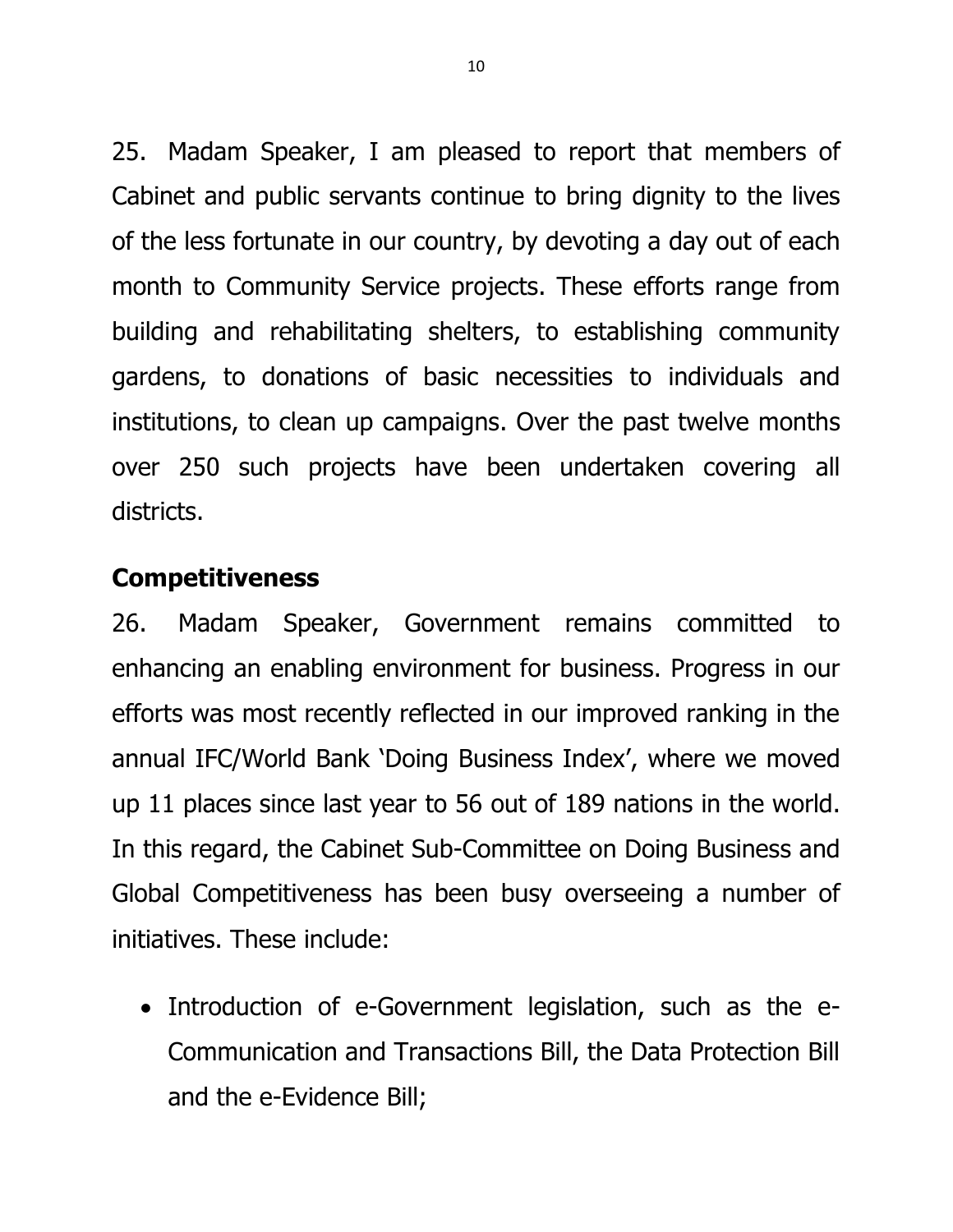- Establishment of a Regulatory Impact Assessment system ;
- Commencement of routine inspections by Local Authorities three months prior to expiry of trading licenses;
- Establishing an online system for name search and registration;
- Introduction of an integrated taxpayer management system;
- Introduction of e-filing and e-payment system;
- Implementation of the Point Based System to attract and retain skilled expatriates, while ensuring local skills transfer; and
- Amendment of the Town and Country Planning Act to facilitate the decentralisation of the Planning Board's functions to Councils so as to reduce delays in the approval of planning and building permits.

27. While the World Economic Forum's latest, 2013-14, Global Competitiveness report has moved us up five places in their global rankings since last year; they have nonetheless once again identified "poor work ethic in the national labour force" as the most problematic factor for doing business in our country. To address this deficiency, which is applicable to both our public and private sectors, the Botswana National Productivity Centre has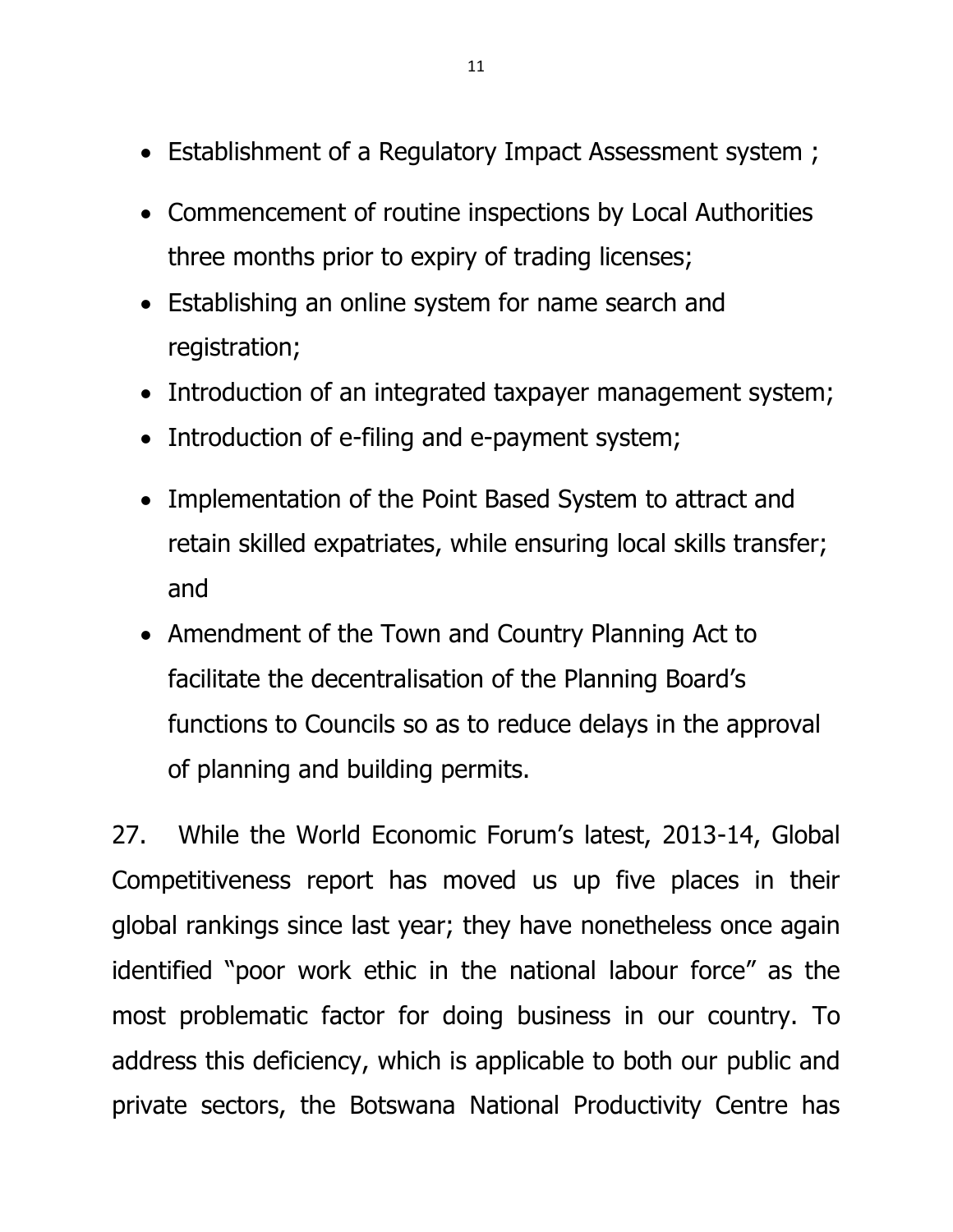developed a strategy that combines training initiatives with public education that recognises that good work ethics are not alien to us.

28. Good work ethics cannot exist where employees and employers are at loggerheads. For its part, Government continues to promote conducive labour relations. The Trade Disputes Act is being reviewed in order to establish a more efficient dispute resolution system. Unfortunately, some trade unions are contravening the provisions of the Trade Unions and Employers' Organisations Act by failing to submit their annual returns. This matter is being closely monitored to ensure that workers' funds are not being misused.

# **Diversification**

29. Madam Speaker, since its inception the Economic Diversification Drive (EDD) Initiative has promoted the production and consumption of local products through public procurement. To this end, in 2012/13 a total of goods and services worth P3.42 billion were recorded, out of which P1.84 billion were from local manufacturers and suppliers. Meanwhile, a total of 789 enterprises have so far been registered under the EDD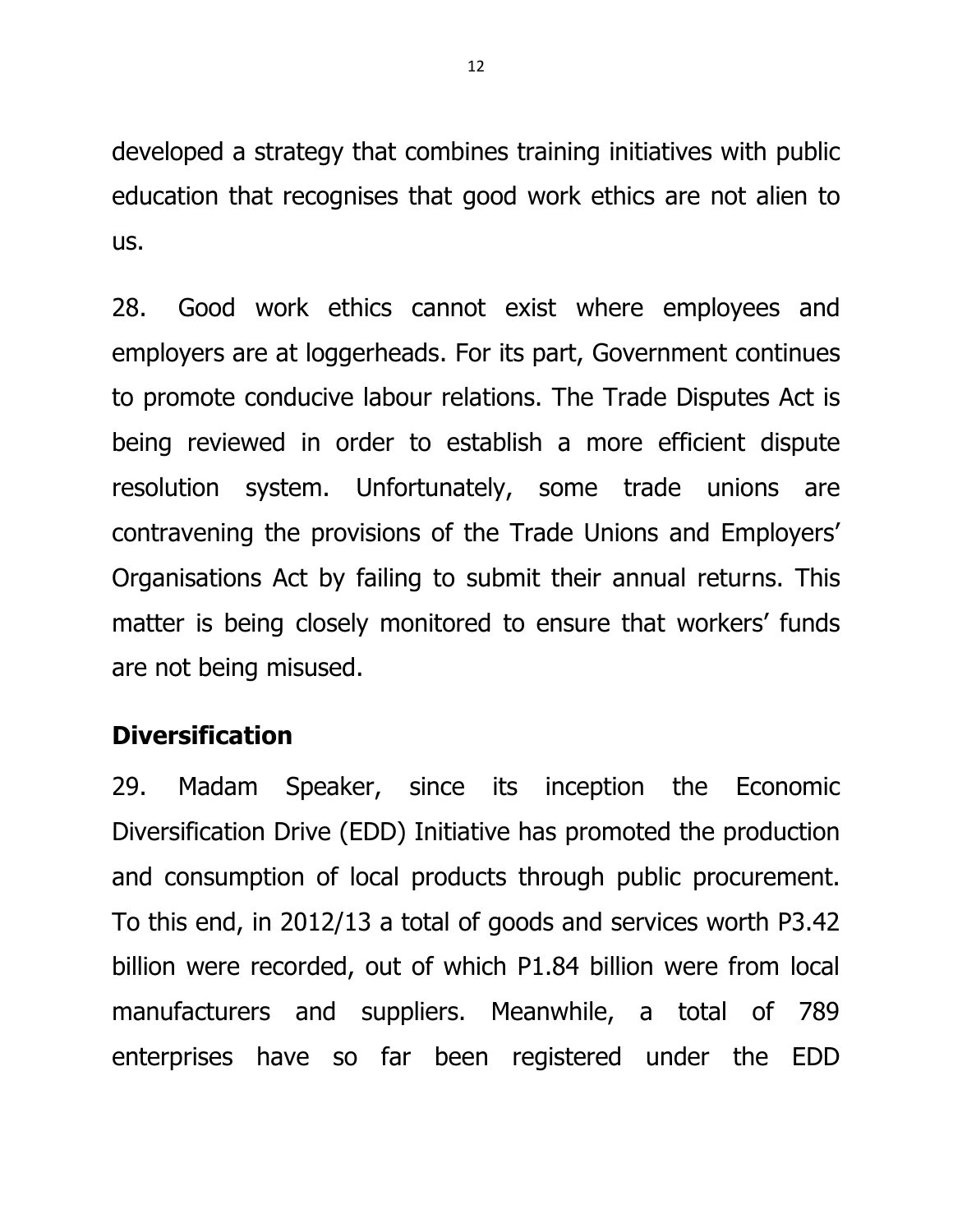Programme out of which 635 (80%) are classified as small, 99  $(13%)$  medium and 55  $(7%)$  large scale.

30. The second component of the EDD Strategy, to further grow the economy by developing new enterprises, is progressing. Projects include a P225 million leather production facility in Lobatse, where land has been allocated for a "Leather Park". A bankable feasibility study for the project is being undertaken.

31. To enhance competitiveness, Government is also collaborating with external partners. Working with the World Bank, we have identified thirteen activities for implementation next year, covering the business environment, trade and industrial policies, infrastructure development, access to finance as well as skills development and innovation. With support from Anglo American (Co.), Government will further provide support on advisory services and mentoring to local SMEs through the Enterprise Development Programme. The European Union is helping to enhance the productive capacity of about 100 local enterprises with the Private Sector Development Programme, including women under the Women Entrepreneurship Development Programme.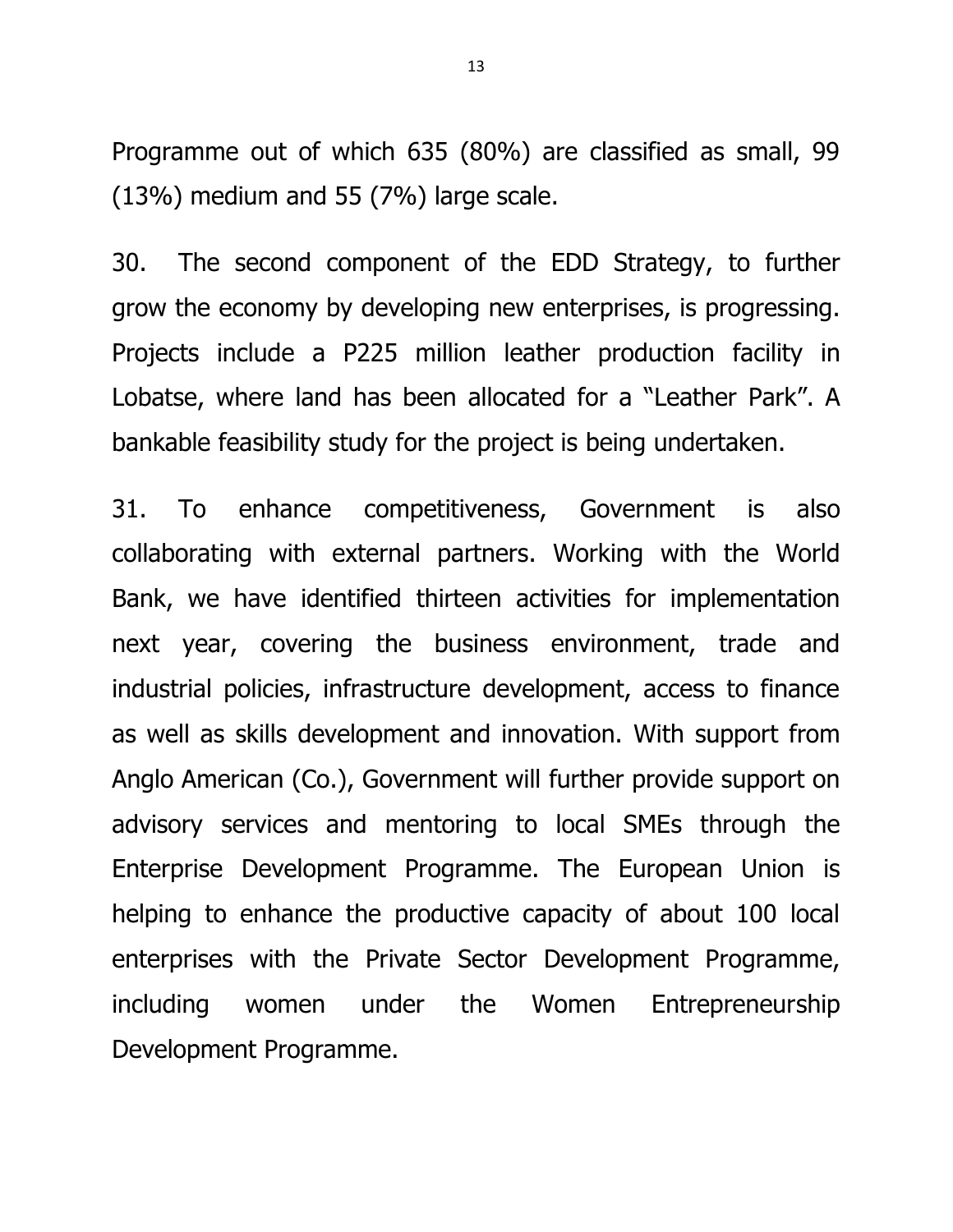## **Empowerment & Employment Creation**

32. Madam Speaker, I am pleased to report that in a survey of 102 countries the 2013 Baseline Profitability Index ranked Botswana as the world's 2<sup>nd</sup> most attractive location for medium to long-term investment. This finding is consistent with our continued high rankings in various respected worldwide surveys of economic freedom and risk, such as those annually conducted by the Fraser Institute and the Wall Street Journal with the Heritage Foundation.

33. During the 2012/13 financial year, a total investment worth just over P1 billion was realized, generating 1,206 jobs. Meanwhile, Government continues to underwrite the Citizen Entrepreneurship Development Agency (CEDA) in funding citizen owned businesses. To date, CEDA has funded 5,197 enterprises with a total value of nearly P3.4 billion, in the process creating over 30 thousand jobs. During the 2012/13 financial year, CEDA assisted 438 new enterprises with a total monetary value of P453 million, collectively generating 1,572 new jobs.

34. In our promotion of citizen economic empowerment we are finding synergies from what have previously been disparate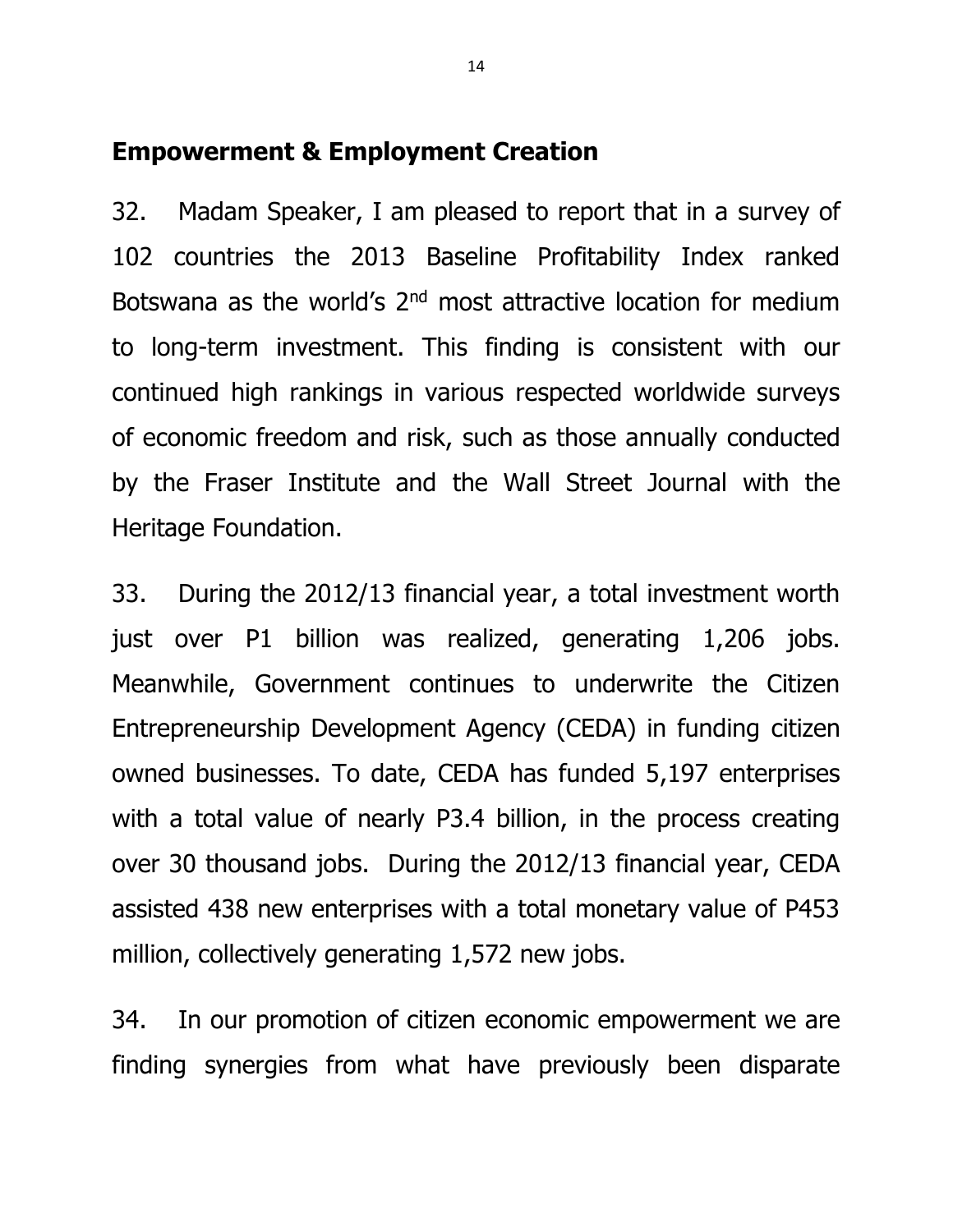initiatives. As part of its youth outreach, the Local Enterprise Authority (LEA) has introduced the Entrepreneurship Awareness Workshop Programme, which as of the  $1<sup>st</sup>$  of August 2013 trained a total of 18,213 participants from Senior Secondary Schools, Brigades and Technical Colleges. During the 2012/13 financial year, LEA also carried out 1,384 additional training interventions, serving 1,003 clients.

## **Mineral Sector**

35. Madam Speaker, let me now turn to the performance of specific economic sectors beginning with minerals, which remains a principal source of revenue and primary sector for growth and diversification. The sector, nonetheless, continues to be challenged by depressed markets.

36. Diamond markets have shown improvement but remain sluggish. At the end of September 2013, the average diamond price was 3% higher than for the same period in 2012. Carat sales and revenue for 2013 are forecast to be 20% and 17% above that of 2012. The Lerala and BK11 mines are still under care and maintenance, while the Ghaghoo Mine's start up has been delayed and is now expected mid-2014. More encouraging has been the ongoing success of the new Karowe mine.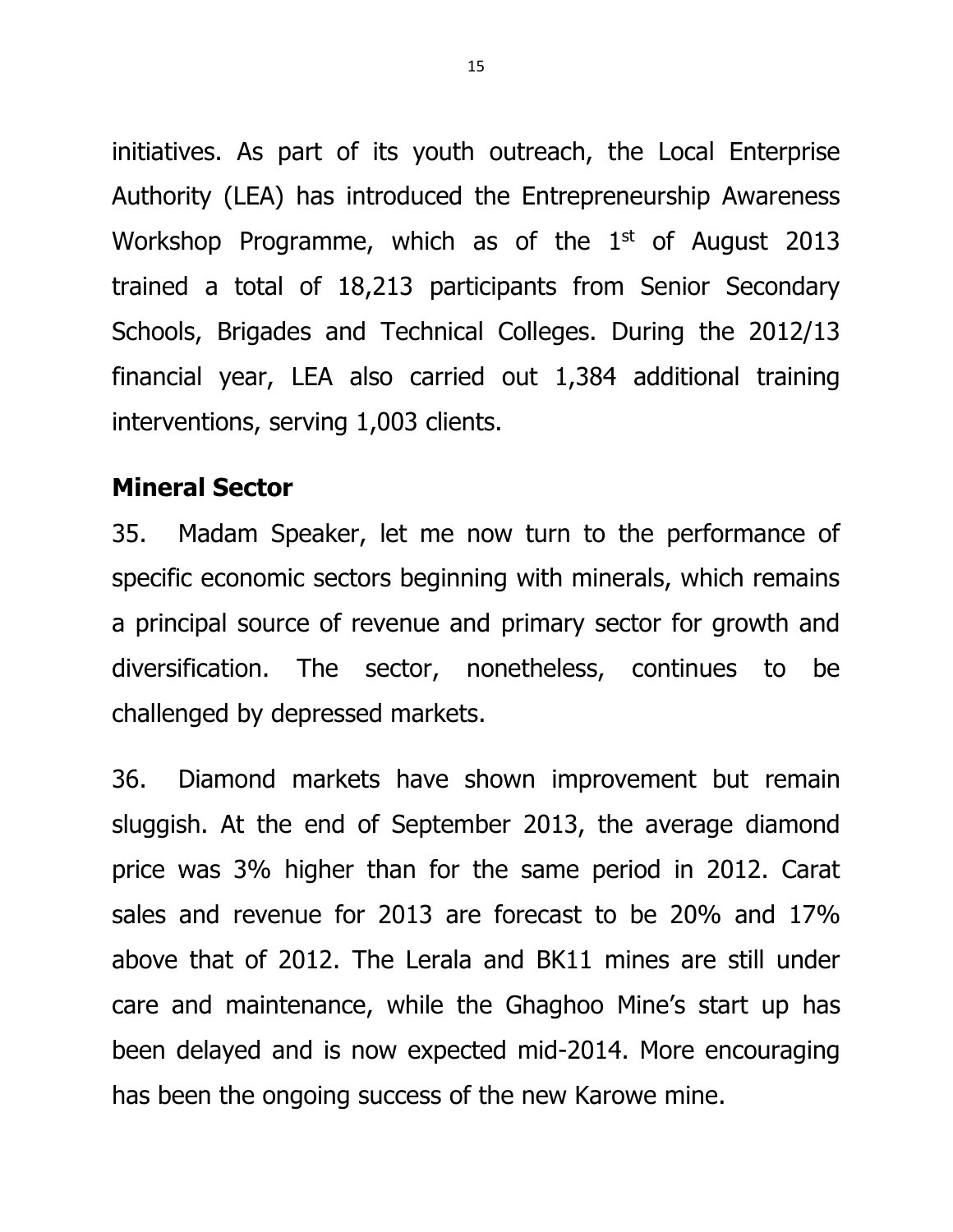37. Nickel and copper prices also declined during 2013. By the end of August 2013, the average sale price for nickel and copper were 13% and 8% lower than that of the whole of 2012. Gold price has also declined, in August 2013 being 14% below its 2012 average.

38. The relocation of Diamond Trading Company International (DTCI) from London to Gaborone is slightly ahead of schedule. The sight sale in Botswana is now scheduled for next week (11/11/13) 2013. Government continues to encourage the private sector to take advantage of the opportunities presented by the relocation exercise.

39. The Okavango Diamond Company conducted its first full scale sale in October 2013, in which 76 companies from all the world's major diamond centres participated. Over 220 thousand carats were sold for P 343 million (USD 40.3 million). In addition, Boteti Mining Company, through their dual tender sales, sold over P 900 million (USD 106 million) worth of diamonds as at the end of September 2013.

40. The diamond cutting and polishing sector has continued to grow, employing 3651 as of August 2013. Eleven additional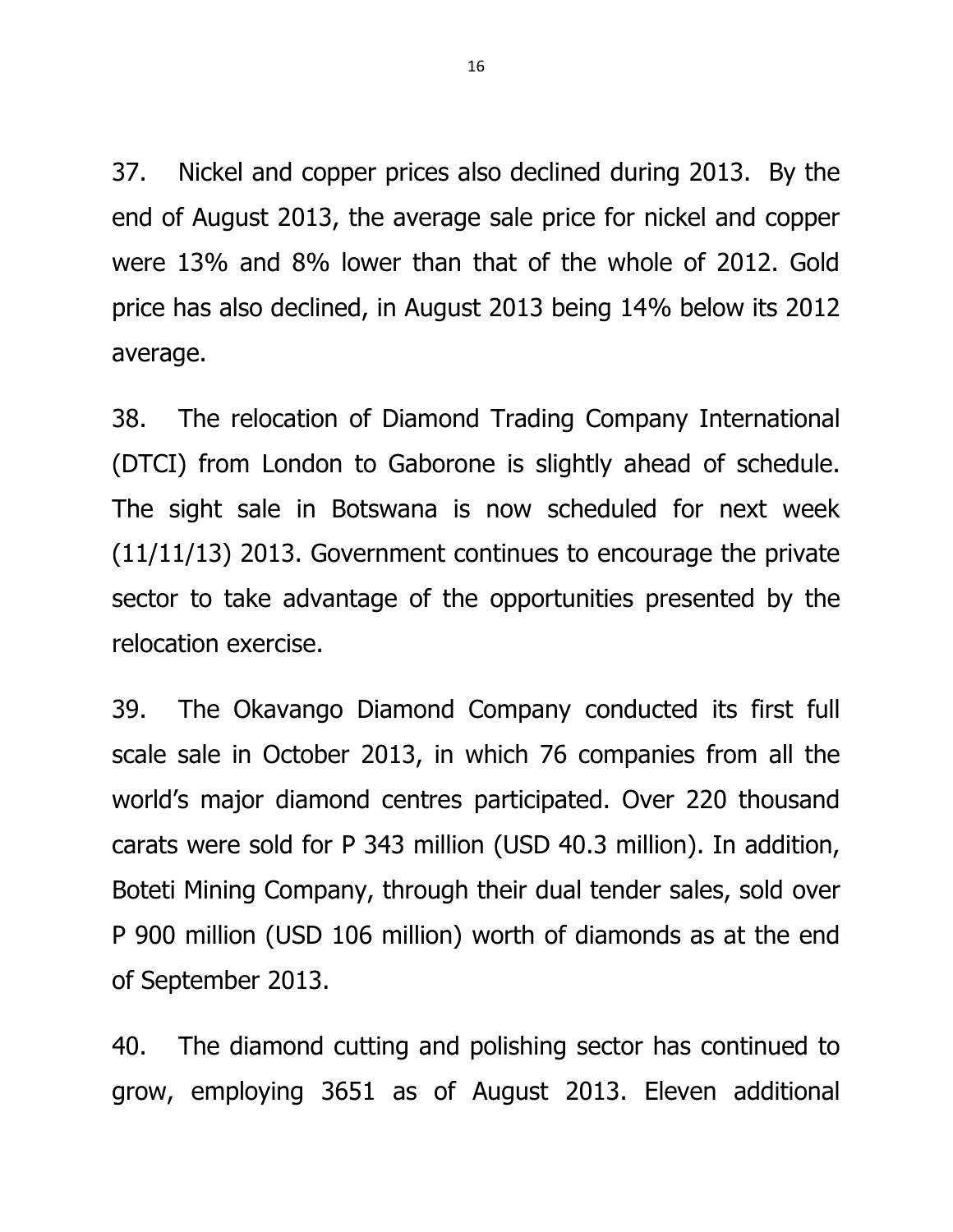companies have been licensed, bringing the total number to 27. DTC Botswana sales to the local polishing industry grew to USD 618 million in 2012. The target for 2013 is USD 770 million.

# **Tourism**

41. Madam Speaker, the CNN Travel Report ranks Botswana second as the favourite destination for safari tourists, while various international travel ratings list many of our resorts as among the World's very best.

42. Forest reserves are being opened up for tourism. To this end, guidelines for forest ecotourism have been drafted.

43. Sport tourism has grown with the accreditation of the Toyota Kalahari Botswana 1000km Desert Race to the Dakar Rally Challenge. Other popular annual events now also include the Subaru Kalahari, Tour de Tuli Bicycle and Khawa Dune Challenges.

44. Government has instituted initiatives aimed at improving the participation of Batswana in the tourism industry, which include reserving licenses for certain activities for citizens such as mobile operators, tourist quest houses, *mekoro*, and camps and caravan sites. As at end of April 2013, there were 847 licensed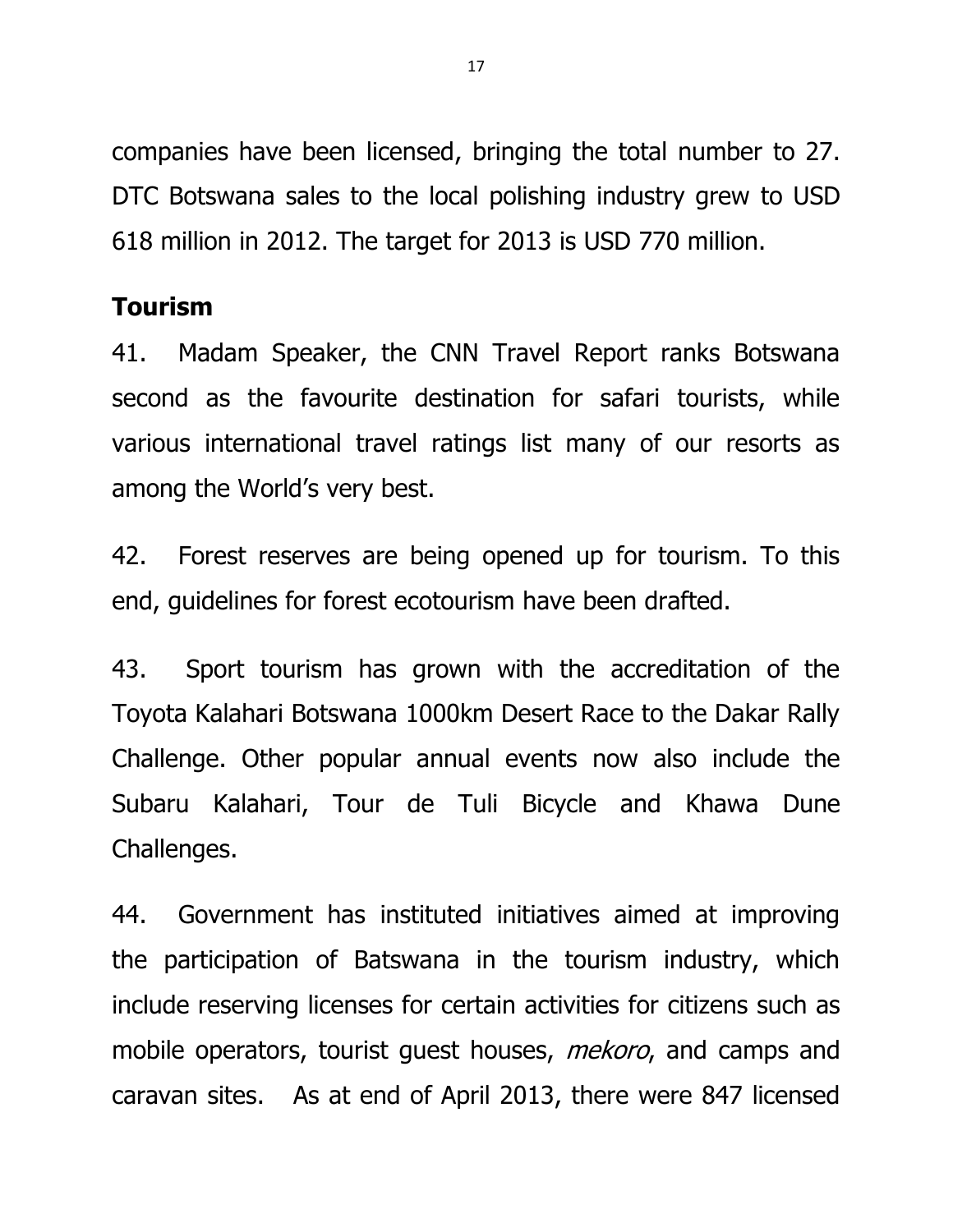tourism enterprises, out of which 473 are wholly owned by citizens, an increase of 67 from the previous year, while 144 are joint ventures and 220 are non-citizen owned. In addition, we have also been empowering local communities through the promotion of Community Based Natural Resource Management Projects, which now number 109 across the country.

#### **Environment**

45. Madam Speaker, beyond their role as magnets for tourism, our unique natural wonders, from the dunes of the southern Kgalagadi to the Okavango and Chobe wetlands, are a blessing of God that we must carefully steward not only for our own benefit, but as a legacy for those who will follow us. As Government we are thus committed to engaging both domestic and international stakeholders, in the private sector and civil society, to assist us in the conservation and sustainable development of our natural heritage. This is reflected in our championing of the "Gaborone Declaration", which calls for a worldwide recognition of the intrinsic value of ecosystems through natural capital accounting. Internally, we are thus exploring practical measures to ensure that the true value of our own natural capital is integrated into our future national development planning.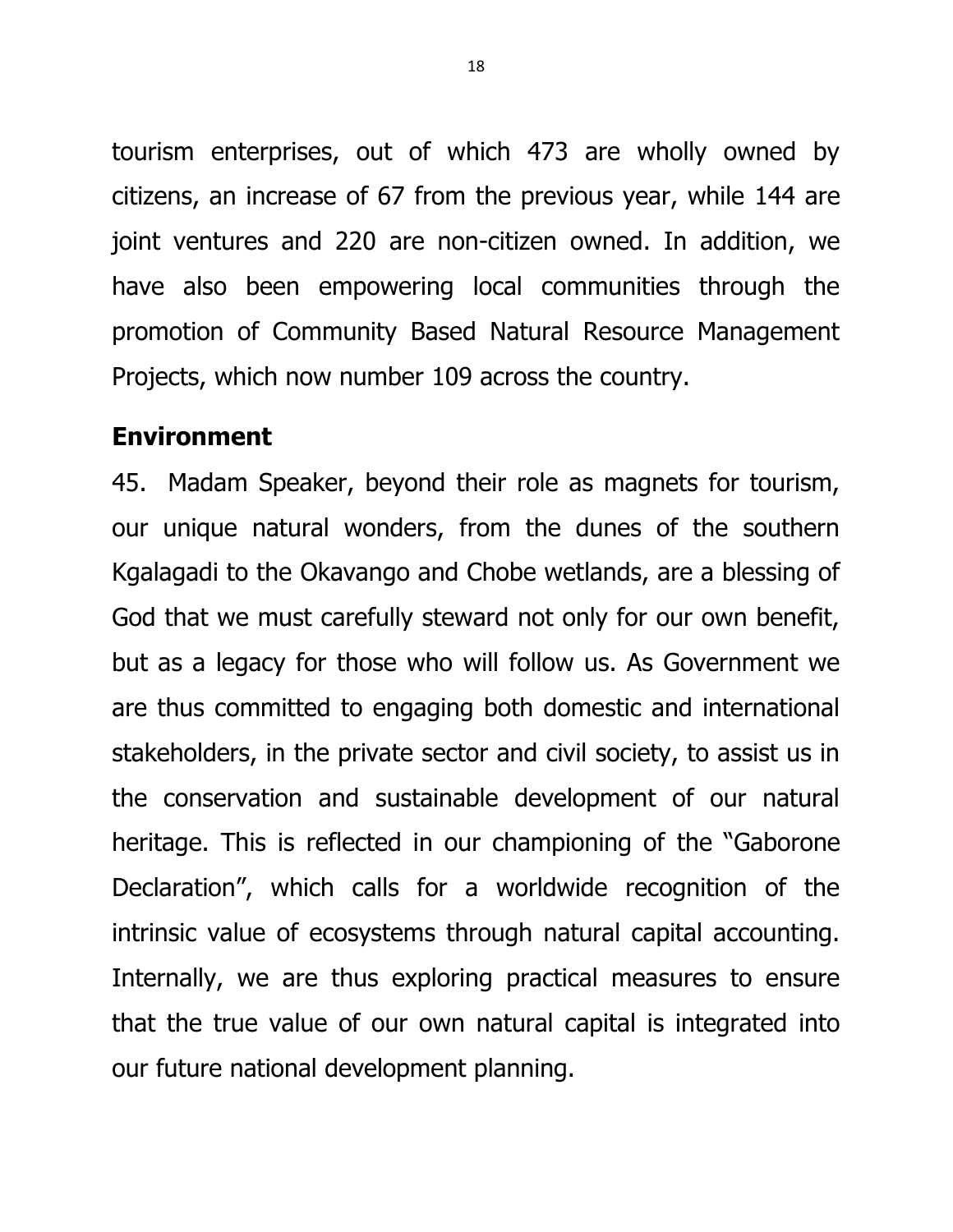46. Government is also engaging the private sector in the formulation of strategies for the clean development of our urban and rural areas, while the national target for waste reclamation has been increased to 20% at all landfills to promote recycling.

#### **Wildlife**

47. Government has decided to introduce a ban on the hunting of wildlife in all controlled hunting areas in Botswana with effect from January 2014. The decision was necessitated by available scientific based information indicating that several wildlife species are in decline. The suspension of hunting will allow Government, working with all stakeholders, to focus on understanding the causes of these declines and, where possible, to put in place remedial measures to reverse the trends. Government is fully cognizant of the effect that the ban will have on community based organisations that have been benefitting from hunting in the past. Efforts are therefore underway to prepare the affected communities for sustainable non-consumptive utilisation of their resources, through the development of management plans. Communities and concessionaires are being capacitated to undertake resource monitoring in their areas to allow them to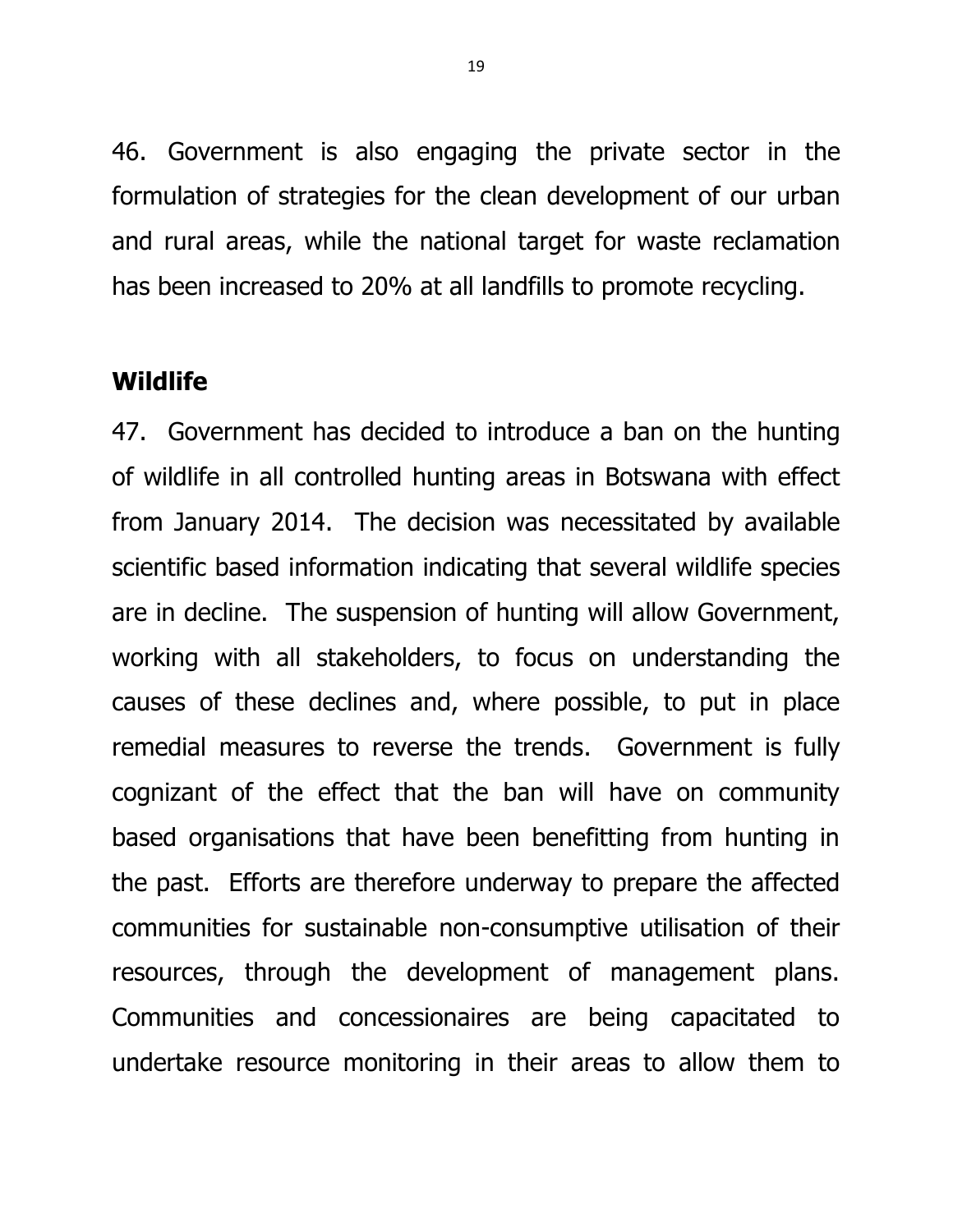track the impact of management interventions such as water provision, measures to reduce illegal off take and fire management.

# **Forestry**

48. Botswana's landscape is prone to wildland fires. However, recently their frequency, intensity, multiplicity and area coverage have increased significantly thereby posing potential harm to our ecosystem. Government is continuing to mobilize resources to areas of high economic importance. Botswana is working closely with the Government of Australia in training officers and communities to equip them with wildland fire management strategies. To date 2,220 fire fighters have been trained and a Fire Management Strategy has been developed. In addition four rural fire brigades have been established in Chobe, Ngamiland, Central and Ghanzi districts which are working closely with existing urban fire brigades.

# **Agriculture**

49. Madam Speaker, for the second year in a row the performance of our agriculture sector has been setback by inadequate rainfall, resulting in countrywide crop failure and poor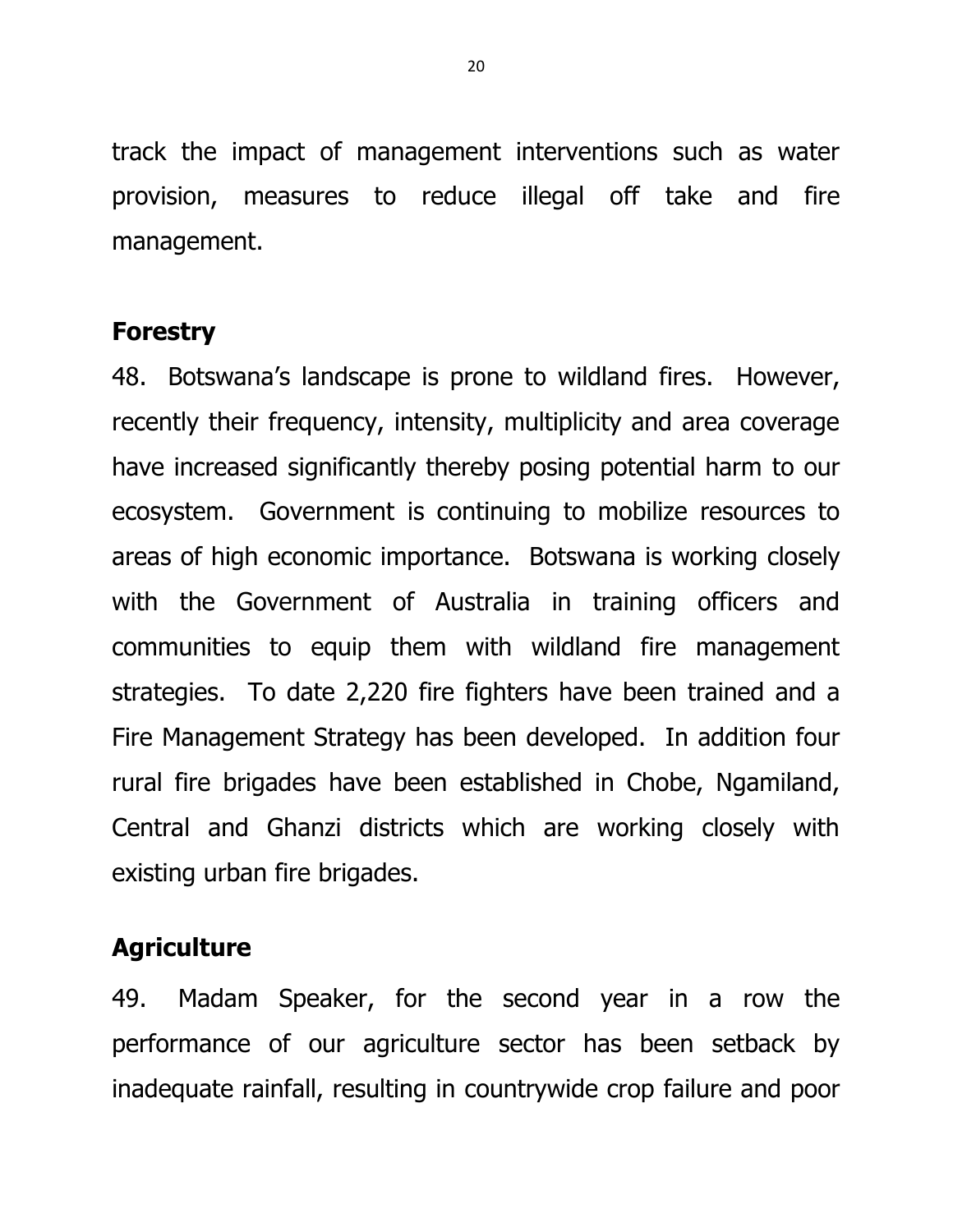grazing. Consequently, we have declared another drought year. Moving forward, the revised National Policy on Agriculture Development is now being completed for implementation to accelerate diversification and commercialisation in the sector, while reaching out to disadvantaged groups.

#### **Livestock**

50. Madam Speaker, the livestock sector continues to be the economic mainstay of many Batswana. Unfortunately the sector is currently beset with challenges, notably drought, animal disease outbreaks and market access problems. We are therefore encouraging farmers to sell off some of their livestock, while using failed crops as fodder for livestock. The Livestock Advisory Centre is now selling some livestock feeds at a subsidised price.

51. Regarding animal diseases, the Foot and Mouth Disease situation in Bobirwa and the North East District has stabilized allowing restocking to be effected in the areas. Occasional isolated incidences still do occur in Ngamiland but the overall situation has improved. In the North East, the FMD situation was compounded by the discovery of the virus in goats, sheep and wild game.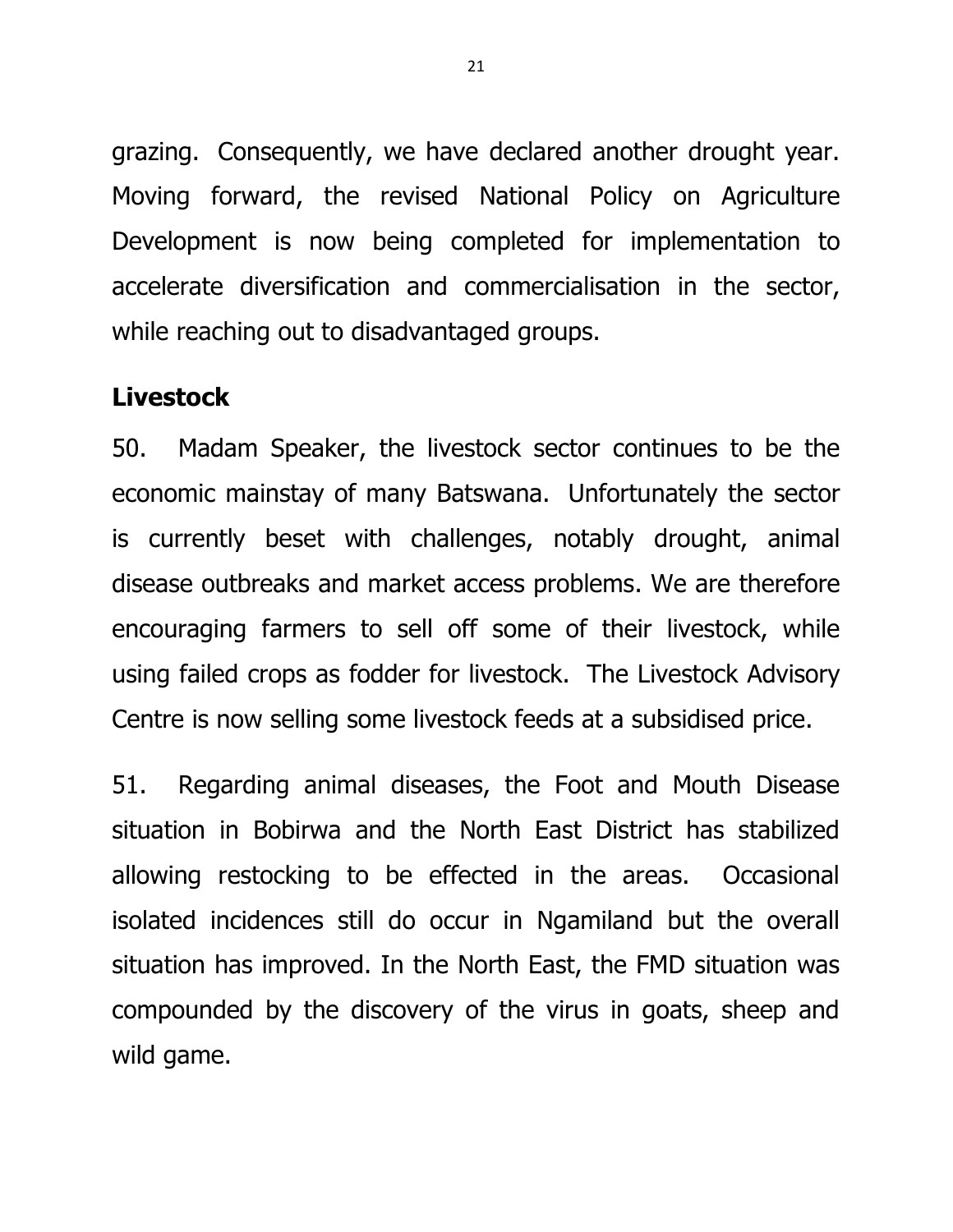52. The change over from the bolus to the ear-tag for the Livestock Identification and Traceback System (LITS) is progressing; starting in the South East and Kgatleng Districts where a total of 102,334 cattle have now been fitted with ear tags. Those cattle found to not have bolus will be fitted with double ear tags.

53. In addition to our traditional beef markets we are seeking to secure additional markets, with promising prospects in the Middle East and elsewhere. We have been exporting live cattle to Zimbabwe, with over 8,600 head having been exported so far from Ngamiland. In the context of the drought, farmers have also been granted a temporary dispensation to export live cattle older than 30 months. This dispensation will be reviewed at the end of the year. The European Union (EU), however, remains our most lucrative market. I am therefore glad to report that BMC exports from Lobatse to the EU have resumed. We are in the process of having the Francistown abattoir relisted for EU exports.

54. The Livestock Management and Infrastructure Development (LIMID) programme is contributing to self-employment, including the youth. As of August 2013, 9,060 applicants have benefitted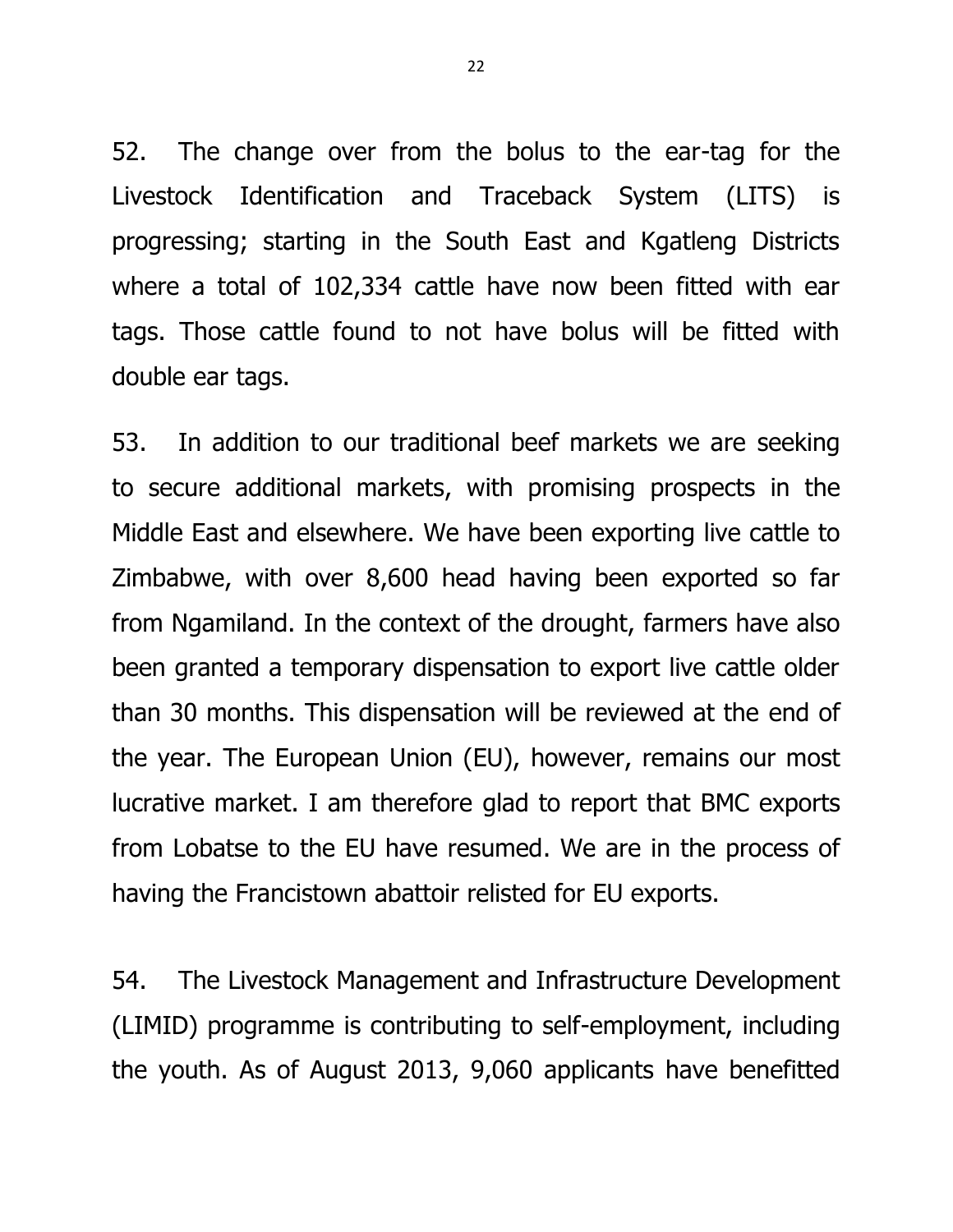from the programme, of which 2,185 are youth who have been approved, while 3,648 are being processed. The price of small stock covered by the programme has been increased resulting in improved the uptake and delivery of the programme.

55. Our dairy industry has also been faced with challenges, resulting in a 50% reduction in local raw milk production. To address this problem an inclusive dairy development strategy has been approved, which will be implemented in the coming months.

# **Arable Farming**

56. Madam Speaker, as a consequence of erratic rainfall and the early onset of cold weather, we are seeing lower yields per hectare. The total estimated crop yield for this year is thus estimated at 55,000 metric tons, as compared to 73,000 metric tons last year, increasing our dependency on imports. Despite this lower output, 2,208 local farmers were able to sell about P 4.9 million worth of produce to schools as of June 2013.

57. This year also saw the invasion of farm land by diseases and crop pests, such as quelea birds, army worm and fruit fly, whose impact was mitigated through control measures.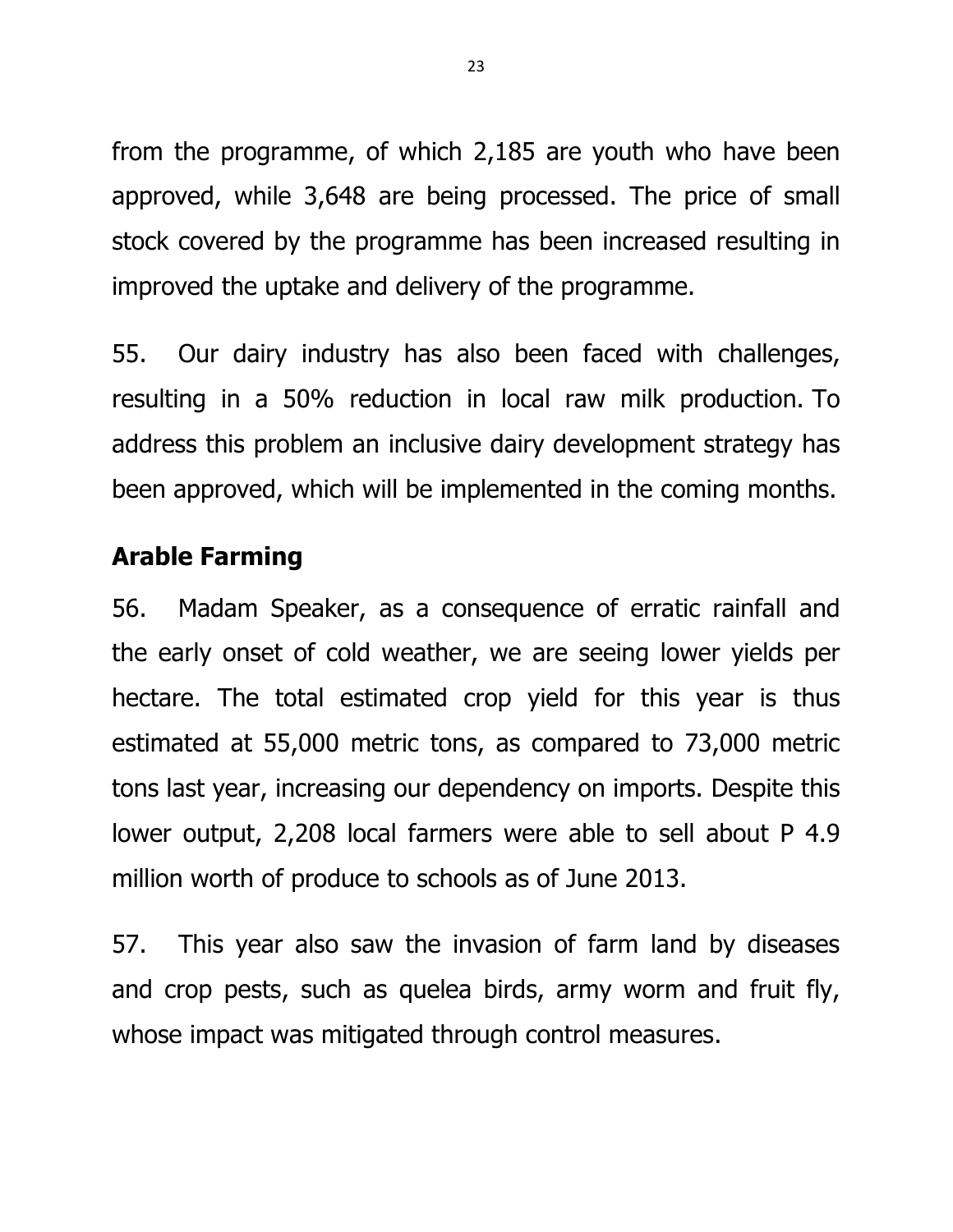58. Following the review of the ISPAAD programme revised measures are being put into place for the coming ploughing season. Assistance will now be extended to herbicides provision to help farmers control weeds, while draught power will only be extended to those who practice row planting. Farmers have been further divided into subsistence, emerging and commercial categories for assistance, depending on their level of production. In addition, the fencing of fields for farmers can now be done for individual fields, as well as clusters of fields, at subsidised rates.

59. Horticulture farming has been significantly boosted by the inclusion of irrigated farming under ISPAAD, whereby farmers contribute 60% while Government contributes 40% towards the costs of installing equipment. Government is also in the process of using treated waste water from sewage ponds for irrigation.

60. The Zambezi Agro-commercial Project will also contribute significantly to irrigated agriculture. Preliminary design of the main water conveyance pipeline from Chobe/Zambezi to the project site was completed in October 2013. A tender for a feasibility study for the project's agricultural component is being processed.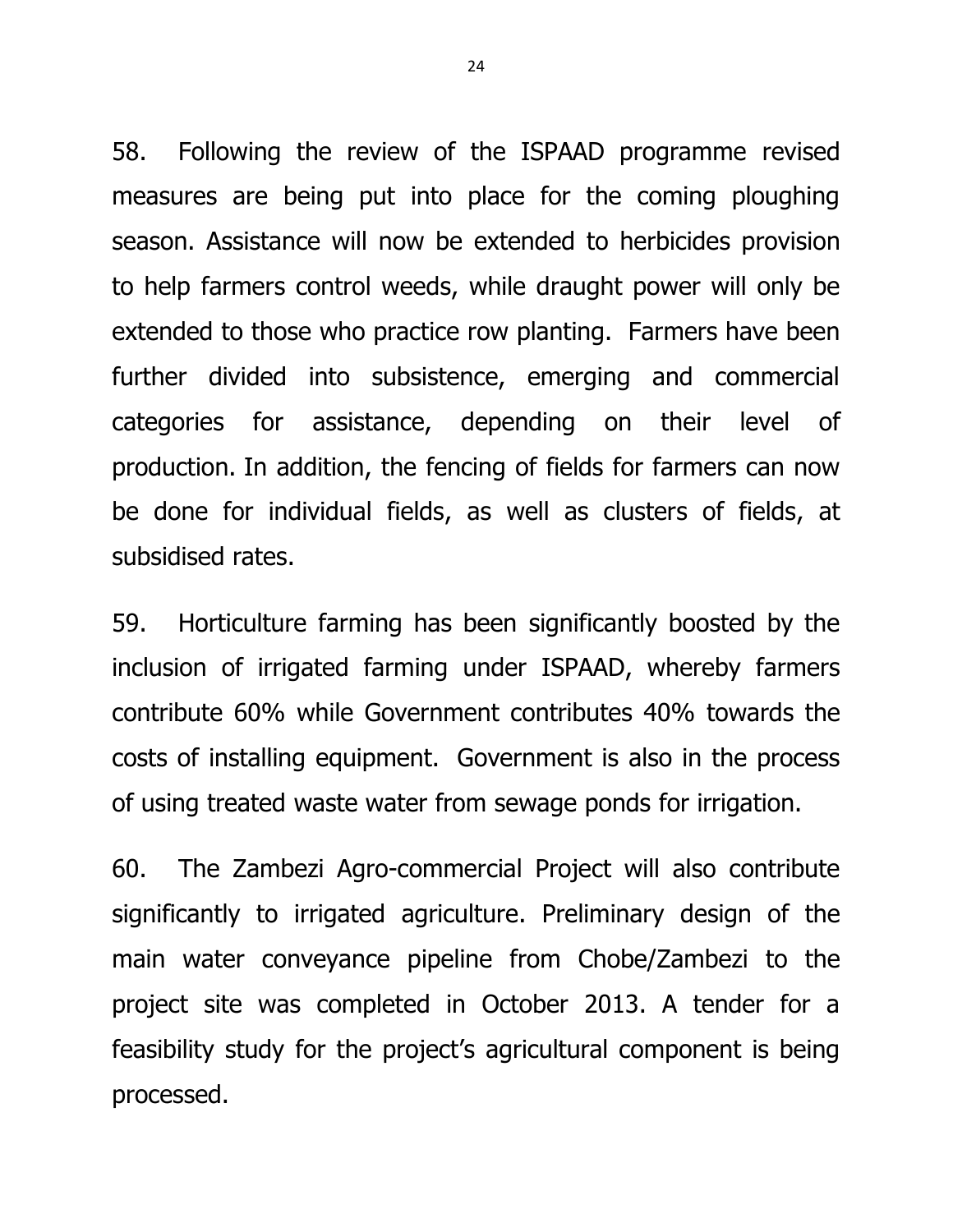## **Safety & Security**

61. Madam Speaker, this nation's economic and social progress since 1966 has predicated on our ability to maintain "peace, order and good government", the words that concisely define this House's Constitutional mandate. While we can draw some encouragement from the fact that comparative studies such as the Global Peace and Positive Peace Indices, various private risk surveys and our police statistics all continue to characterise our country as one of the world's safest and most stable locations; we are also mindful that evidence of relative safety is of no comfort to the pain and trauma felt by the victims of crime. In fighting all forms of lawlessness, and not just corruption, our response must continue to be one of zero tolerance.

62. It is because issues of safety and security are of such paramount concern that they have been grouped together under their own thematic working group for better administrative and financial coordination. This is also in recognition of the fact that our law enforcement and security agencies, along with the judiciary, are evolving to cope with new criminal challenges.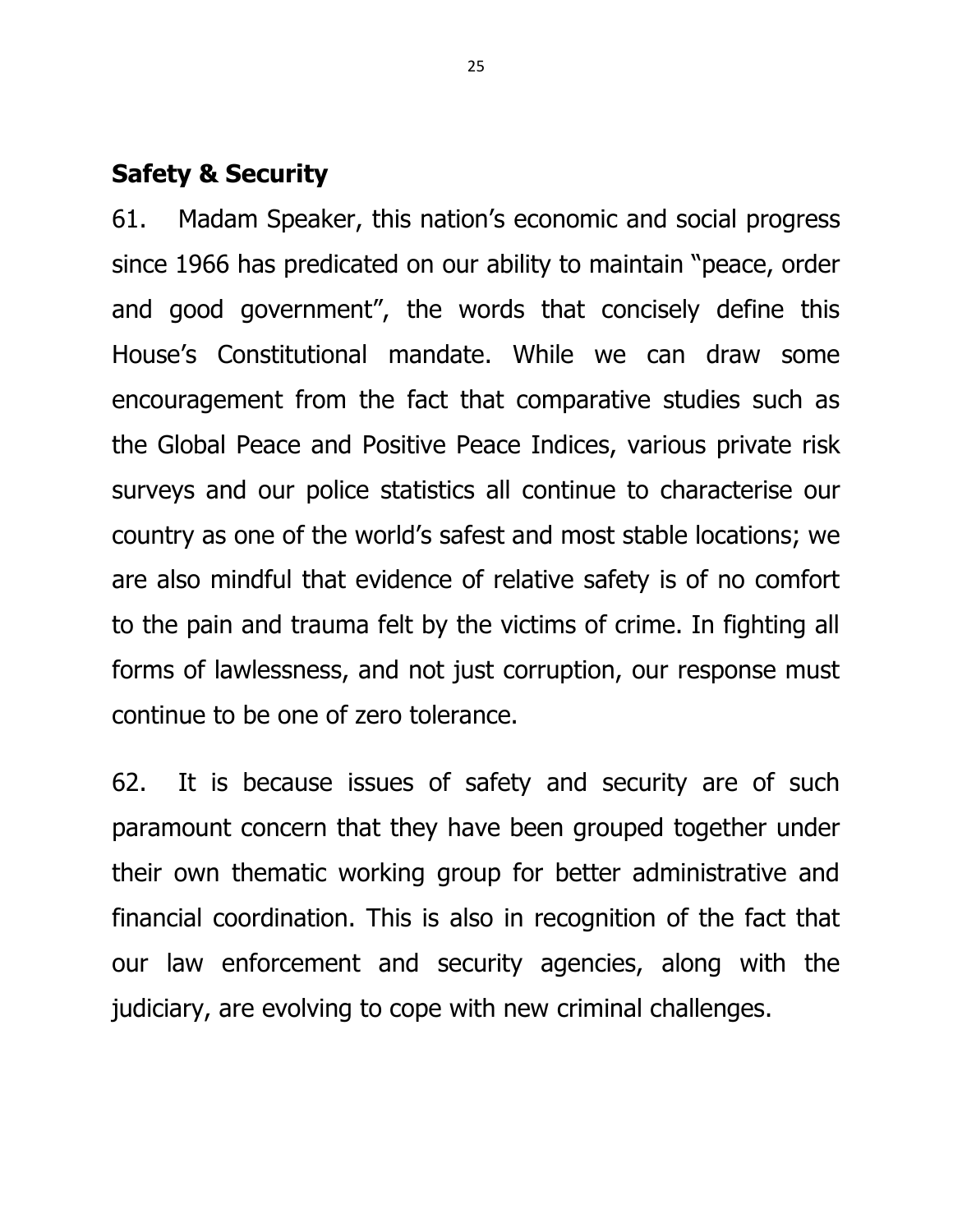63. Comparing the first half of 2013 with 2012 there was a cumulative 16% reduction in serious crime, violent and intrusive crime with reductions in all offences except stock theft and rape, which recorded increases of 5% and 2% respectively. Significant reductions were recorded in the following categories of offences during the same period: store break-ins decreased by 10%, house break-ins by 22%, burglaries by 25% and robberies by 28%.

64. The ever changing environment in the policing landscape presents new challenges such as the growing sophistication of violent, serious and intrusive, transnational, organised and cybercrimes. Many Batswana are also falling prey to online as well as more conventional conmen. In response, our Police continue to pursue integrated strategies to partner with communities. They have been redirecting their own resources to crime prone areas, while enhancing their intelligence gathering, specialized operations and the adoption of seamless operational procedures. For their part, members of the business community have contributed to upgrading capacity by helping to set up satellite police posts.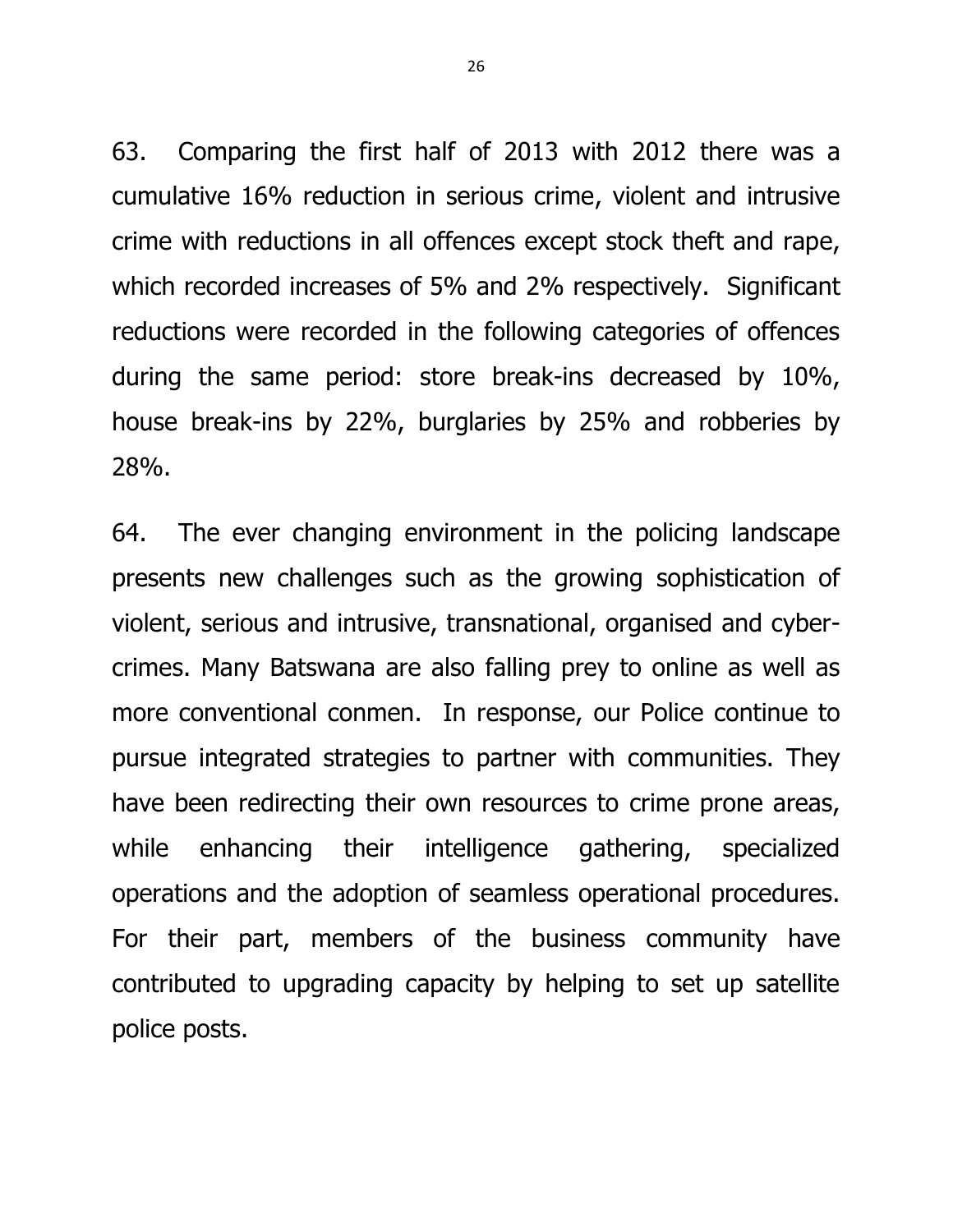65. The recent launch of anti-Stock Theft campaigns in Lechana settlement will soon be followed by a country-wide rollout to combat stock theft. The primary objectives of this launch were among others, to sensitize the farmers and the community on the prevalence of stock theft and the strategies to combat this scourge, and to involve the farmers in the management and security of their livestock.

66. Madam Speaker, the employment of various road safety initiatives has had an impact, with the number of road accidents decreasing by 14.7% during the first half of 2013 compared to the same period in 2012. The number of fatal casualities declined by 6.3% for the same period, compared to an overall 16.4% decrease recorded for 2012. The behaviour of many drivers, nonetheless, continues to be of concern. During the first half of 2013, 93% of all road accidents were attributed to human error due to driver negligence, excessive speeding and/or influence of alcohol.

67. To curb the deadly combination of alcohol and driving, a dedicated law enforcement initiative has been put in place. Between January and July 2013 a total of 7,918 drivers were tested for blood alcohol content, 22% of whom were found to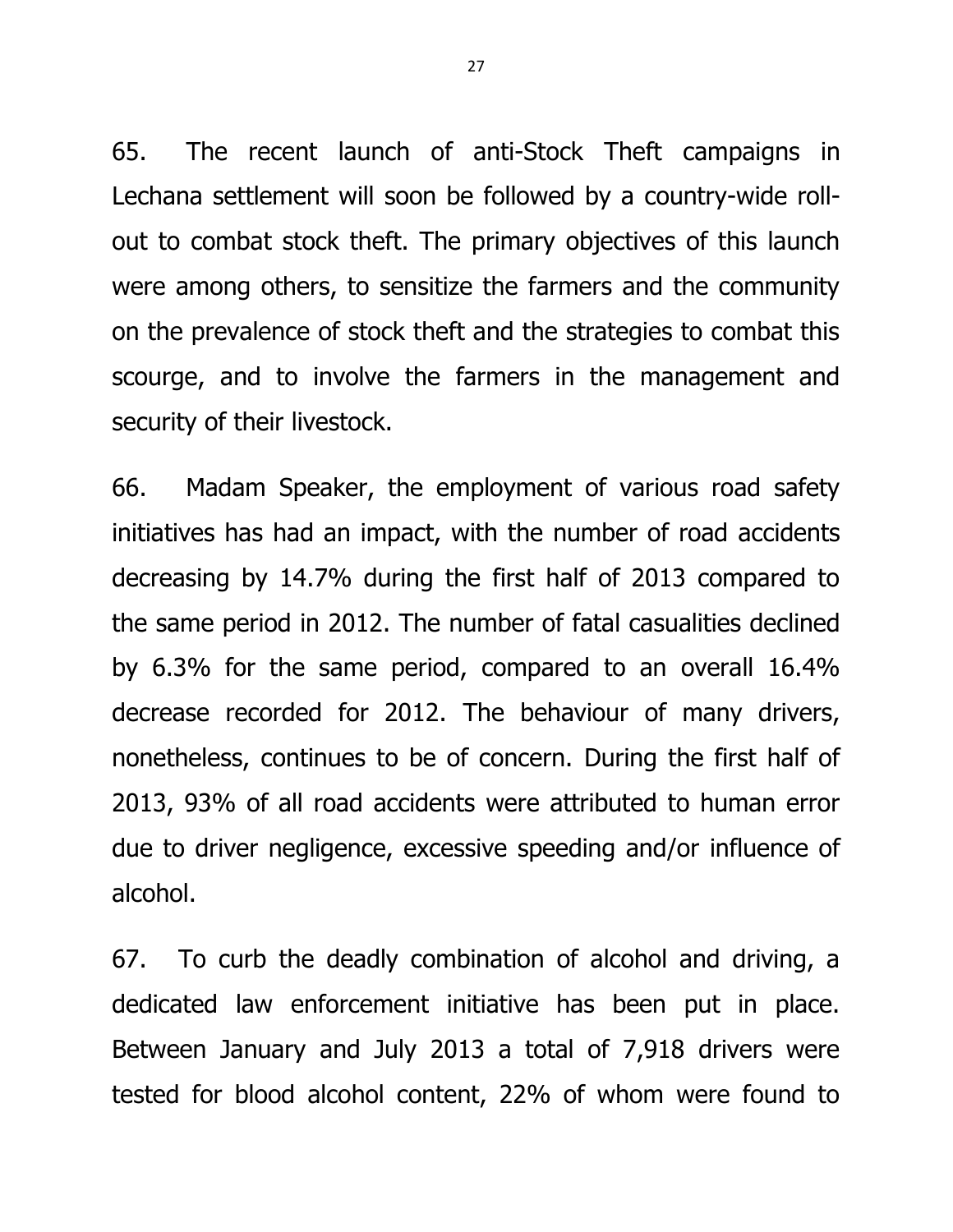have exceeded the legal limit, a pattern that is so far being replicated with this year's spot checks.

68. To reduce the carnage on our roads a National Road Safety Strategy is being implemented in line with the UN goal of reducing road traffic fatalities by 50% by 2020. In addition, a demerit point system is being introduced with the aim of curtailing the incidence of repeat traffic law violations. These will complement ongoing police law enforcement initiatives such as vehicle flagging, sobriety monitoring and saturation patrols targeting detection of red-light violations and speeding.

69. Since the inception of the vehicle flagging programme in April 2011, a total of 122,144 vehicles have been entered into Vehicle Registration and Licensing System, resulting in 67% of the cases being resolved as of July 2013. The clearance of cases has also benefited from SMS alerts calling on delinquent motorists to settle their fines.

70. Madam Speaker, last year I reported that in its efforts to rehabilitate offenders in the community, the Prisons Department has extended the extramural labour to include the repair of cordon fences. This initiative greatly assisted our animal disease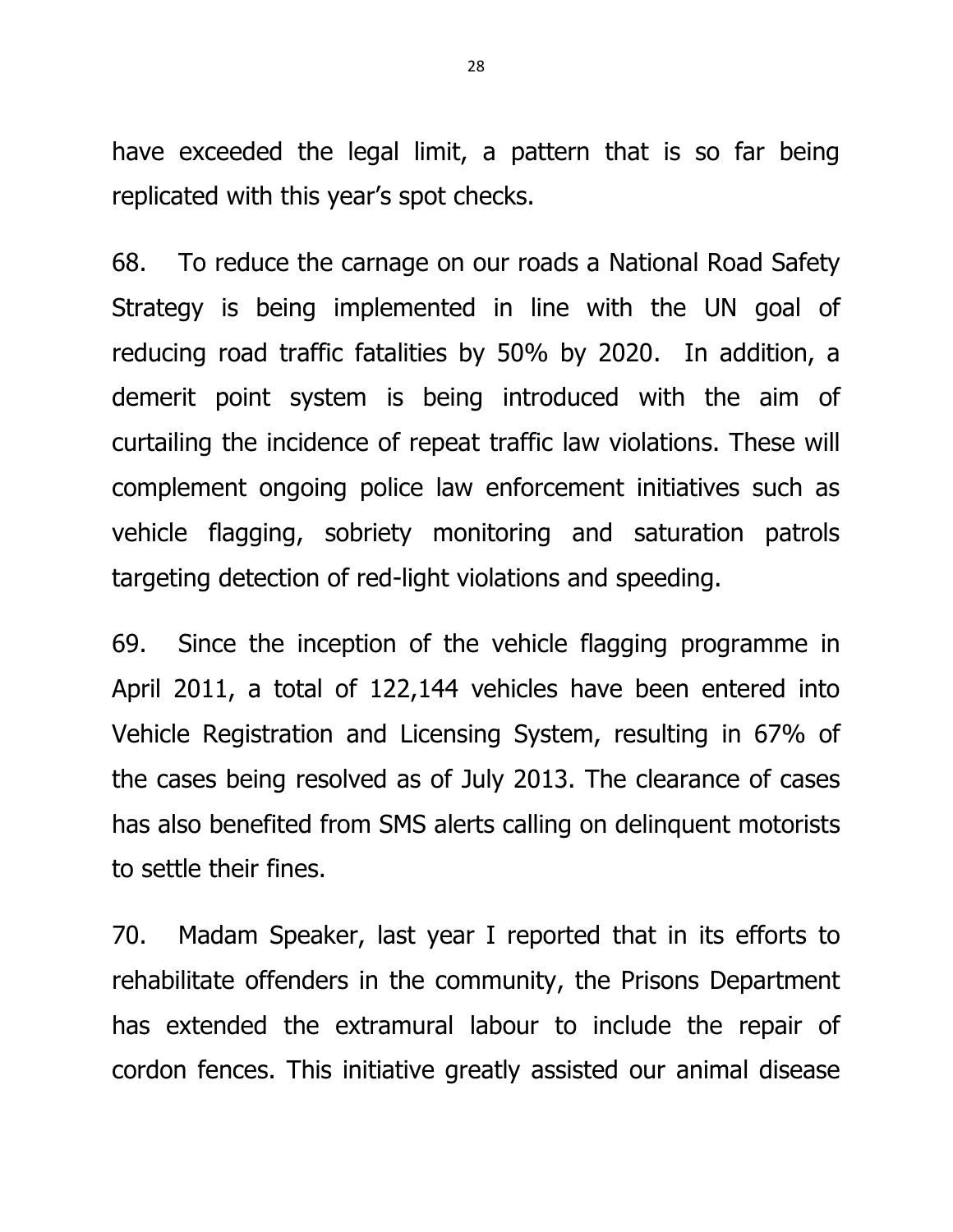control efforts, while reducing overcrowding in prisons and providing practical skills to inmates. Government recognizes that it is not feasible to solely rely on imprisonment as the preferred sanction for offending behaviour. Alternative solutions to imprisonment are thus being explored. To this end, with Commonwealth support, we have undertaken a policy and legislative review, the results of which we expect to soon bring in the form of proposals before this House.

71. Madam Speaker, the importance of adequately resourcing our Defence Force as part of an integrated approach to issues of security cannot be overemphasised. This enables synergy and coordination of operations geared towards the fight against multidimensional threats ranging from terrorism to crimes against our fauna and flora. In moving forward the BDF will continue to improve its professionalism leveraging on new technologies as well as continuous human resource development. The Defence Force also remains actively engaged in bilateral and multilateral activities to enhance cooperation through joint operations and training with regional and international partners.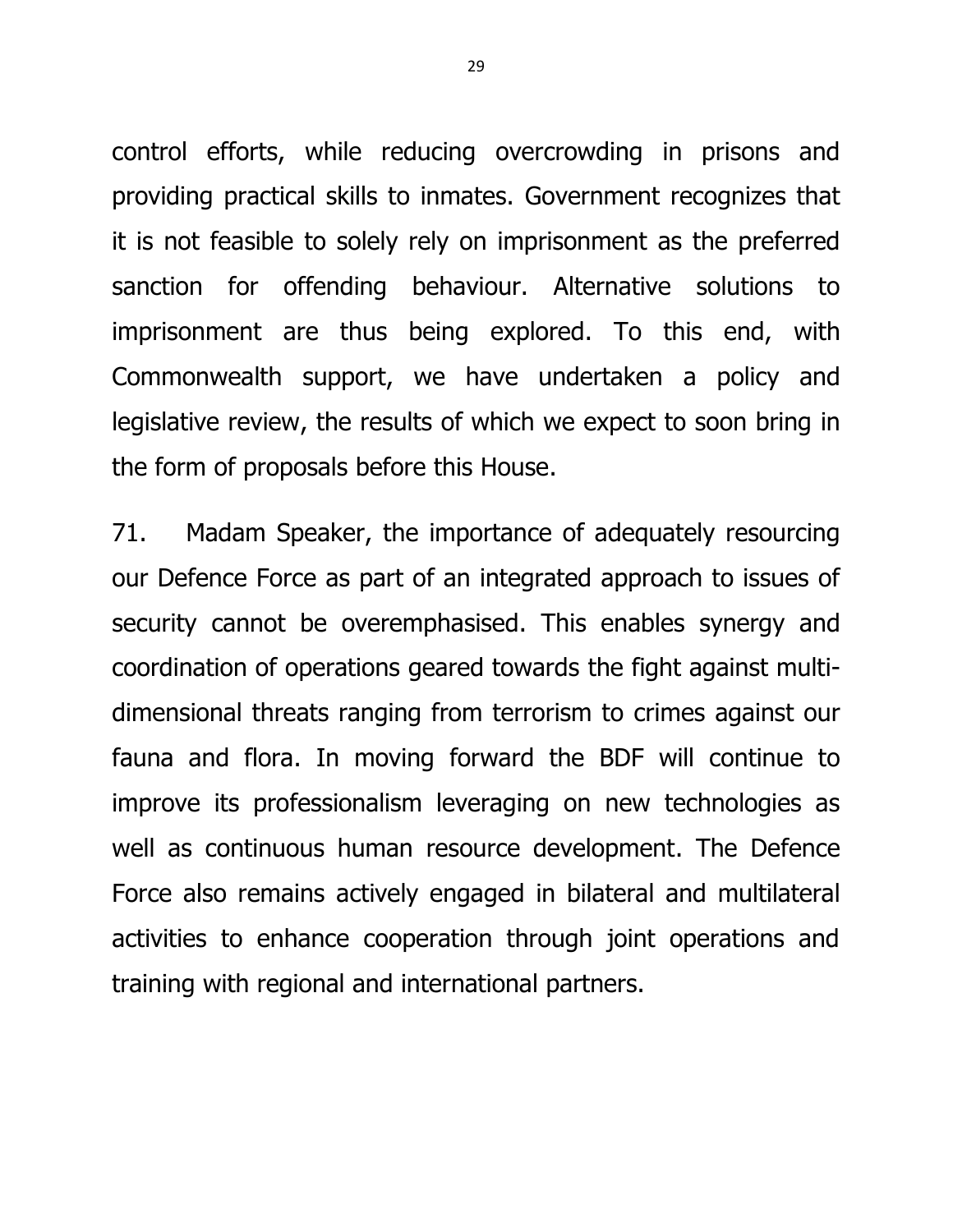## **Disaster Management**

72. Madam Speaker, Government is working to improve national preparedness to respond to potential disasters. A Disaster Risk Reduction Strategy, which incorporates the strengthening of our district level capacity for carrying out risk and vulnerability assessments, is now being implemented.

## **Immigration**

73. Madam Speaker, we are continuing to face an influx of illegal immigrants. A total of 31,461 were repatriated between October 2012 and May 2013. Inspections will continue to be carried out to ensure that businesses comply with labour laws.

74. Following the introduction of the Point Based System to assess applicants for work and residence permits, the assessment criteria have now been standardised for all the Regional Immigrants Selection Boards. This has improved transparency as the applicants know the attributes that they will be assessed on. The system will be reviewed to ensure its efficiency and effectiveness. The automation of systems for the processing of visa and citizenship applications is complete.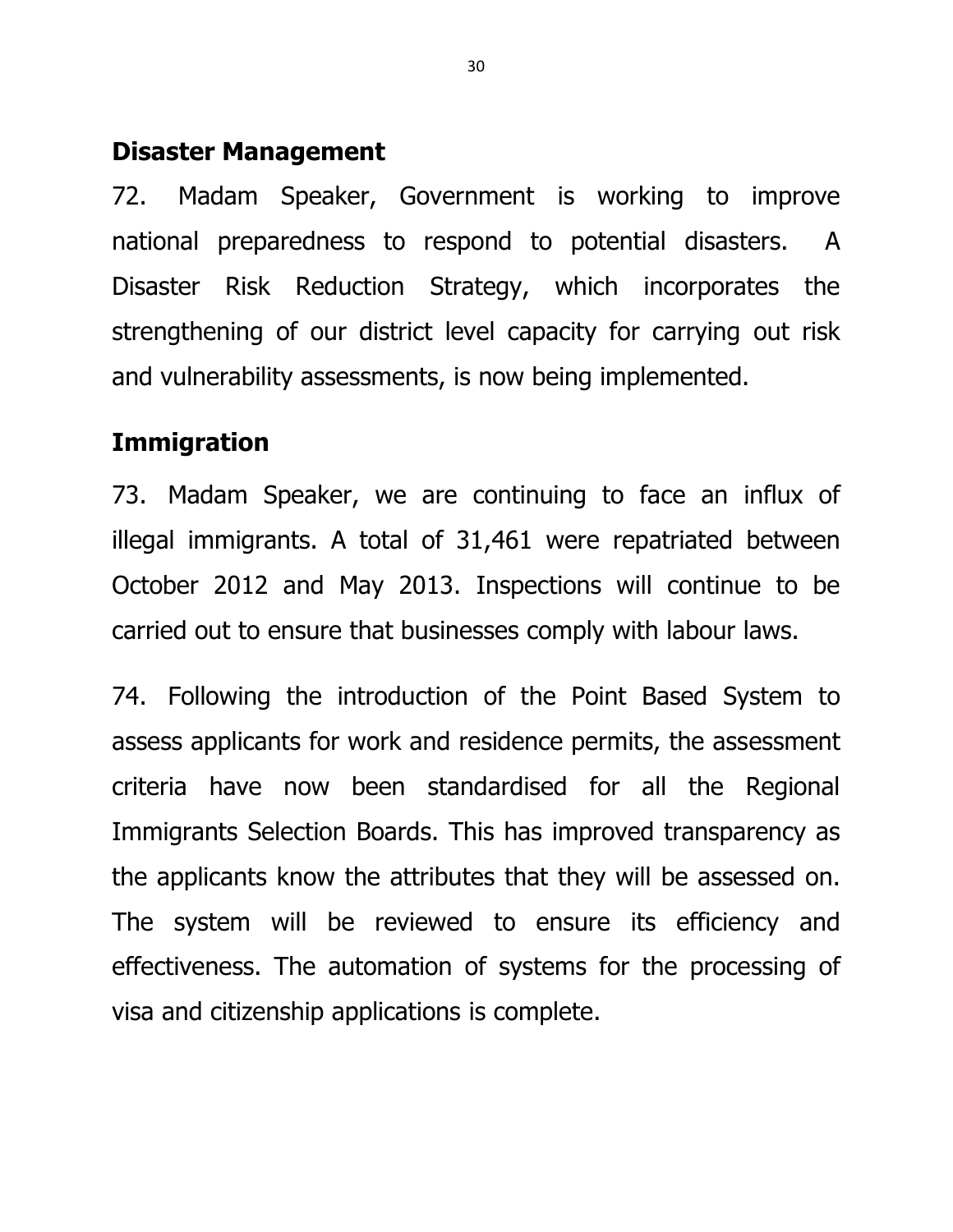75. Phase one of the roll out of the Border Control System is complete. Since the cascading of Passport and Border Control to Regional and District Offices the turnaround time for issuing passports has been reduced to three days.

76. All citizens must possess valid Omang cards to authenticate their identity. Moreover, only those with such cards will be eligible to register and vote in 2014. It is, therefore, of concern that, as of the end of September 2013, there were some 41,800 uncollected Omang cards across the country. According to the National Register nationally there are 181,000 identity cards that have already expired by end of September 2013. A total of 37 000 will expire in the period between October 2013 and December 2013, while 73,000 are to expire by 2014. I therefore appeal to all those with expired cards to ensure that they are renewed in time.

# **Fighting Corruption**

77. Madam Speaker, our progress in fighting corruption has been reflected in improved annual ratings by Transparency International, as well as the fact that DCEC registered a conviction rate of 75%. We, however, recognise the need for further improvement.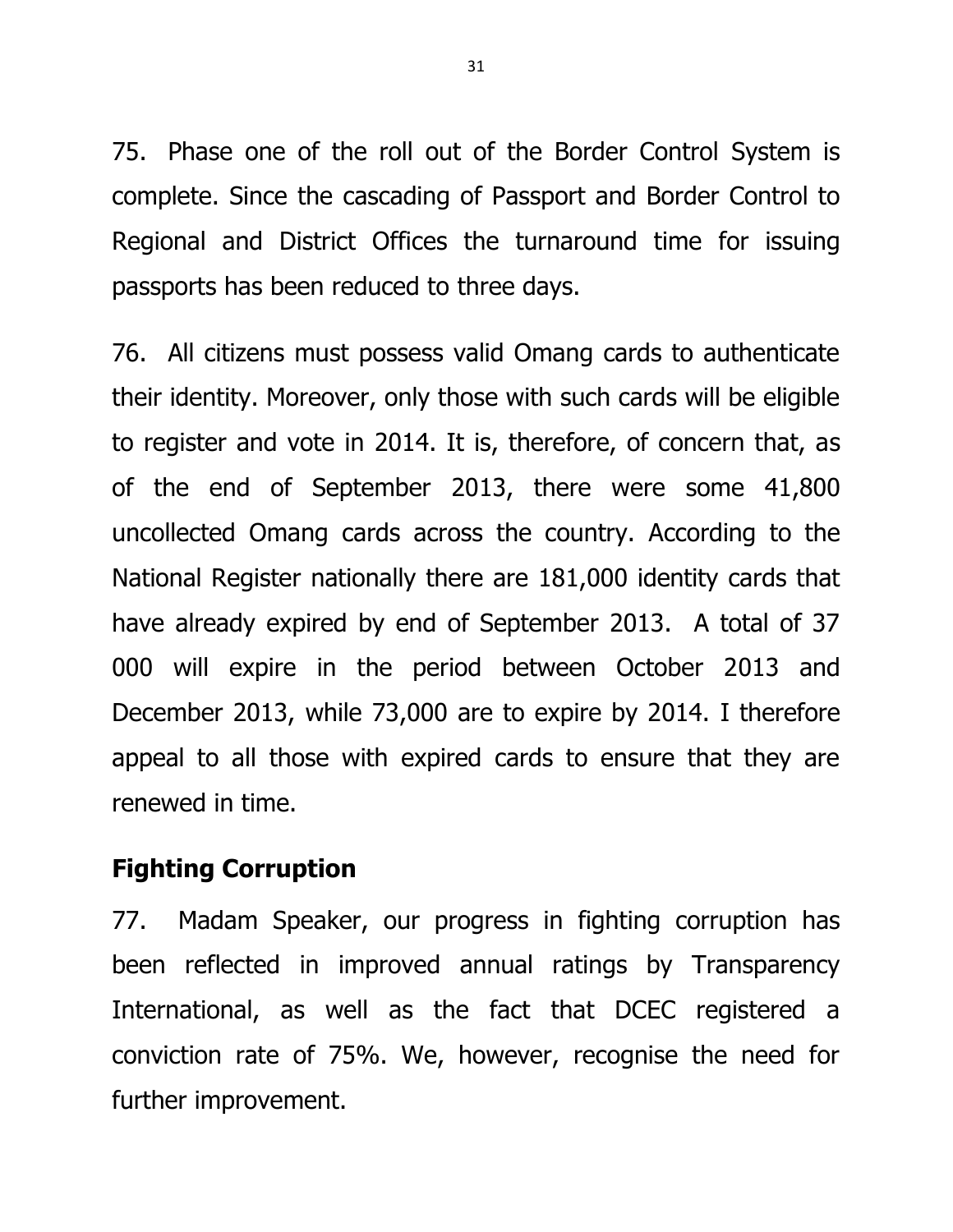78. To encourage the implementation of corruption prevention initiatives across Government, the DCEC is now part of the review team that assesses Ministries' performance. The Directorate has in this respect promoted the creation and functioning of Corruption Prevention Committees in each Ministry. Dedicated Anti-Corruption Units have also been established in seven Ministries, which are empowered to conduct preliminary investigations. The DCEC has further established additional sector-specific units to improve its investigations, while some officers have been seconded to the Directorate of Public Prosecution to build their capacity.

79. In recognition of our superior international rankings, the DCEC now hosts the Commonwealth Africa Anti-Corruption Centre, which will facilitate regional collaboration in combating corruption, while providing training, research and enhanced interface with non-African Commonwealth members. The Centre will also house an online learning academy.

### **Judiciary and Access to Justice**

80. Madam Speaker, the peace and good government we enjoy continues to be underpinned by the rule of law as administered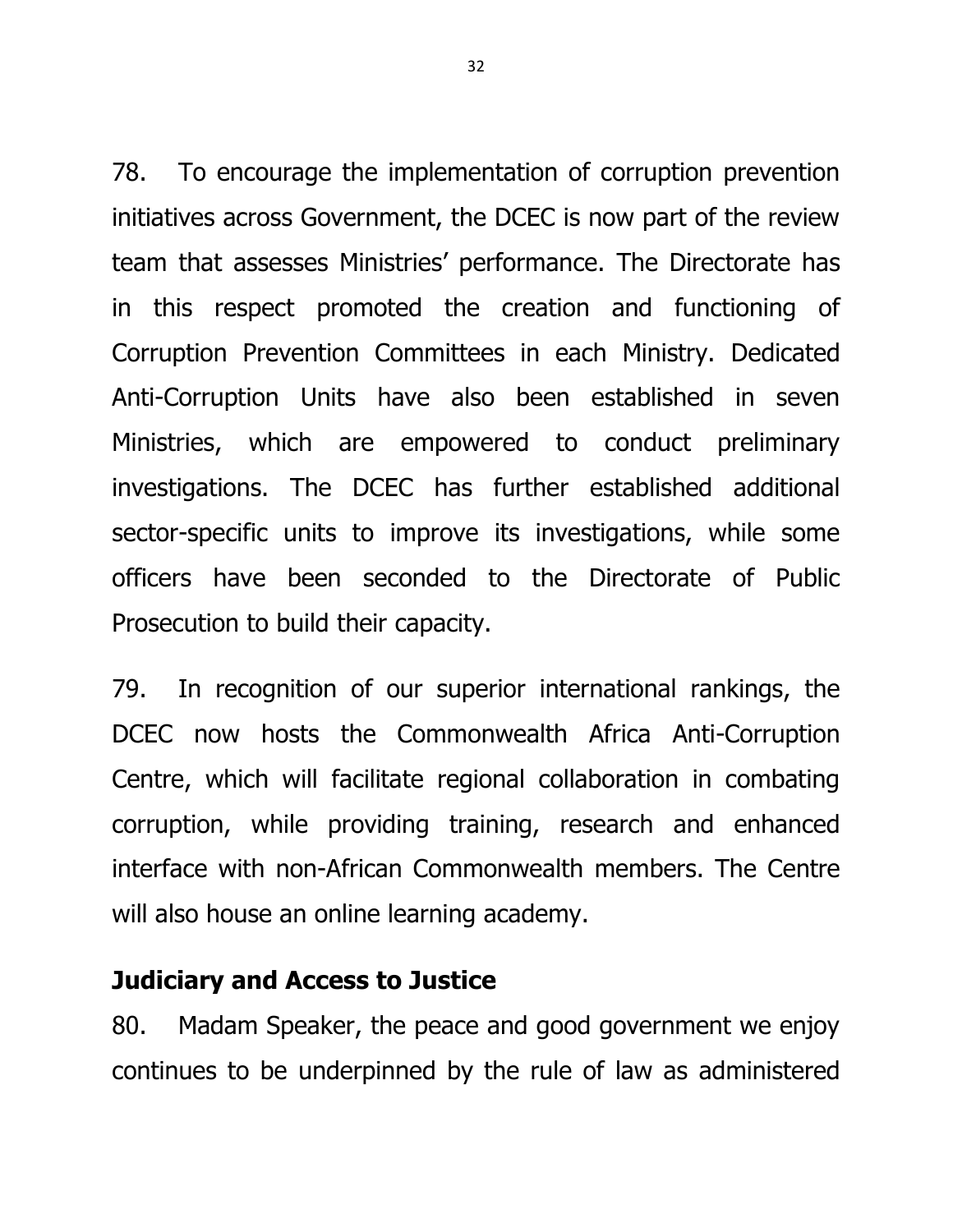by our Judiciary. In its quest to improve service delivery the Judiciary continues to reform its internal processes to accelerate case disposal. To that end, we have established specialized courts for stock theft, maintenance, small claims and traffic offences. Given the increasing number of stock theft cases, with 1,130 new cases between January and July 2013 alone, the number of stock theft courts has increased from three to seven. Plans are also in place to increase the existing three Traffic Courts to nine. Court-Annexed Mediation, which is a form of alternative dispute resolution, will also be introduced to accelerate the disposal of cases and reduce litigation costs.

81. Additional initiatives include real time court reporting, electronic filing and video conferencing. To improve access to information, public kiosks have been introduced at some courts.

82. Madam Speaker, I am pleased that in its last sitting this House passed the Legal Aid Bill and the consequential amendments to the Legal Practitioners Act. When commenced they will transform our Legal Aid Project into a permanent entity. The Project has been providing services to indigent citizens with respect to a wide variety of civil law issues. Demand for the service has steadily increased, with 3,597 applications for legal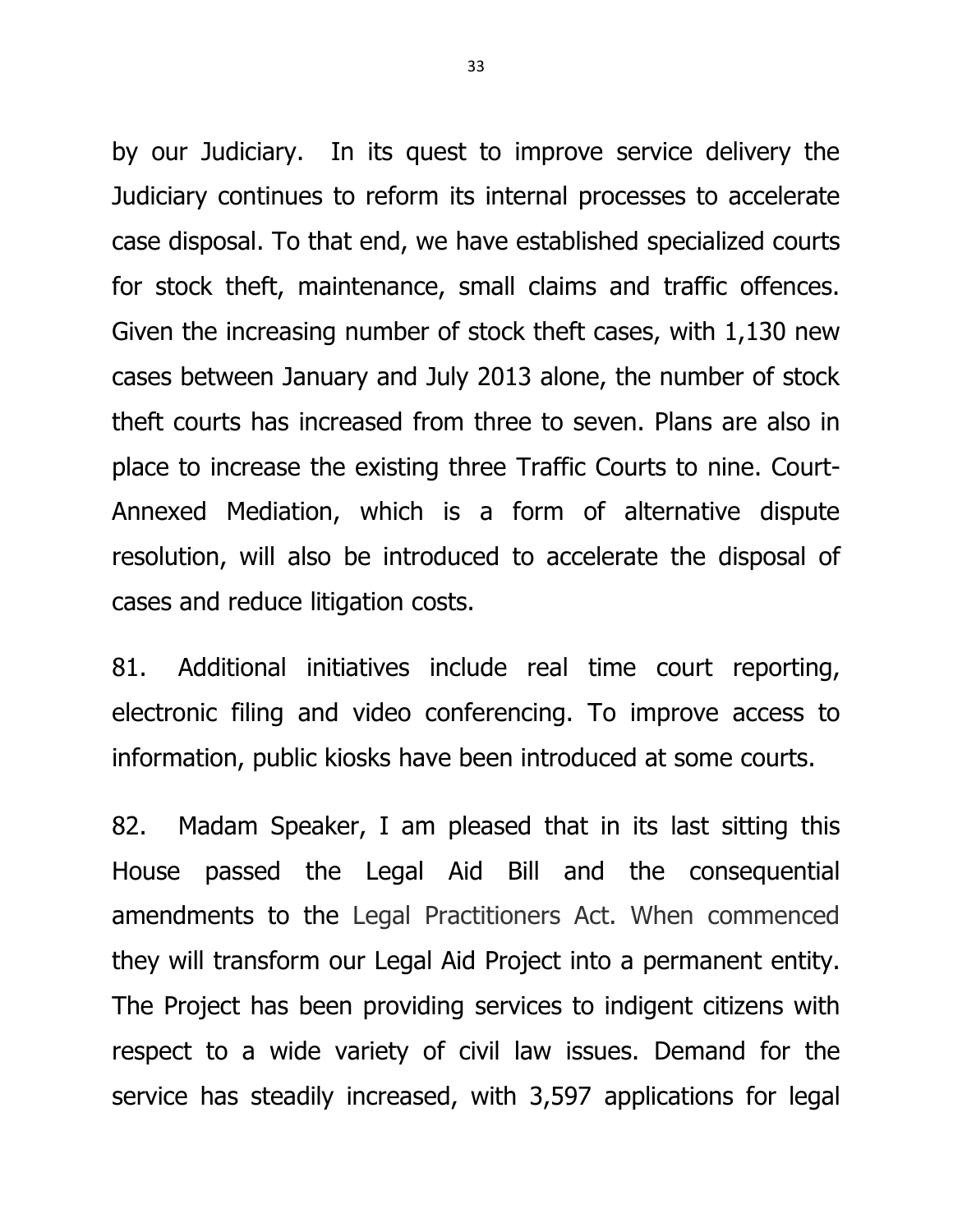aid having been received as of July 2013. It currently operates from the Attorney General Chambers in Gaborone and Francistown, with an office being established in Maun. Legal Aid services are also being delivered through NGOs, who often have direct access to those in need.

83. Government is committed to enhancing the capacity of traditional leadership structures, which play a pivotal role in local communities. In this respect the Customary Court (Amendment) Act was passed that increases the jurisdiction of Customary Courts, while being harmonised with the Bogosi Act.

84. Government appreciates the role played by *Bogosi* in the development of this country. In many areas *Dikgosi* have started implementing recommendations of the Social Values Committee, more especially through the promotion of cultural activities. For its part Government will continue to convene *Dipitso tsa Dikgosi* on social values in various districts to promote nation building.

### **Lands**

85. Madam Speaker, turning to issues of land, in the last financial year a total of 26,671 plots were allocated on Tribal Land. Under State Land, offers were made for 6,786 residential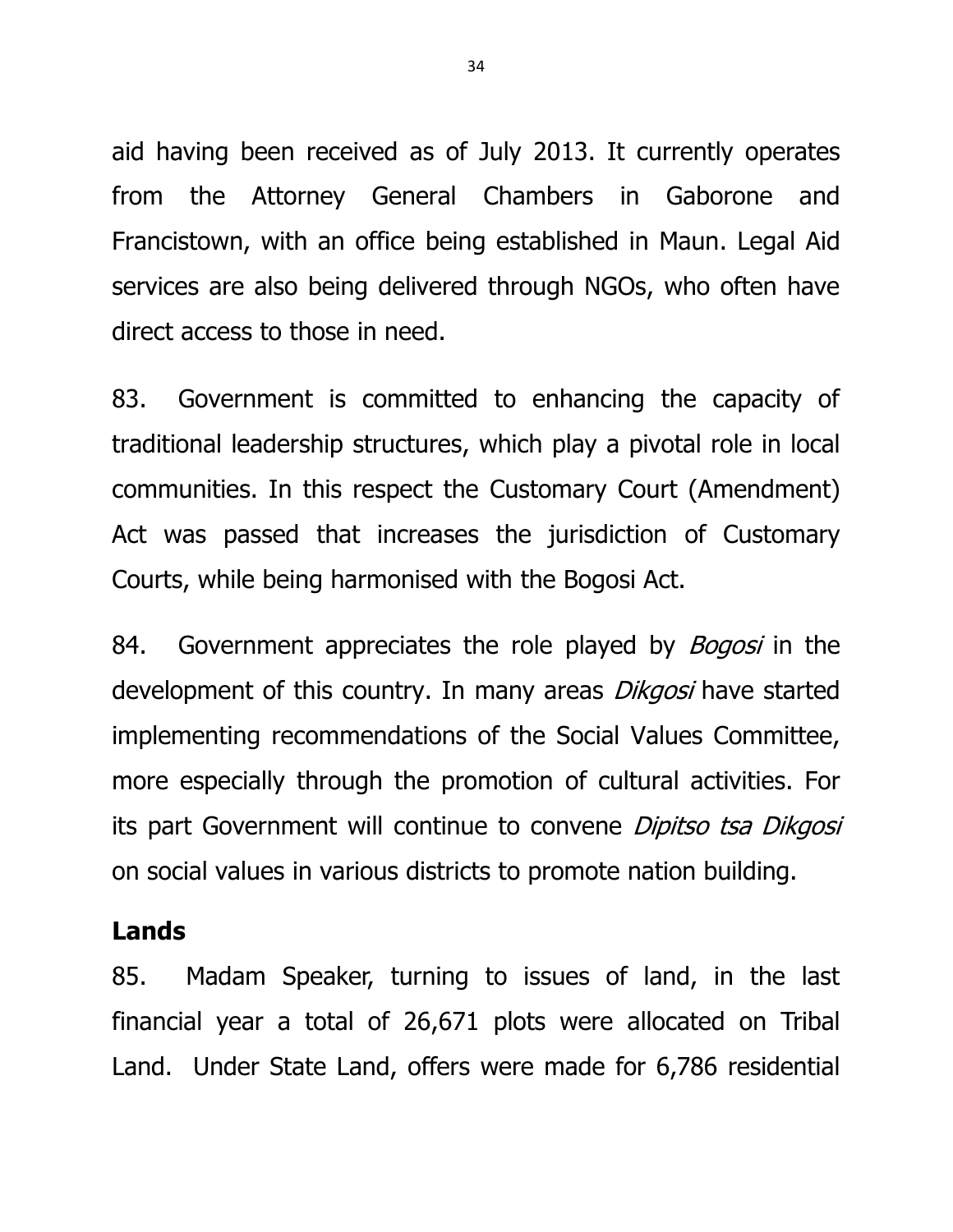plots. In order to facilitate the Economic Diversification Drive, Government continues to reserve agricultural land and industrial plots for allocation to domestic and foreign investors.

86. Government has completed guidelines on Public Private Partnerships in support of the Land Servicing Policy. This is to leverage on the private sector resources to complement public resources and fast track the current Land Servicing programme. In the meantime, Government is in the process of servicing Palapye and Metsimotlhabe Block 4 where 5,177 serviced plots are expected to be delivered by end of 2014/15 financial year, while planning is ongoing for the servicing of another 5559 plots at Ramotswa, Kasane and Kgatleng. As of March 2013, a total of 3115 ha of land was being acquired for expansion within 11 different Land Board jurisdictions.

87. In order to have correct information on land rights and parcels, Government continues to implement a land management project called Land Administration, Procedures, Capacity Building and Systems (LAPCAS). The project entails the survey and registration of all land parcels in the country. In the case of the Land Boards, the opening of 769,905 individual plot files has been completed to facilitate lands records management. Surveying and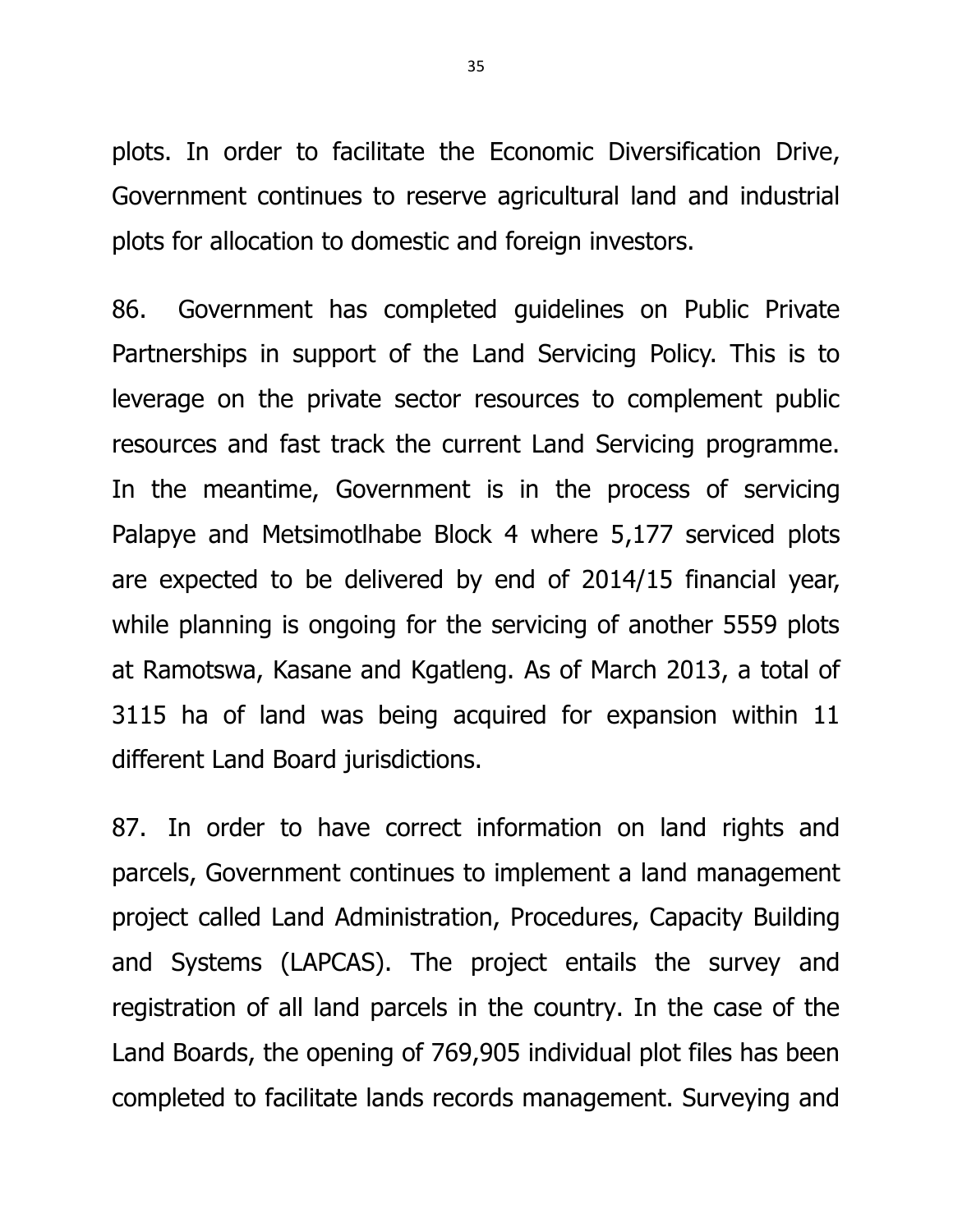capturing of ownership details for plots have been completed for 106,342 plots in 80 villages across the country. It is expected that plot ownership and location details of 85% of plots in the country will be completed by 2016.

88. A project on the preservation of deeds is also ongoing. The intention is to create a centre where all information on land and its utilization will be stored and accessible to both Government and the general public. As of the beginning of October 2013 a total of 254,401 title deeds have been captured.

89. On a related matter, Government will present a Bill to set up the Land Tribunal through a new Land Tribunal Act, detaching it from the Tribal Land Act. The Bill seeks to widen the jurisdiction of the Land Tribunal to enable it to also hear all planning appeals.

# **Infrastructure**

90. Madam Speaker, Government has continued to tackle the many ongoing challenges besetting the construction sector. The Quality Audit Teams we have put in place to scrutinise claims have had substantial positive effect. Audits carried out from December 2010 to March 2013 uncovered 62,717 minor and major defects, with an average of 532 defects per inspection. It is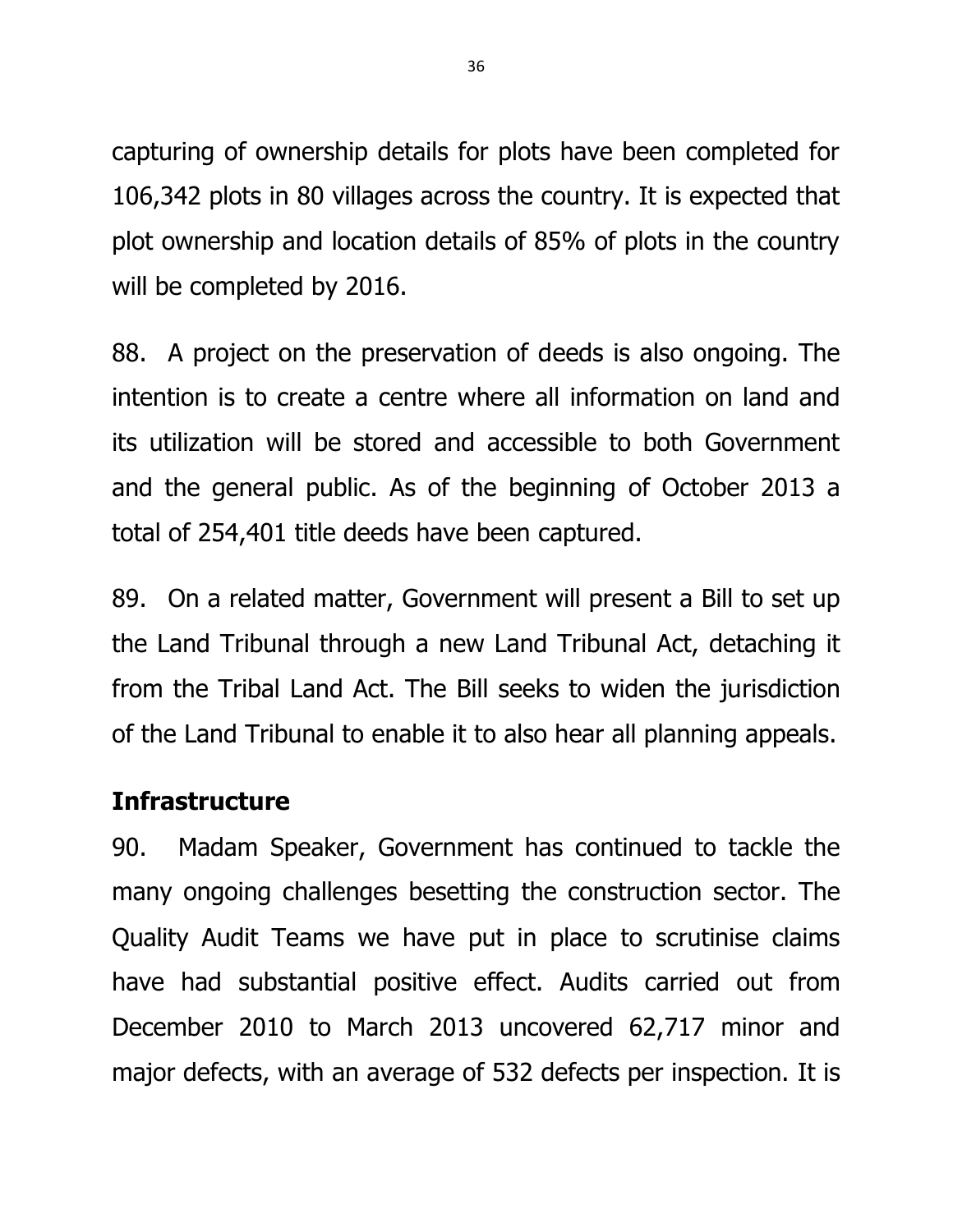estimated that the first year of inspections saved Government well over P100 million, covering time saved, material and personnel to make good these defects. We continue to achieve substantial savings through this exercise. Between April and September 2013 inspections have uncovered an additional 1,721 defects in 30 projects, demonstrating the need for continued monitoring as well as a general improvement in compliance.

91. To further root out corruption, while improving on the delivery of public infrastructure projects Government intends to create a new department to focus on project planning and coordination in addition to the already established Project Management Office. Following consultations with the private sector, as well as within Government, we are also looking to establish an autonomous agency to oversee project implementation.

92. Further interventions have included new and amended legislation for construction industry professions, such as Architects, Engineers and Quantity Surveyors to facilitate selfregulation and protect public interest.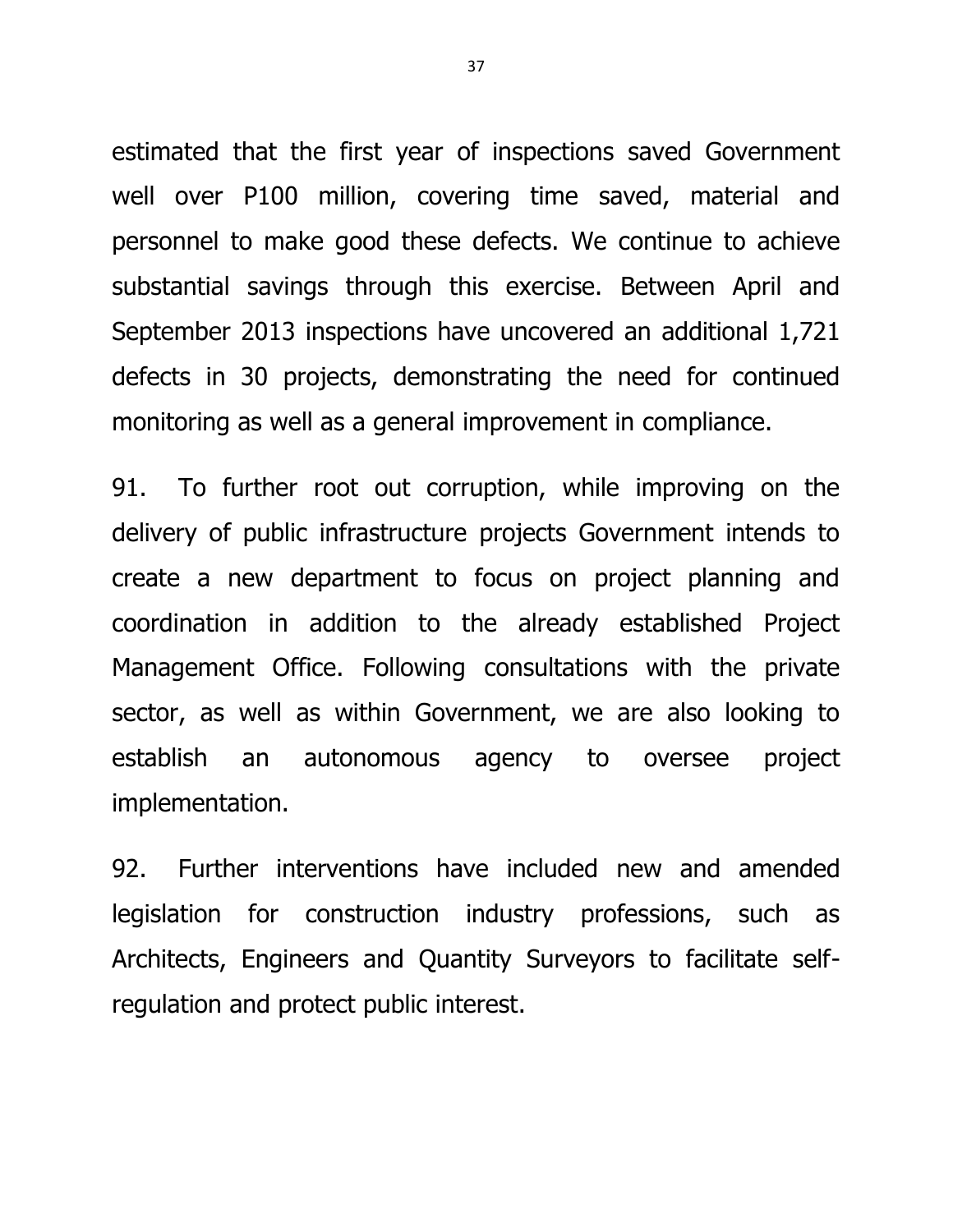93. Government continues to engage youth enterprises in maintenance and rehabilitation of facilities. Since  $1<sup>st</sup>$  April 2013, 26 Youth owned construction companies, as well as 26 individuals were thus engaged in facility rehabilitation projects to the value of nearly P 22 million, out of the P51.4 million set aside representing 15% of the maintenance funds this financial year; while the private sector engaged 4 youth owned companies in projects worth just over P 7 million. This has generated employment for 417. The total spent on these programmes since 2009 amounts to P93.7 million.

# **Science and Technology**

94. Madam Speaker, to compete in today's increasingly knowledge based global economy it is necessary for our society to increase its innovative capacity through locally generated research and development. For its part, Government continues to implement the Policy on Research, Science, Technology and Innovation through the establishment of relevant coordination and funding structures, including a national Research Fund.

95. Following the rationalisation of the Botswana Technology Centre and the Rural Industries Promotions Company - a new research institute; Botswana Institute for Technology Research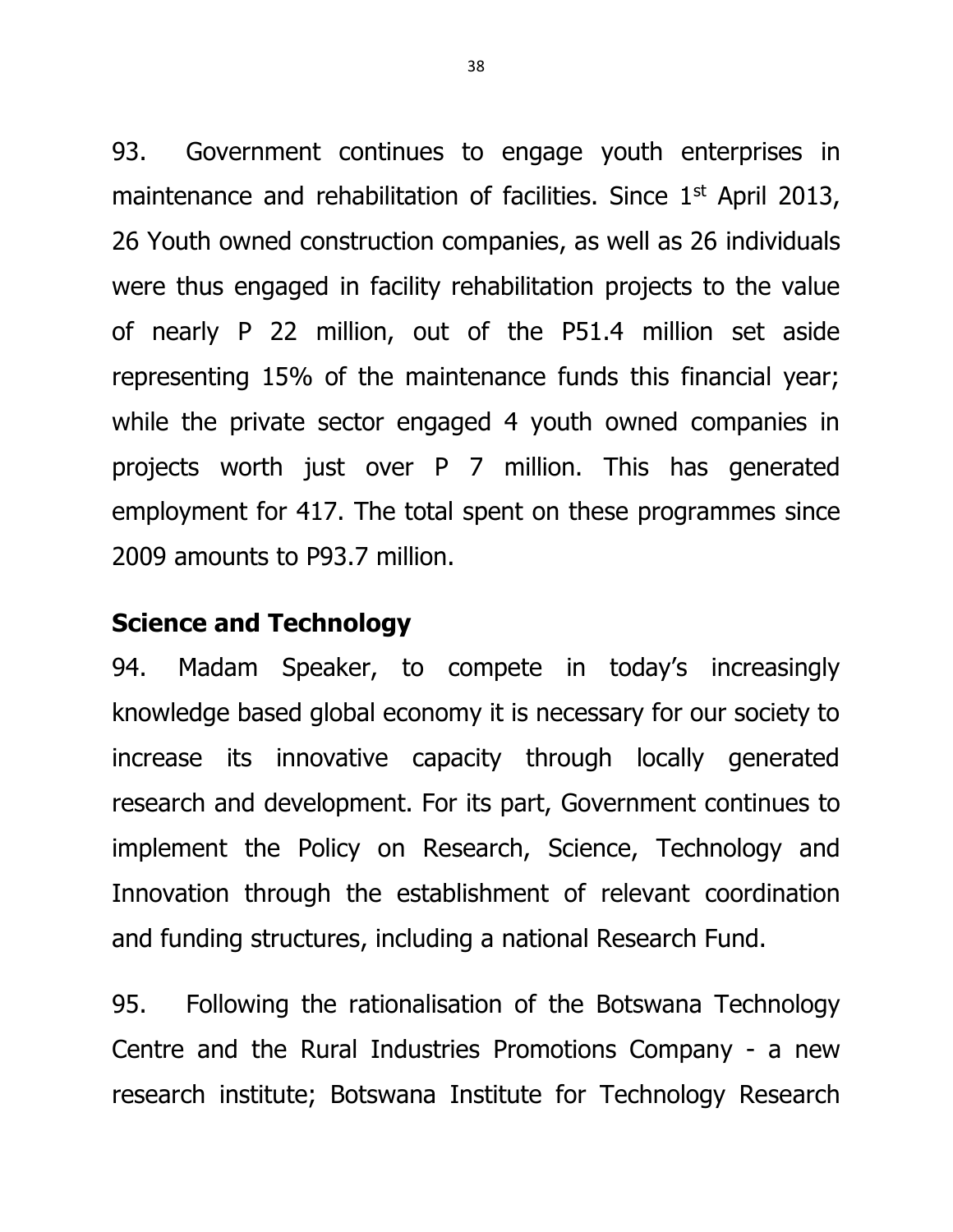and Innovation (BITRI) became operational in July 2013. It is expected to conduct needs based research and development in focused areas of national interest. An example is the Kalahari Sand Building Blocks, which have been patented and used in the cost effective construction of houses for destitute families in Khawa village.

96. The Botswana Innovation Hub is now developing a 93 hectare dedicated Science and Technology Park that will create new scientific, technological, and indigenous knowledge based business opportunities. The construction of the central buildings has commenced with completion expected in March 2016. Simultaneously, BIH has engaged with private sector partners to invest and develop other sites within the Park that are aligned to the theme. So far 17 companies and organizations have registered to ultimately operate in the Park.

# **Transport**

97. Madam Speaker, the number of registered motor vehicles on our roads has continued to increase, rising to about 465 thousand as of August 2013. This gives us a per capita motor vehicle ratio of 217 per 1000, which is double what it was in 2008 and one of the highest in the developing world.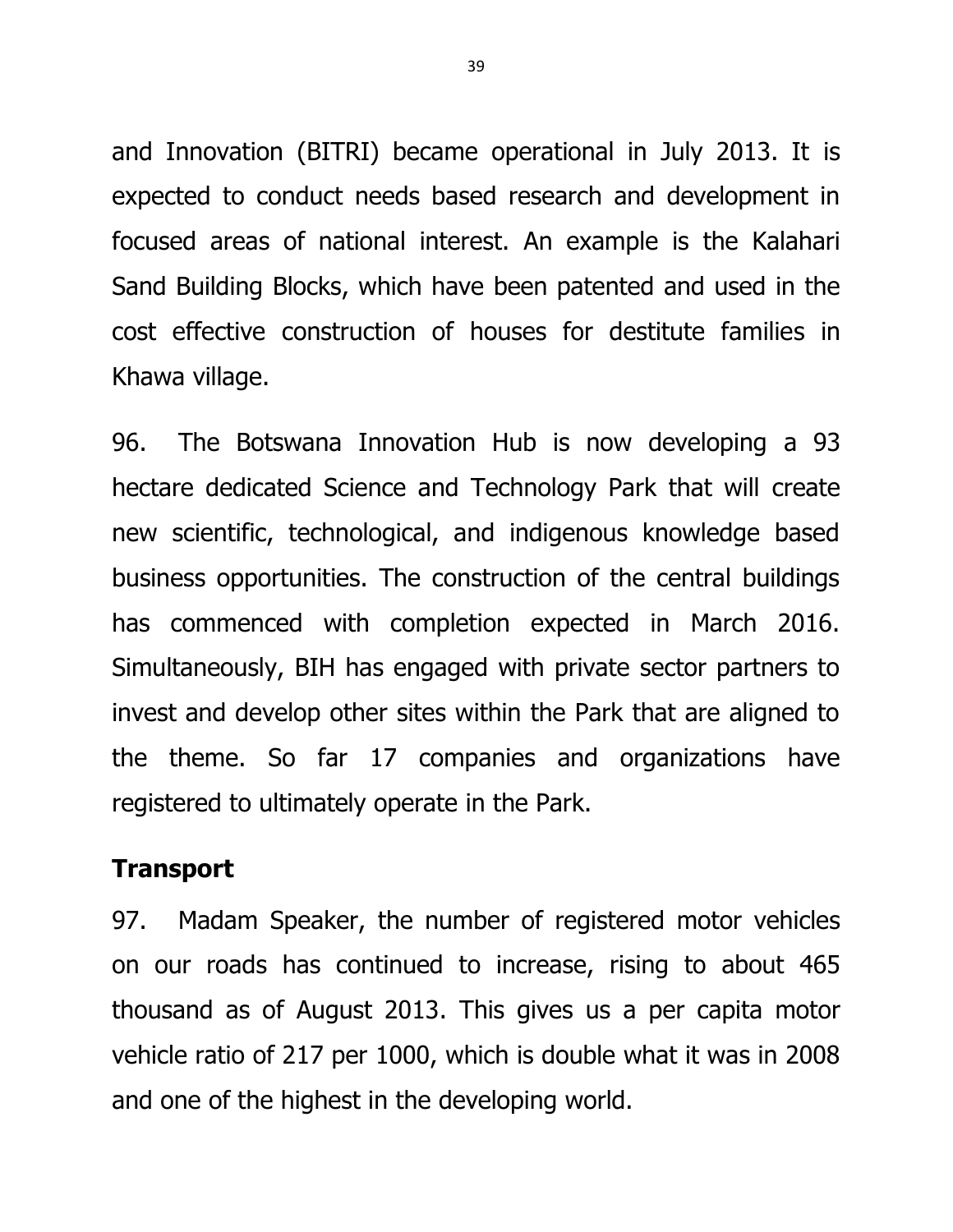98. As part of our efforts to cope with this increase Government continues to expand and rehabilitate the road network. To this end, 337 kilometres of major road works have now been completed. To address Gaborone congestion intersections are to be upgraded into multilevel junctions during NDP 10. We are also in the process of developing a centralised system for traffic management, including signal control, with the view of commencing civil works next year.

99. Construction of the Kazungula Bridge will commence early next year.

100. Madam Speaker, Botswana Railways is implementing a turnaround strategy which involves reviewing its costing and pricing models and tightening monitoring efforts to make the company competitive. Ongoing mineral projects, particularly with respect to coal, will result in increased rail traffic. Botswana Railways is therefore expanding its rolling stock, through the procurement of 562 wagons. To further create alternative routes for export and imports of goods to boost the national economy, Government through Botswana Railways is currently developing a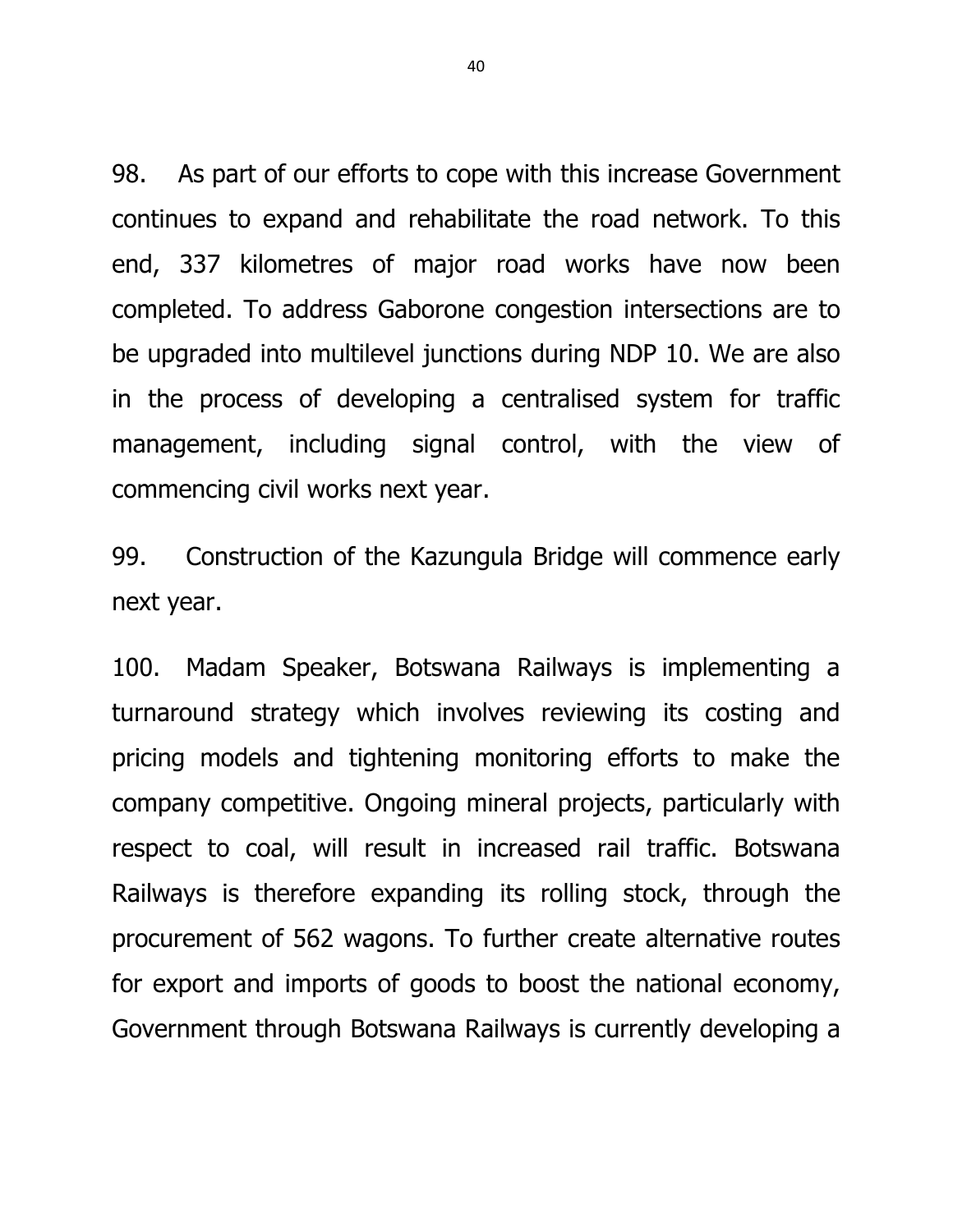Dry Port at Walvis Bay which will become operational during 2014/15.

101. Madam Speaker, the airside works at Maun and Kasane Airports have been completed, while the further extension to the runway at Kasane Airport should be completed by March 2014. In keeping with our Open Skies Policy, we continue to negotiate Bilateral Air Service Agreements, with the prospect of attracting additional international carriers to our airports. In this context we have also been enhancing the safety, security and overall logistical capacity of our airports, as was confirmed in April 2013 when the International Civil Aviation Organisation conducted a Coordinated Validation Mission in our country. This exercise resulted in a new rating of 59.6%, virtually equal to the global average of 60%, and a marked improvement over our previous (2006) rating of 27.8%.

102. Government has also received, and is actively considering, Air Botswana's re-fleeting proposals, which will allow it to further expand its regional destinations.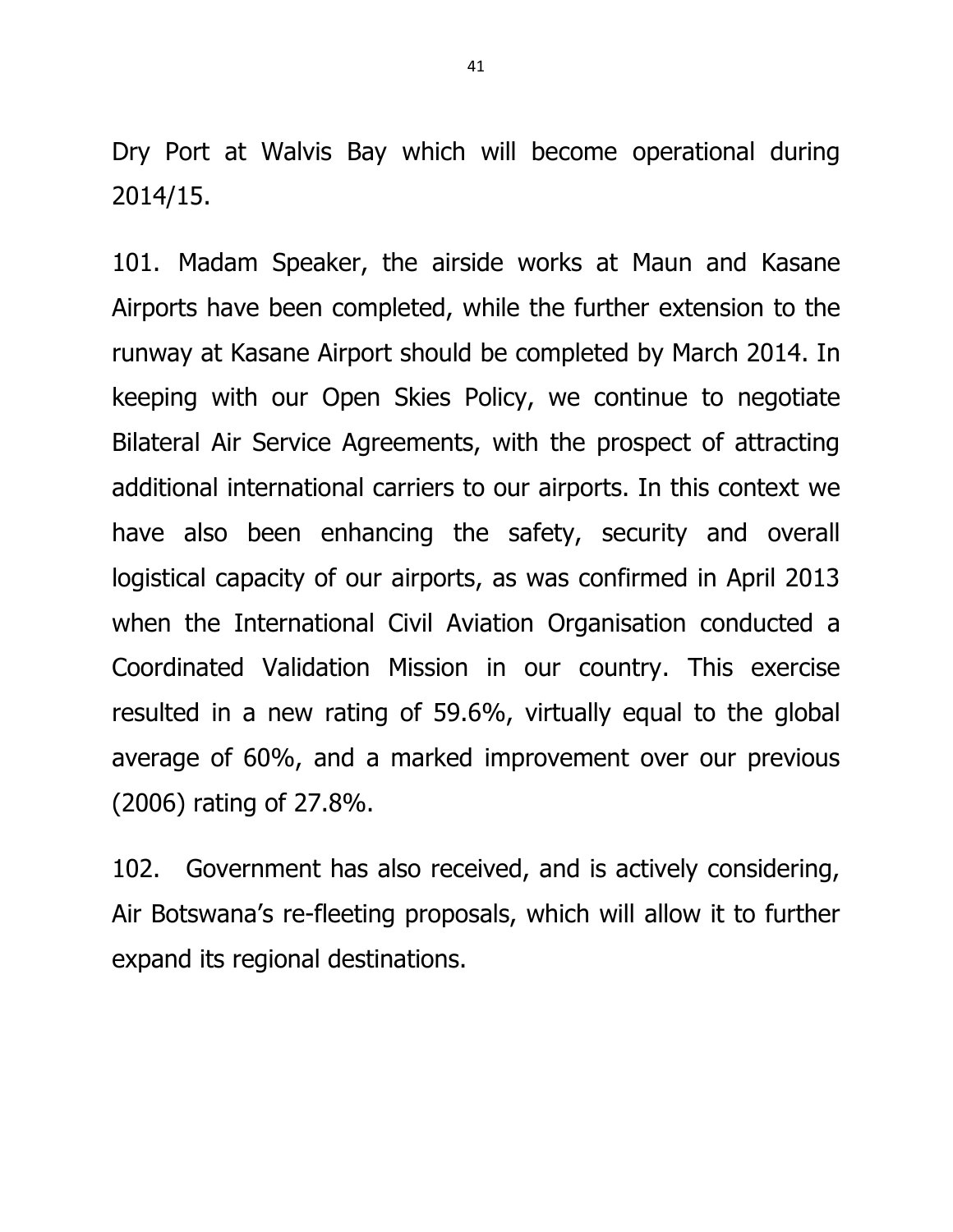### **Energy**

103. Madam Speaker, with the Morupule B Power Station commissioned and taken over by Botswana Power Corporation (BPC) the power supply situation in the country has improved significantly. With the combination of power from the Morupule B Power Station, peaking plants at both Orapa and Matshelagabedi as well as imported power mainly from South Africa we are currently able to meet local power demand. Procurement for the construction of an additional 300 MW Brownfield site at Morupule (A) as well as 300MW from a Greenfield site by an Independent Power Producer(s) are underway to ensure the long term security of power supplies.

104. Our challenges in meeting local energy needs have been rooted in growing demand as well as past bottlenecks in supply. Since 2010 the National Electricity Standard Connection Cost scheme has enabled 32,842 households to connect to the national grid as of September 2013. Nationally household access to electricity now stands at 68%, up from 27% in 2003 and within range of our 2016 target of 80%. In the process an additional 28 villages have been electrified, along with further extension of infrastructure in already electrified villages at an estimated cost of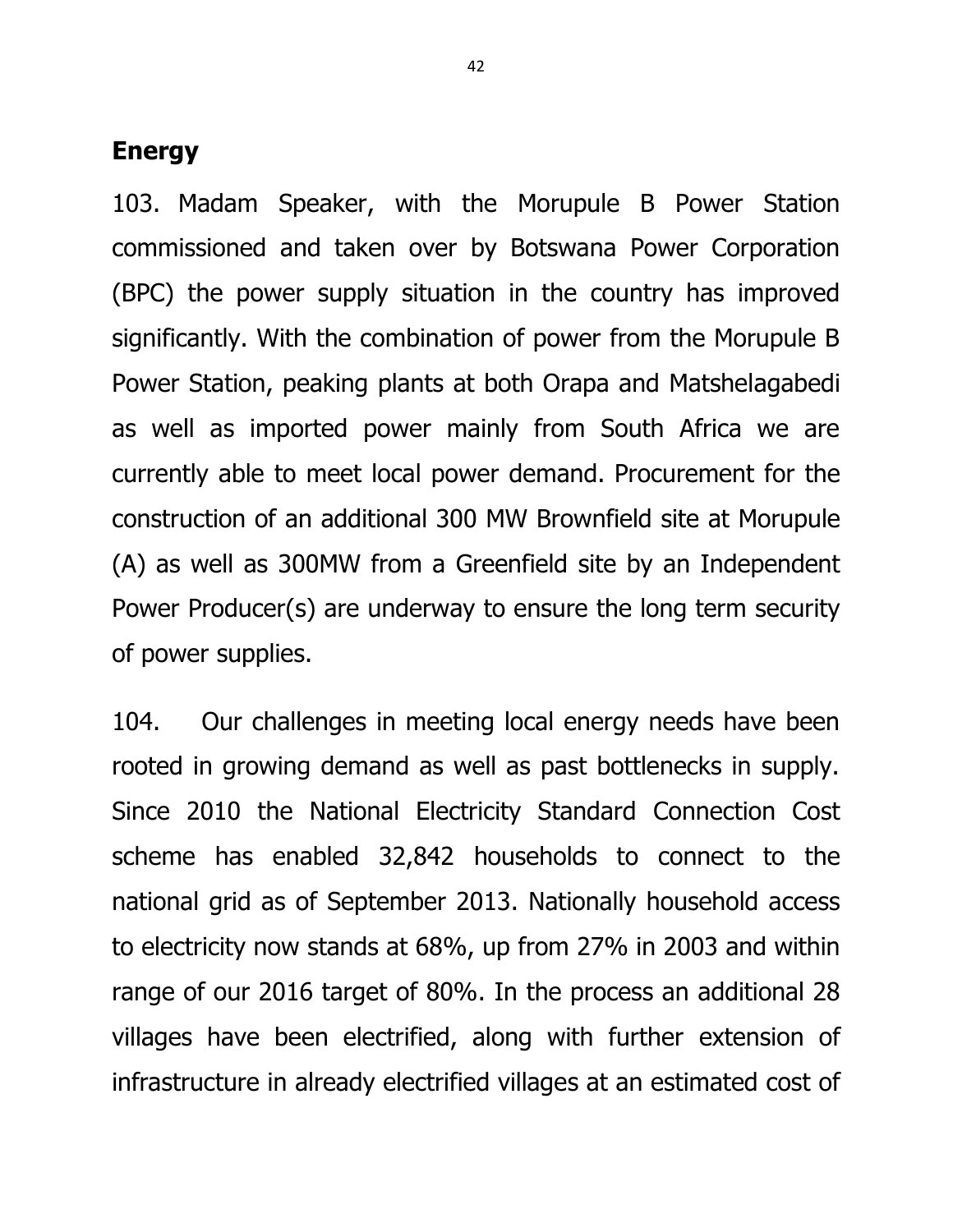P93 million in the past year. The total number of electrified villages now stands at 364 out of an estimated total of 494 Villages.

105. Our national oil company, Botswana Oil Limited, is now operational with a mandate to ensure security of fuel supplies, promote citizen economic empowerment as well as manage strategic petroleum stocks.

#### **Water**

106. Madam Speaker, our nation's limited water resources need to be carefully managed to ensure optimal and equitable as well as sustainable use. The takeover of the last villages by Water Utilities Corporation (WUC) was completed in April 2013, with most of the villages having also been migrated to the WUC billing system.

107. Our efforts to maintain water supply security are, of course, challenged by recurring drought. To address this challenge WUC has introduced water restrictions and rationing in order to reduce water demand. Government has availed a budget of P470 million for drought mitigation projects, including the upgrading and refurbishment of boreholes and the expansion of treatment plant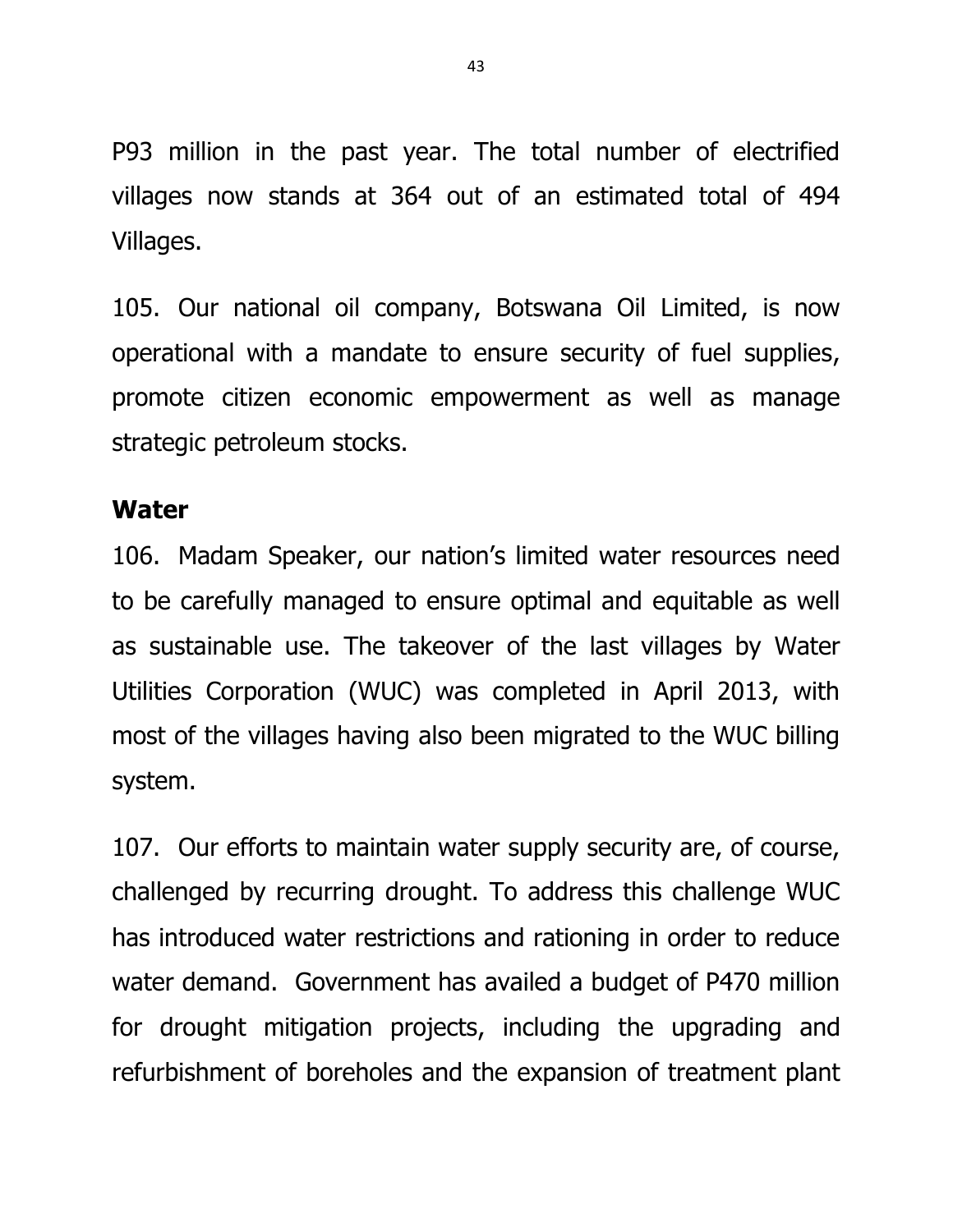capacity. So far P338 million worth of projects are at various stages of implementation.

108. Government also continues to optimise water through the construction of dams, with Dikgatlhong and Lotsane receiving significant inflow last year, while the Thune dam was completed in July 2013. Associated infrastructure for supplying water from the three dams is being constructed. A 75 km water pipeline from Dikgatlhong dam to Moralane will be completed in January 2014 at a cost of 1.3 billion. The North South Carrier 2 pipeline to Palapye is also under construction.

109. Madam Speaker, shared watercourses will in the future constitute the primary source of reliable water for our country. Government has therefore prioritised trans-boundary cooperation in the context of the SADC Protocol on Shared Watercourses. Our efforts in this respect have been bearing fruit. From March 2014 the Middlepits cluster villages will be supplied with water from South Africa. Negotiations for additional water from Lesotho Highlands are ongoing, with Lesotho, South Africa and ourselves having signed a tripartite agreement in March 2013 under the auspices of the Orange-Senqu River Commission. A study will be undertaken under this MOU to establish the feasibility of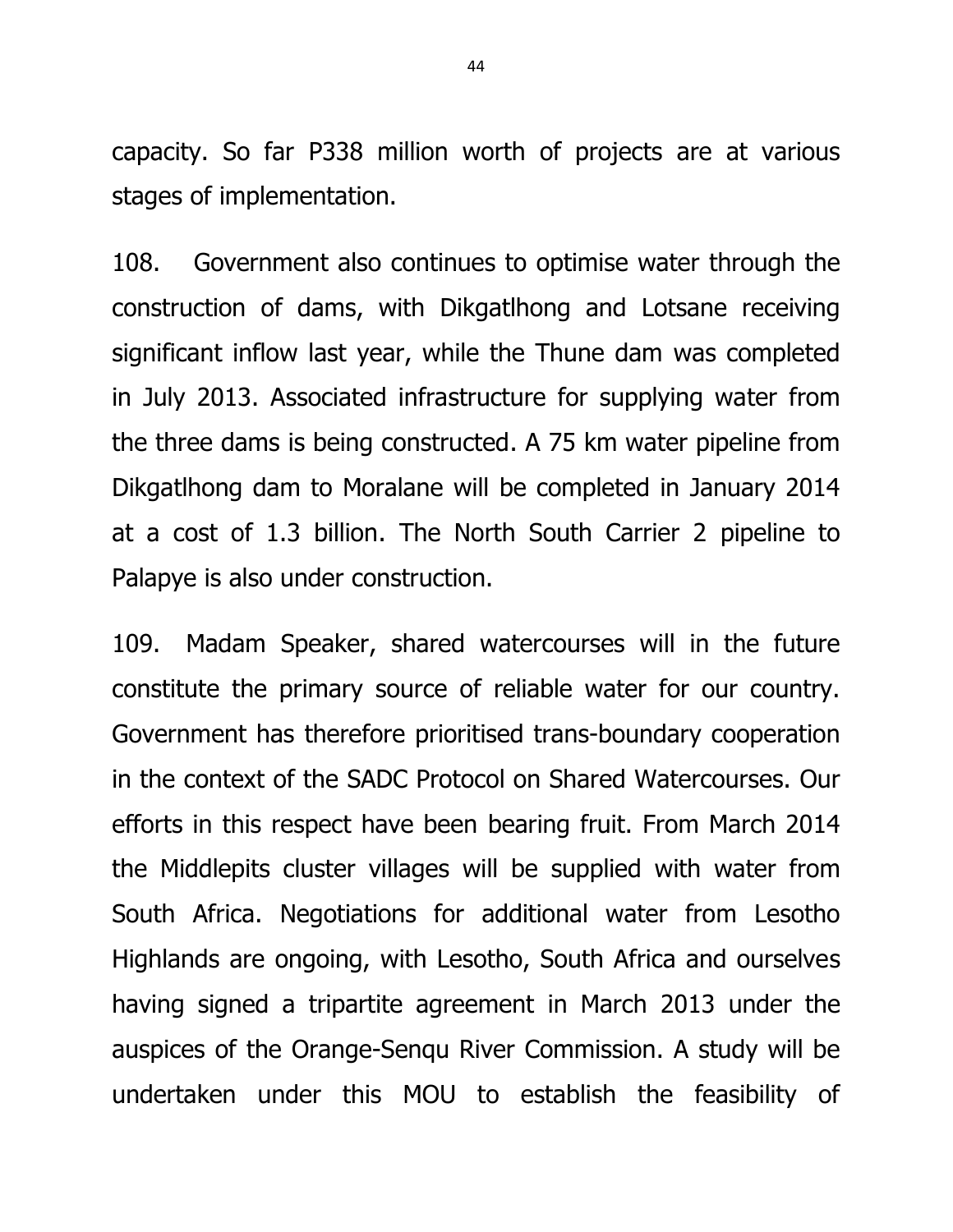Botswana getting water from the Lesotho Highlands. We are also continuing to develop plans to pipe water from our share of the the Zambezi basin off take.

# **Social Upliftment**

110. To promote dignified livelihoods among the least fortunate, Government continues to extend social protection programmes and empowerment initiatives to the needy, as well as implement policies to protect vulnerable populations. A total of 195,607 people are thus currently registered for special needs assistance through social welfare programmes targeting Destitute Persons, Orphans and Vulnerable Children, Community Home-Based Care Patients, World War II Veterans, Old Age Pensioners and Remote Area Communities. Government has allocated P1.2 billion to meet the cost of these programmes during the current financial year. To ensure timely delivery of Destitute, Orphan Care and Community Home Based Care packages, a system of electronic coupon smartcards was introduced to allow beneficiaries to access their food baskets anywhere in the country. This innovation was internationally recognised this year as the recipient of the UN Award for Quality Public Service.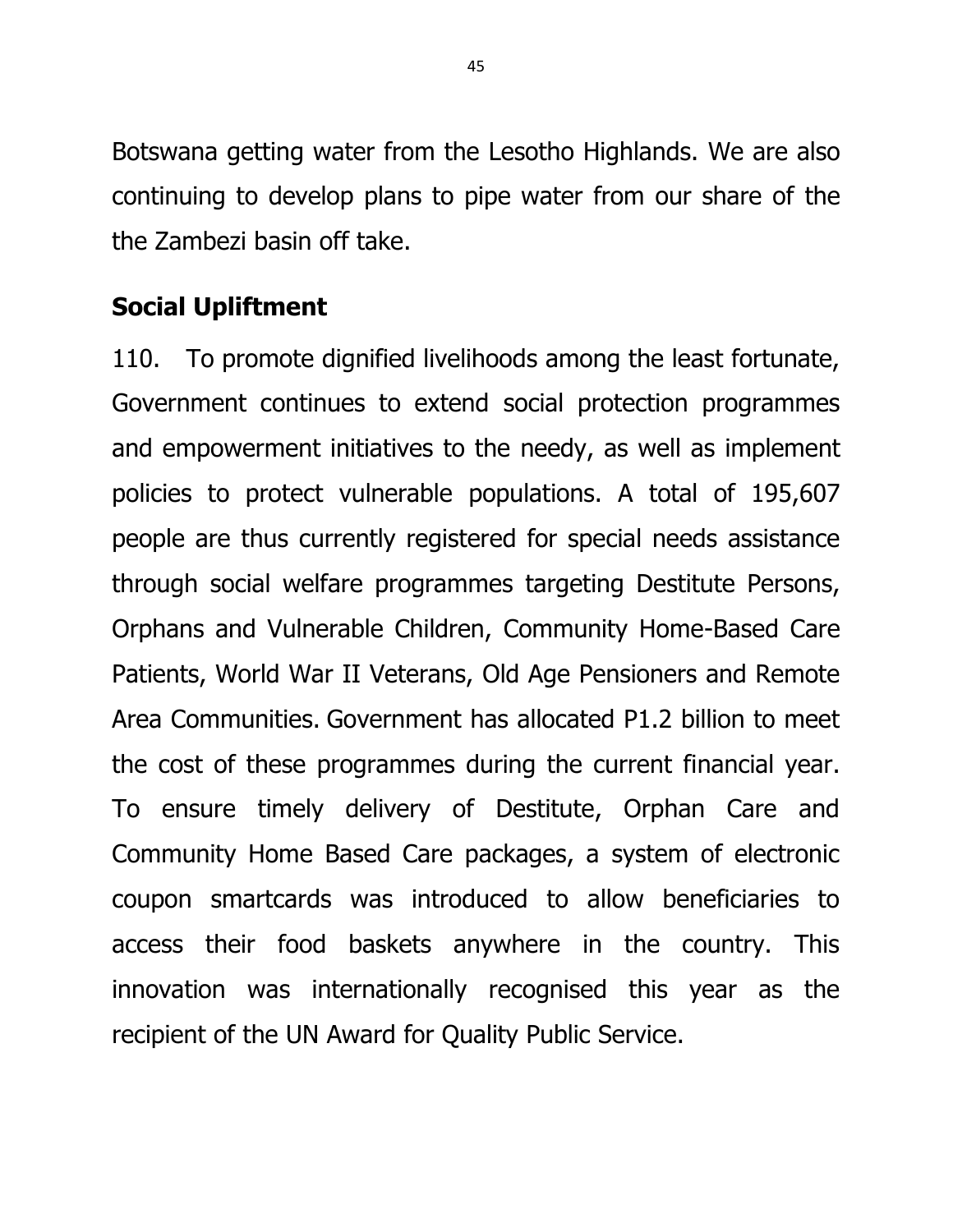111. The monthly Old Age Pension allowances, which benefits just over 95 thousand individuals, was increased, while that for World War II veterans was also increased. Currently just over 30 thousand registered Destitute Persons benefit from monthly food baskets with an allowance, while 40,000 Orphans and over 1,000 Community Home Based Care patients are supported. A special dispensation for Orphans and Vulnerable Children to access tertiary education has been effected and to-date 1,482 children have benefited from the initiative. Government also provides supplementary feeding for 752 primary schools, 966 health facilities and identified vulnerable groups. In the financial year 2013/14, P362 million has been allocated for the supplementary feeding programme.

112. Madam Speaker, Government has further purchased a total of 30,500 blankets for destitute persons, which were distributed in June-July of this year. We are also in the process of procuring 9,918 radios for elderly people who live without care takers. Government will continue to do needs assessment of elderly persons and support them with blankets during winter seasons as and when the need arises.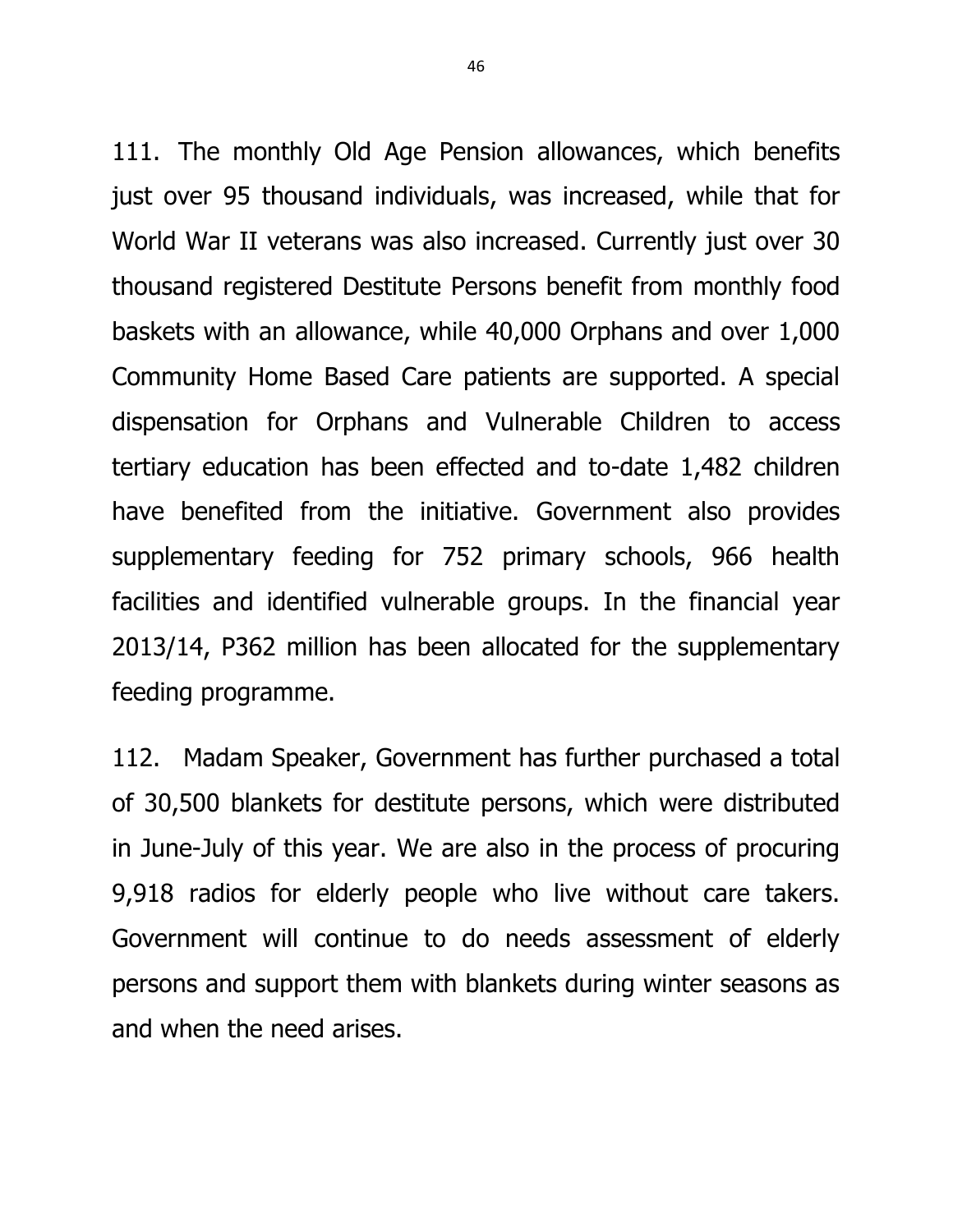113. To promote the protection and wellbeing of all children, the National Children's Council has been established to support and monitor implementation across Ministries of activities relating to childhood welfare. The Council further plays an advocacy role for child centred legislation, policies and programmes. To give children a voice in issues of special relevance, a Children's Consultative Forum chaired by children has been established. May I therefore appeal to families, communities and all stakeholders to ensure that children are protected from abuse, neglect and harm at all times; and that the 'best interest of the child' is core in all decisions concerning children.

114. Government has approved just over P580 million for the implementation of the Ipelegeng Programme during the 2013/14 financial year, which continues to provide temporary relief for the unemployed and vulnerable members of the society while contributing to infrastructure maintenance, environmental cleanliness and crime prevention. The monthly target has been increased from 58,544 to 61,670 beneficiaries. Government has also increased the wage rate and daily sustenance rate.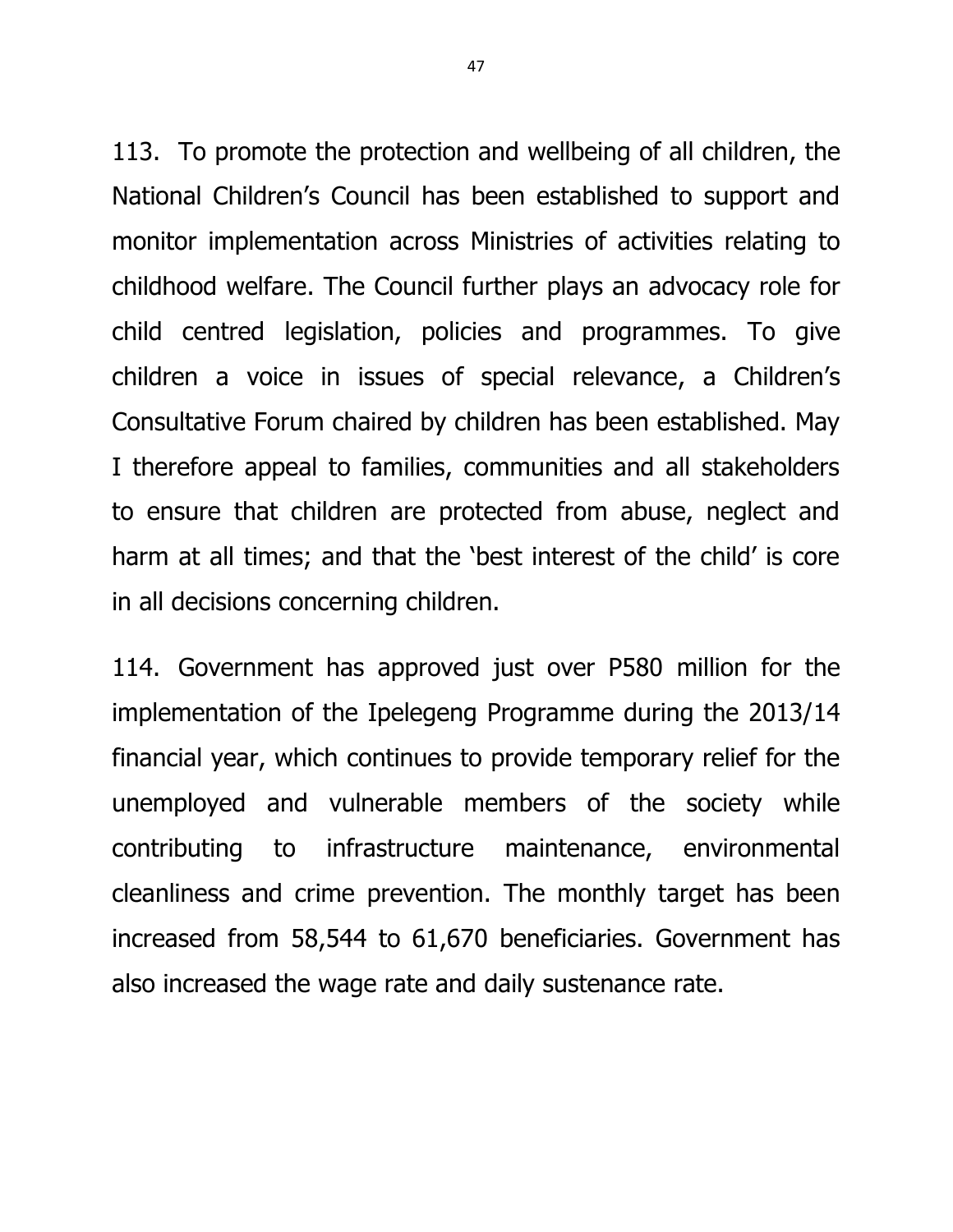# **Poverty Eradication and Equity**

115. Madam Speaker, to further ensure that all Batswana have the opportunity of a dignified life, Government remains steadfast in its goal of eradicating abject poverty. In this respect our current drive builds on past success. Between 2002/03 and 2009/10 the number of Batswana living below the global benchmark of 1 USD a day declined from 23.4% to 6.4%. During the same period average household disposable mean incomes across the nation increased by 119% from P2425 to P5304, while the average monthly household consumption expenditure increased by 60%. The "Gini coefficient" measuring domestic consumption, further shows a corresponding reduction in household inequality over the period. Such evidence of social upliftment is consistent with the 2013 Ibrahim Index of African Governance broader finding that since 2000 our country "has progressed the most in the category of human development."

116. Focusing on the destitute, the Cabinet Sub-Committee for Poverty Eradication has overseen the enrolment of approximately 15 thousand beneficiaries into the Poverty Eradication Program. This group consists of identified able-bodied destitute or potentially destitute persons, but excludes those who are unable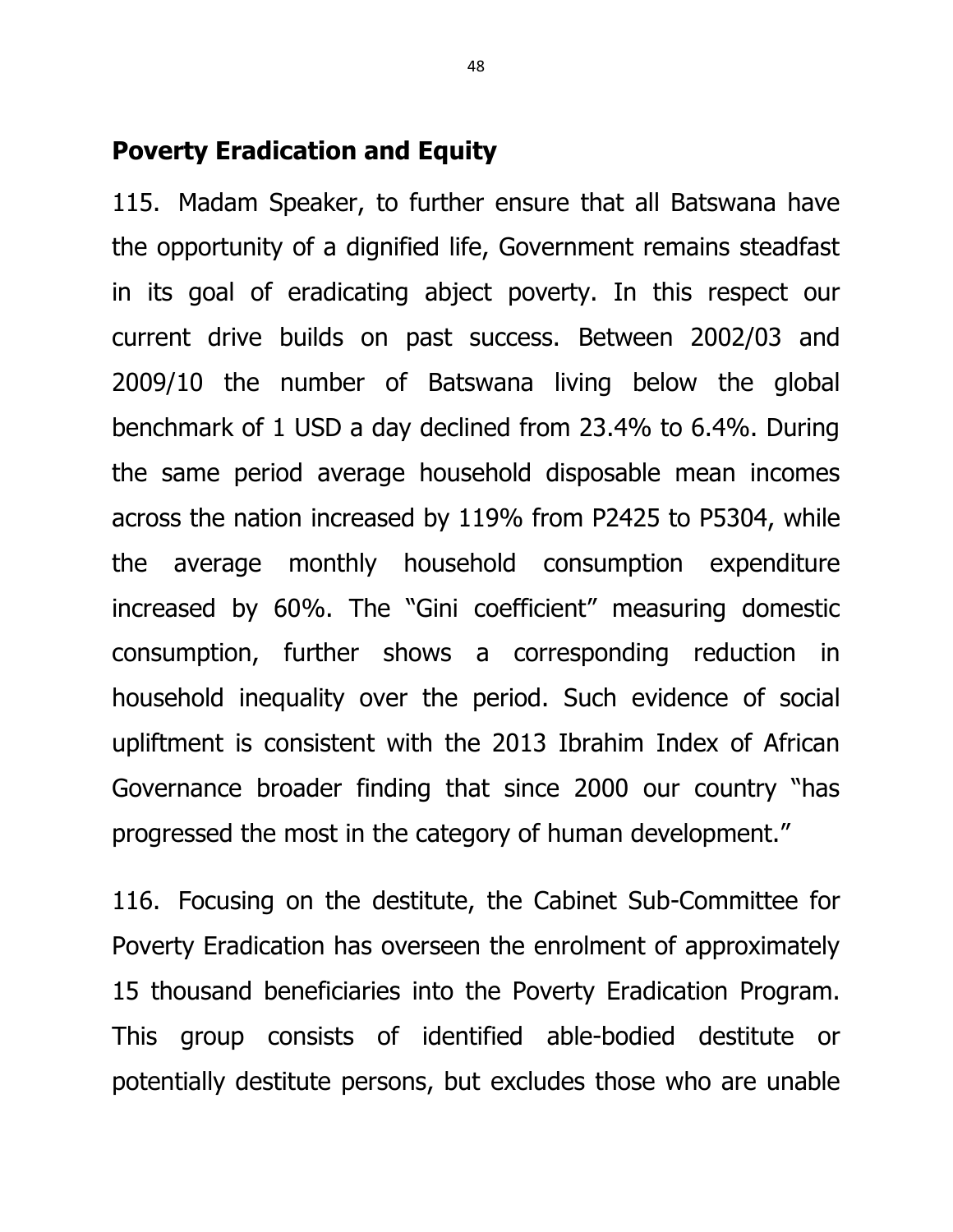to embark on any productive business either because they are elderly, severely disabled or mentally disturbed; who continue to be assisted with food baskets and other forms of relief.

117. To address the needs of programme beneficiaries, Government has continued to rollout backyard garden and alternative packages, which have proven viable in graduating beneficiaries out of poverty when well managed. The total budget for the programme this financial year is P 180 million. About 2000 backyard gardens have so far been completed out of our adjusted target of 5000 for the current financial year. We reduced the number of gardens in recognition of ongoing water constraints. In addition we have also completed about 2000 alternative packages, out of our target of 7246 for the current financial year.

118. Efforts are underway to address existing bottlenecks in the roll out of the packages. Specialised training of extension staff is ongoing to improve their skills in mentoring and monitoring and evaluation. Qualitative barriers to market access for the beneficiaries' produce are also being addressed, with support from Barclays Bank. A partnership with Anglo American will further assist in the transformation of micro scale producers into small to medium scale enterprises.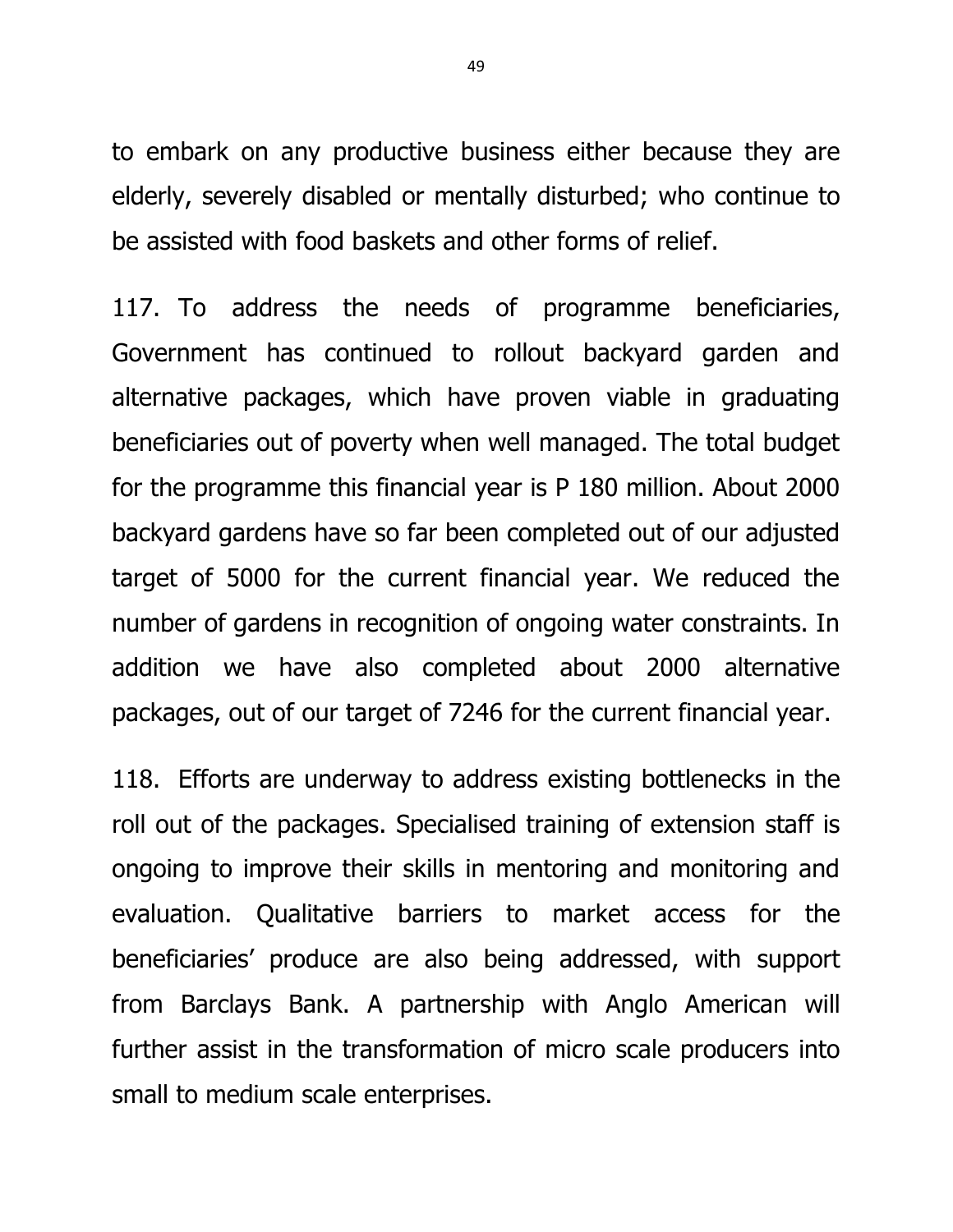### **Gender Equity**

119. Madam Speaker, our country has emerged as a global leader in promoting gender equity, as reflected in independent surveys measuring the number of women in technical, professional and executive positions, as well as the relative parity that exists within our educational institutions. The 2012 Grant Thornton Survey, for example, reported that 39% of the senior management positions in our country were held by women, a percentage that ties us for second position in the world.

120. A Pitso was held in November 2012 under the theme "The Role of Bogosi in Mainstreaming Gender in the Customary Justice System", during which dikgosi adopted resolutions to address gender inequalities and gender based violence. In our efforts to eliminate gender barriers, we shall remain committed to the continuous interrogation of governance structures and processes to promote gender equity.

121. Government is also developing the National Policy on Gender and Development. To further combat the scourge of gender based violence a multi-sectoral national response plan has been developed.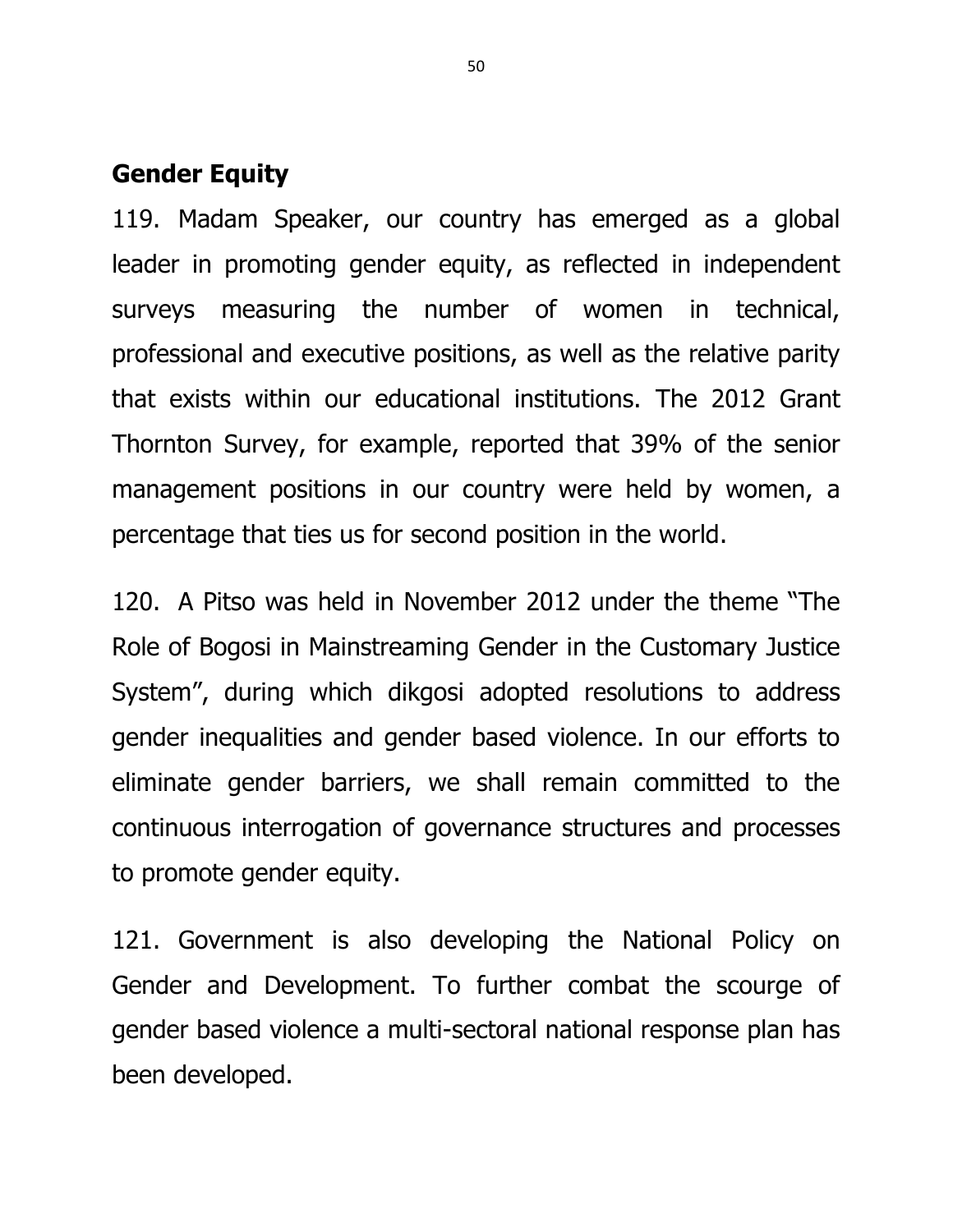# **People Living with Disabilities**

122. Madam Speaker, while unemployment remains a general challenge, Government recognizes the special obstacles facing most people with disabilities in seeking jobs. As a result the Directorate of Public Service Management has been instructed to apply affirmative action measures to facilitate employment access to people with disabilities in the public sector. Additionally, we continue to forge relations with the private sector in the deployment of people with disabilities for gainful economic empowerment in the form of employment.

123. Government has also targeted people with disabilities in its current poverty eradication efforts. We further intend to initiate a social safety net for people with disabilities, beginning of the next financial year 2014/2015.

# **Rural and Remote Area Development**

124. Madam Speaker, as you are aware, Government transferred Rural Development Council (RDC) from the Ministry of Finance and Development Planning to the Ministry of Local Government and Rural Development last year. The new Council's mandate was officially launched in January 2013 followed by RDC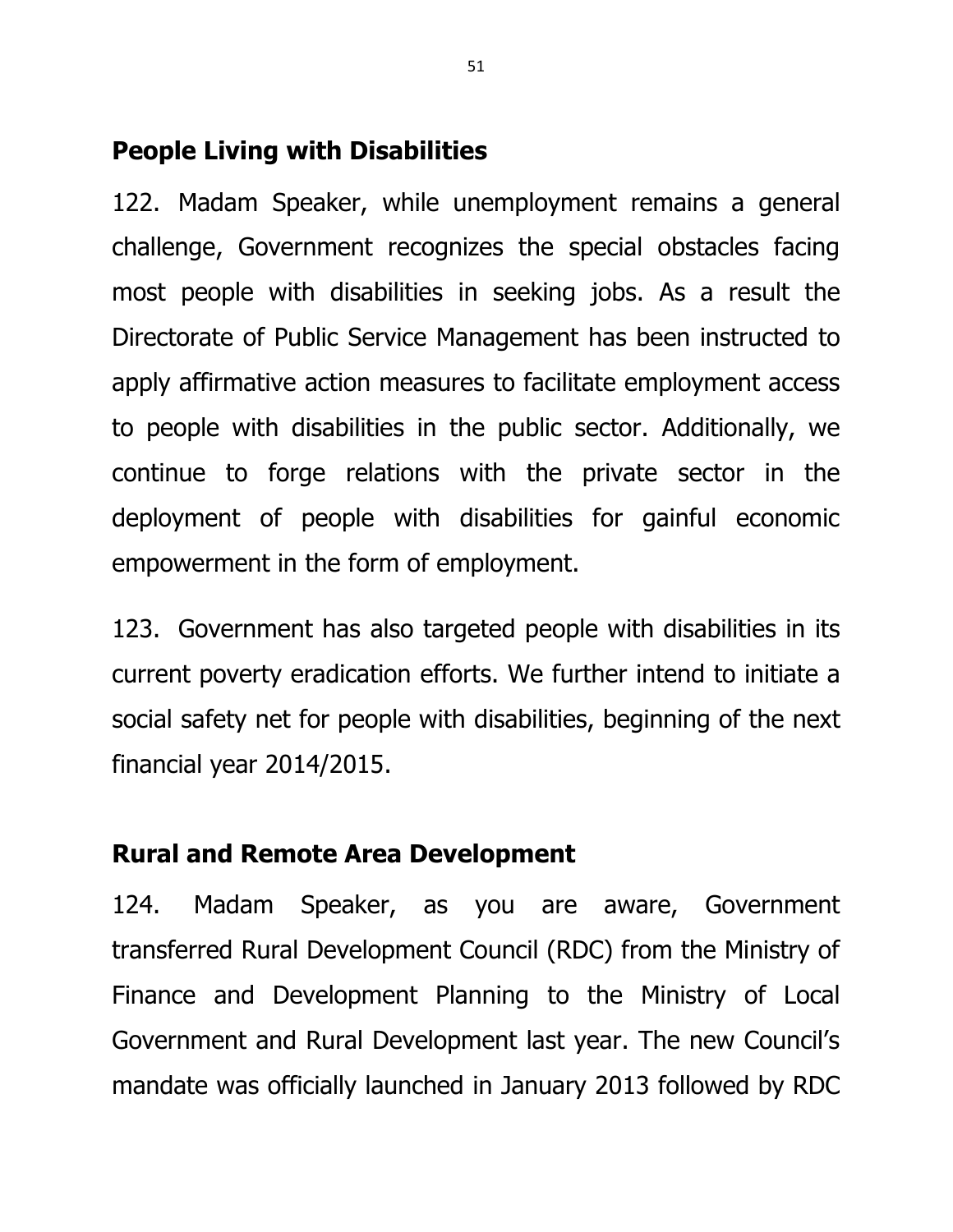pitso in May 2013, which adopted eighteen resolutions aimed at improving rural livelihoods. To this end, a number of efforts are already underway such as the resuscitation of the Zutshwa salt project, Mogobane irrigation scheme and the possibility of setting up of a small stock abattoir in the Kgalagadi region.

125. The revised Remote Area Development Programme promotes social inclusion and empowerment of people residing in remote areas. Government provides livestock, basic shelter, economic empowerment projects, which include bakery, leatherwork, horticulture, sewing; communal farms and cooperatives. As of September 2013 a total of 1055 remote area community dwellers had been mobilized to be enrolled in the poverty eradication projects. Out of this number, 510 beneficiaries have been given agriculture related projects and 42 are engaged in alternative packages, while 503 are still to be given projects.

126. As part of our implementation of the Remote Area Development Programme's Affirmative Action framework youth from these communities are assisted in accessing education and seeking employment. As a result a total of 1,211 Remote Area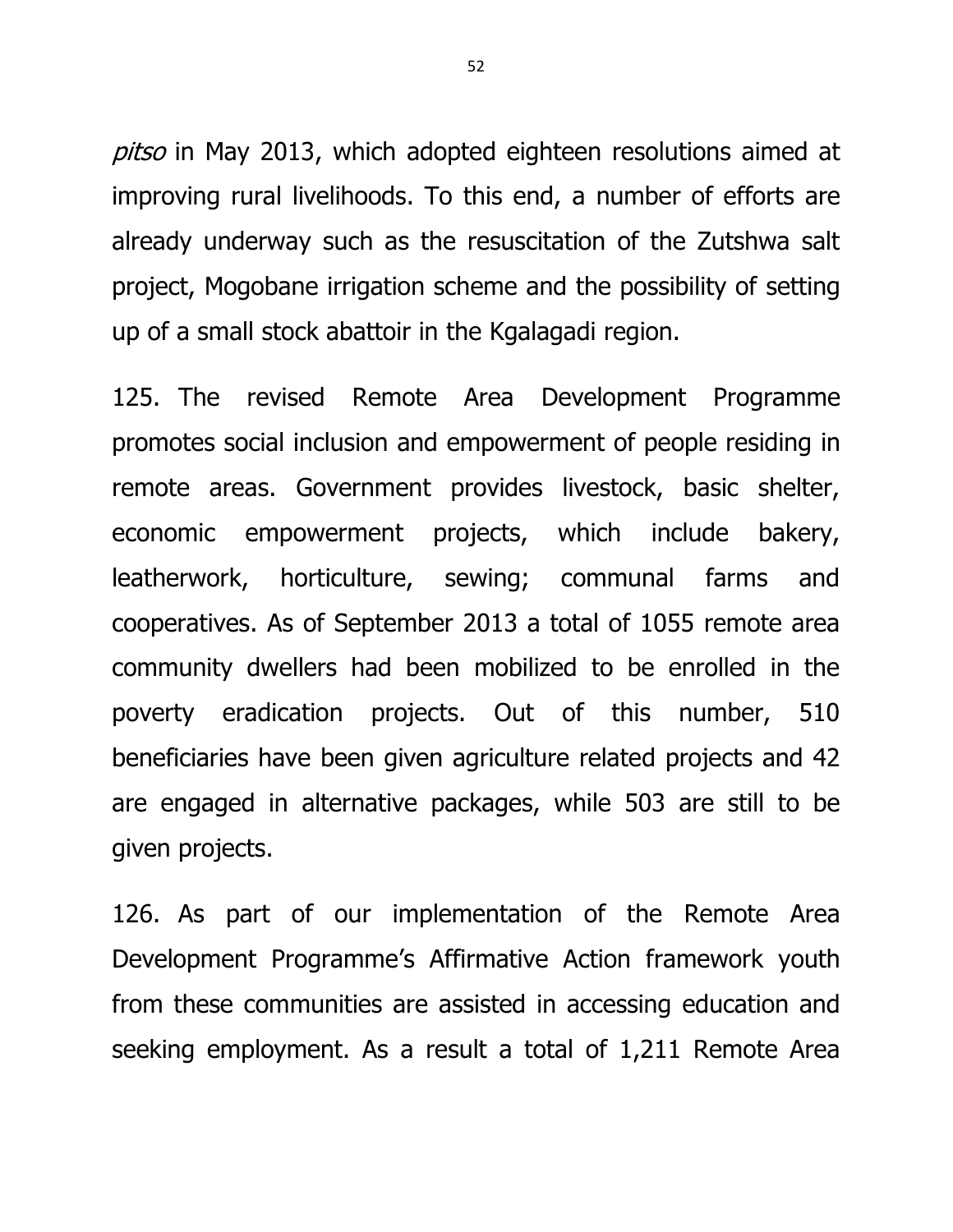youth have been enrolled in tertiary institutions, while 360 formal employment jobs were offered over the past year.

# **Housing**

127. Madam Speaker, as part of Government's effort to provide shelter for the needy, Government has begun construction of 451 destitute houses during the financial year 2012/13. For this financial year 2013/14, we have further approved construction of 404 houses at a cost of P45 million. Out of these housing units, since the financial year 2012/13 to-date, 416 are for the needy in RADP areas. In addition, the Presidential Housing Appeal for the needy has so far constructed 316 houses through contributions by the private sector, individuals and public officers, while another 200 houses have been pledged. I wish to take this opportunity to thank all those generous and compassionate individuals and companies for their support.

128. Government has further approved construction of 481 houses for destitute persons who were victims of floods in various districts.

129. Since 2008 Local Authorities have initiated 2,606 SHHA home improvement projects, out of which 1,938 are completed,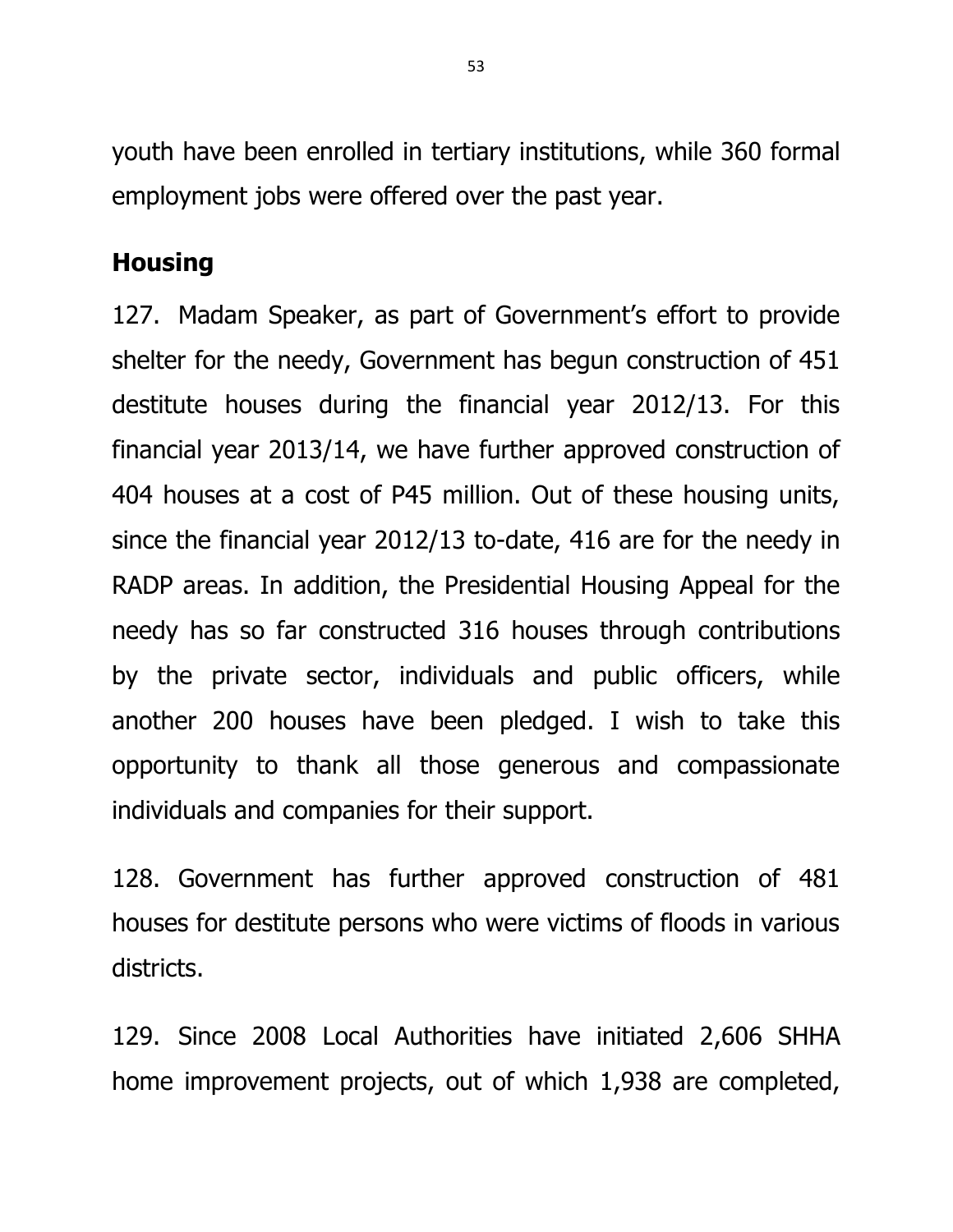502 are ongoing, with just over P19 Million disbursed to 472 beneficiaries last year. Government also continues to implement the Poverty Alleviation and Housing Programme, through which participants build their own homes through revenues and material they receive from brick moulding. Since its inception, this programme has resulted in the construction of 120 housing units.

130. During the 2012/13 financial year, Botswana Housing Cooperation (BHC) completed a total of 402 houses, while 259 units are at different stages of construction. Another 153 houses are being built by the BHC through the SHHA Turnkey project.

# **Health**

131. Madam Speaker, Government is steadfast in its commitment to provide quality healthcare services for all Batswana. A number of initiatives have, therefore, been introduced to improve customer care. Public relations focal nurses attend to patients and their families at the point of service in all health facilities. District and referral hospitals now offer special access to those with special needs such as the elderly and those living with disability. We have further extended the operations in an extra four clinics from 8 to 24 hours. Other initiatives include the introduction of block booking and floor managers. Last year's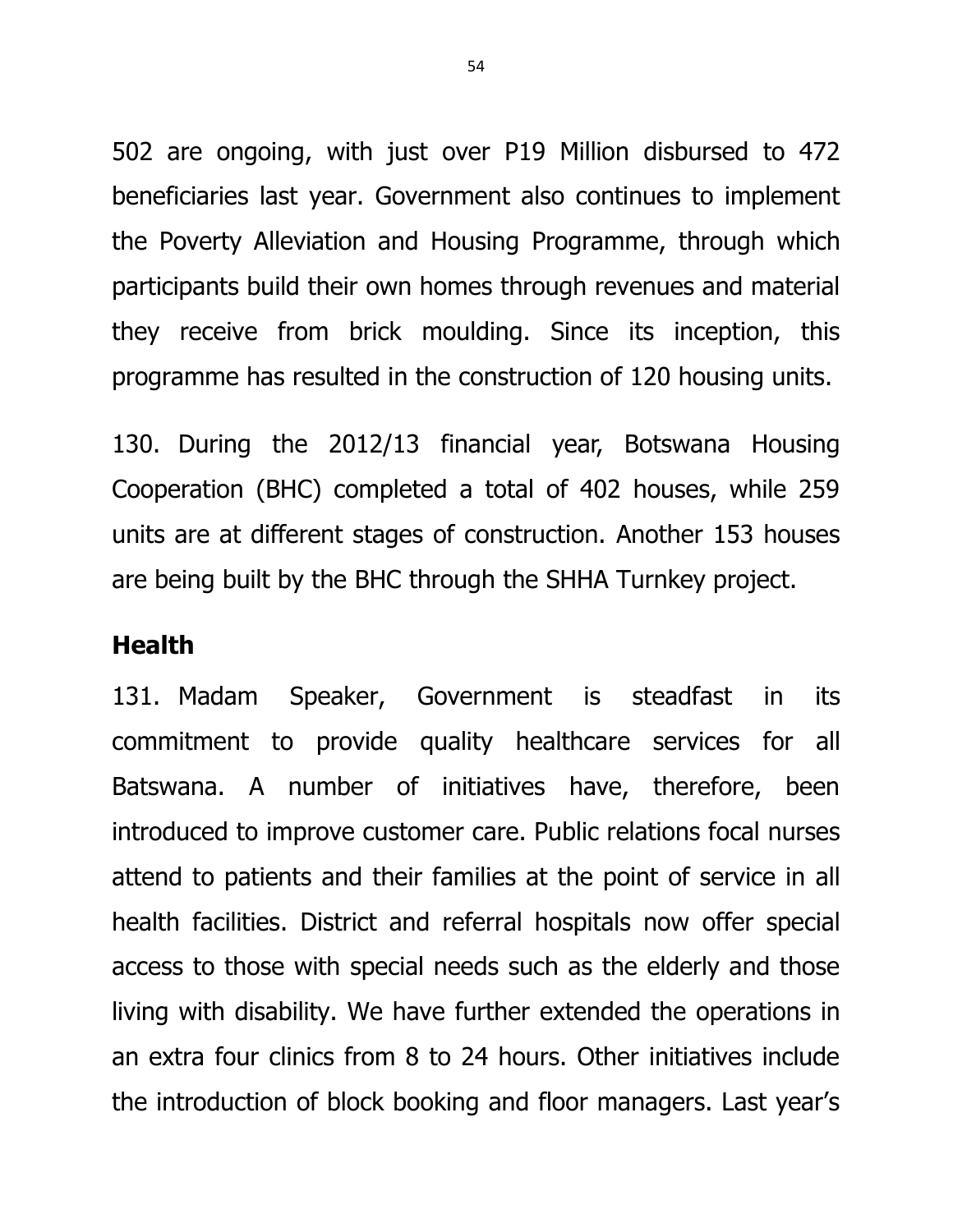establishment of a call centre in Gaborone, where ambulances are dispatched from a central point, is also yielding good results. Similar centres have now been established in Mahalapye and Francistown.

132. As of August 2013, the average availability of vital, essential and necessary medicines at Government health facilities was 74%, while the availability of laboratory supplies at Central Medical Stores stood at 100%. Efforts to improve access to quality medicines include the decentralisation of dispensing of specialist medicines to clinics. We are also piloting the engagement of private pharmacies for the dispensing of chronic medications to Government sponsored patients, which to date has serviced more than 3,000 individuals.

133. Last year, I reported that health care services specialists were being placed in referrals and district hospitals. I am now pleased to be able to confirm that this has resulted in a significant reduction in the turnaround time to access specialist services. There has also been noticeable reduction in both external referrals due to this dispensation. The Programme is further strengthening the Centres of Excellence in the areas of cancer, kidney and heart disease, eye care and orthopaedics, thus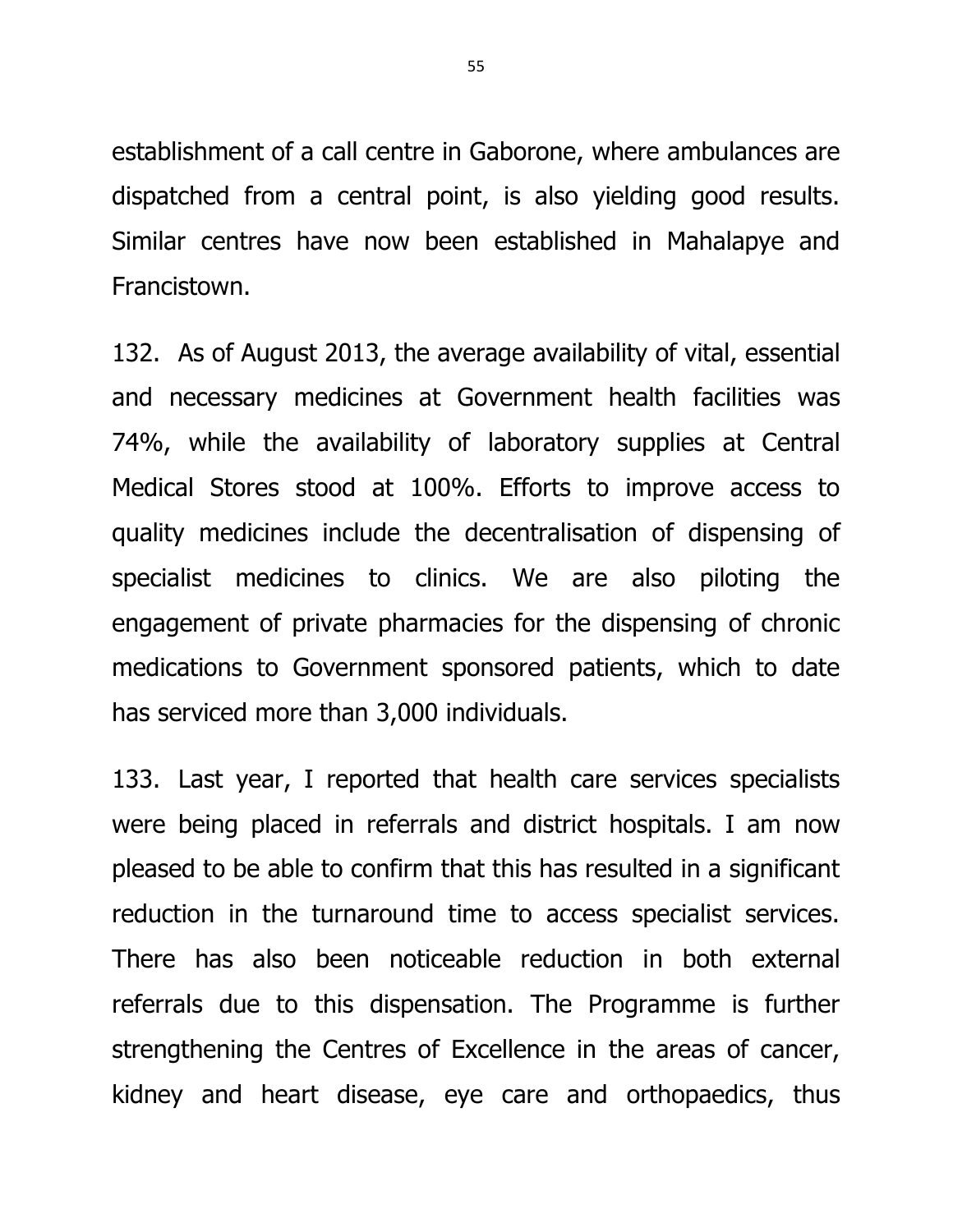reducing the need for costly referrals to South Africa, while enhancing access to quality services.

134. Our delivery of quality services is further reflected in the enrolment for international accreditation of eleven facilities. To further improve efficiency in the health sector, non-core services such as cleaning, gardening, laundry, security and catering have been outsourced in the referral hospitals. Cleaning, security and laundry have also been outsourced in district hospitals, while we are also planning to outsource warehousing and distribution at Central Medical Stores and fleet management.

135. Our capacity to deliver quality health care, as well as training, will soon be enhanced by the completion of the 450 bed Academic (Medical) Teaching Hospital at the University of Botswana, which will be commissioned at the end of 2014.

136. Madam Speaker, Government is assessing ways of financing health services with financial and technical support from the World Health Organisation (WHO), PEPFAR and USAID. A study is underway to more accurately measure the total cost of providing health services, which will assist us in budgeting for an essential health service package.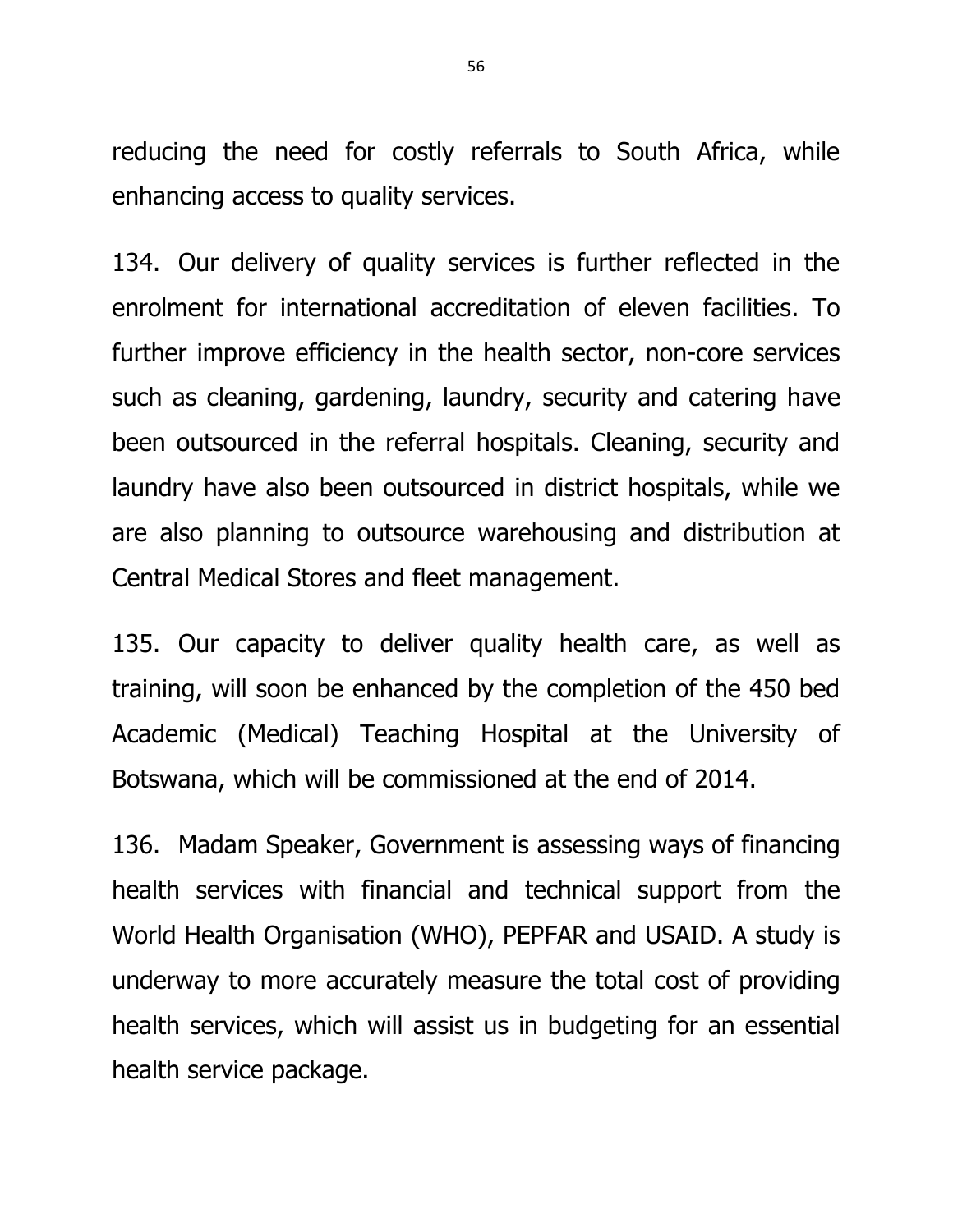137. To achieve our Millennium Development Goals of reducing maternal and child mortality Government has introduced a national Quality Improvement Project to ensure access to quality maternal health services. Further efforts to reduce child mortality through the uptake of high impact interventions at household level are underway. We are also exploring innovations in the delivery of health care to remote areas, such as the piloting of a basic cattle post package in two districts.

138. To address the high incidence of cervical cancer, Government has piloted the introductions of the HPV (Human Pappiloma Virus) vaccine in Molepolole. The success of this initiative convinced us to prioritise a national roll out.

139. Let me also take this opportunity to commend members of the private sector who have come forward to generously assist Government in the construction and upgrading of health posts and clinics. A.S. Dada Foundation has since 2010 contributed 5 clinics, while pledging 4 more, the Motovac Group has built one with two more pledged, while Choppies has built one with three more pledged. I am further pleased to report that their good example is being emulated by others outside of Government, who are coming forward with pledges of additional facilities.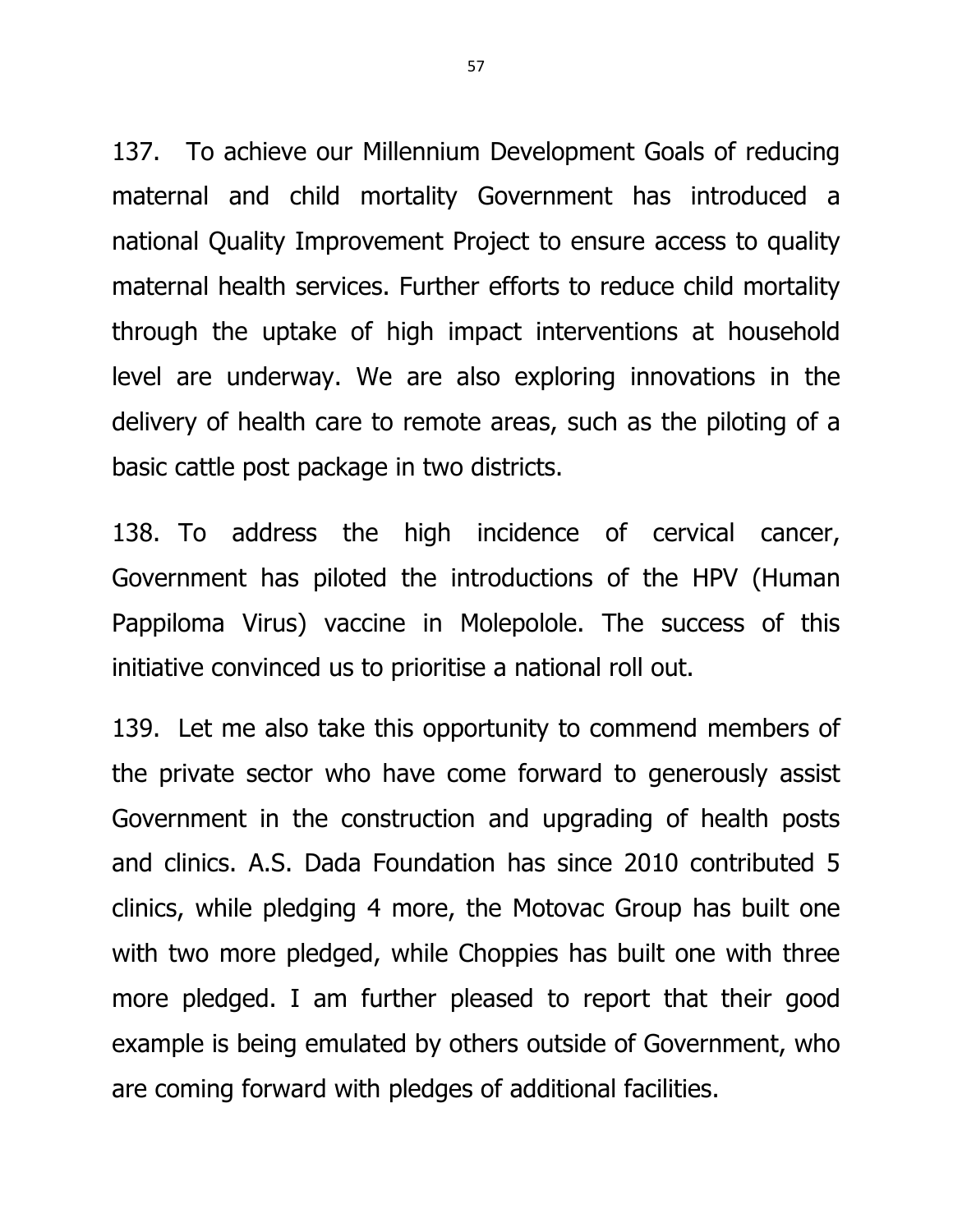140. Since 2008 Government, in partnership with industry, NGO and community stakeholders, has been taking proactive measures to combat the harmful effects of alcohol in society, in line with WHO guidelines. Interventions have included the Alcohol Levy, which as of July 2013 had collected a cumulative total of P 1.16 billion, public education and awareness, reduced hours of operation of alcohol outlets and amendment of the Road Traffic Act. I am pleased to be able to report that between 2008 and 2011 per capita pure alcohol consumption among adults has declined, although it remains above the regional average.

141. Yet, notwithstanding this general decrease, there is further evidence that up to a fifth of male and over a quarter of female alcohol consumers drink at hazardous levels, underscoring the continued need for outreach and interventions on the part of Government and other stakeholders.

142. Tobacco use is a risk factor for non-communicable diseases which are on the rise in Botswana. We have thus been implementing tobacco prevention and control initiatives. For example, we have introduced a 30% tobacco levy which will be used to address the growing burden of tobacco use. We are also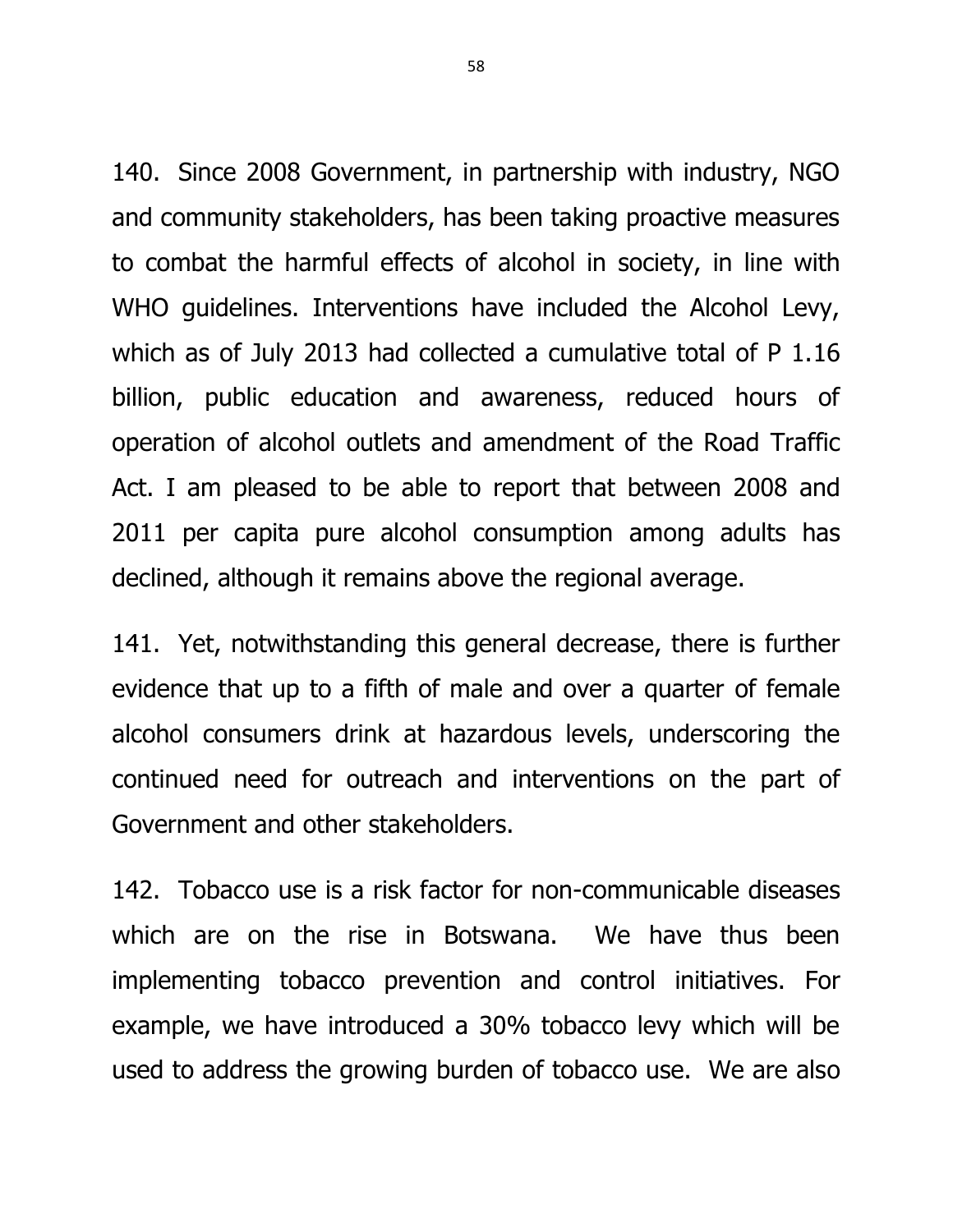in the process of repealing the Tobacco Control of Smoking Act of 1992 which will be replaced by a more comprehensive legislation.

# **HIV/AIDS**

143. Madam Speaker, until we reach our target of zero new infections, combating HIV/AIDS will remain a priority. In this respect while we shall continue to provide therapy to those in need we know that there is no substitute for behaviour change among those who still put themselves and others at risk through a lack of self-discipline.

144. Although the incidence of HIV in our country declined by 71% between 2001 and 2011, it is still far too high for comfort. While the need for greater discipline in defeating the scourge is a message for all generations we are especially concerned about our youth who constitute our hope for an AIDS free generation. We are thus concerned about some of the results of the 2012 Botswana Youth Risk Behavioural Surveillance Survey, which revealed an array of social ills including the finding that 19.1% had experienced sexual intercourse before the age of 13.

145. The one group who do not have a choice when it comes to HIV/AIDS infection are our unborn. Government thus remains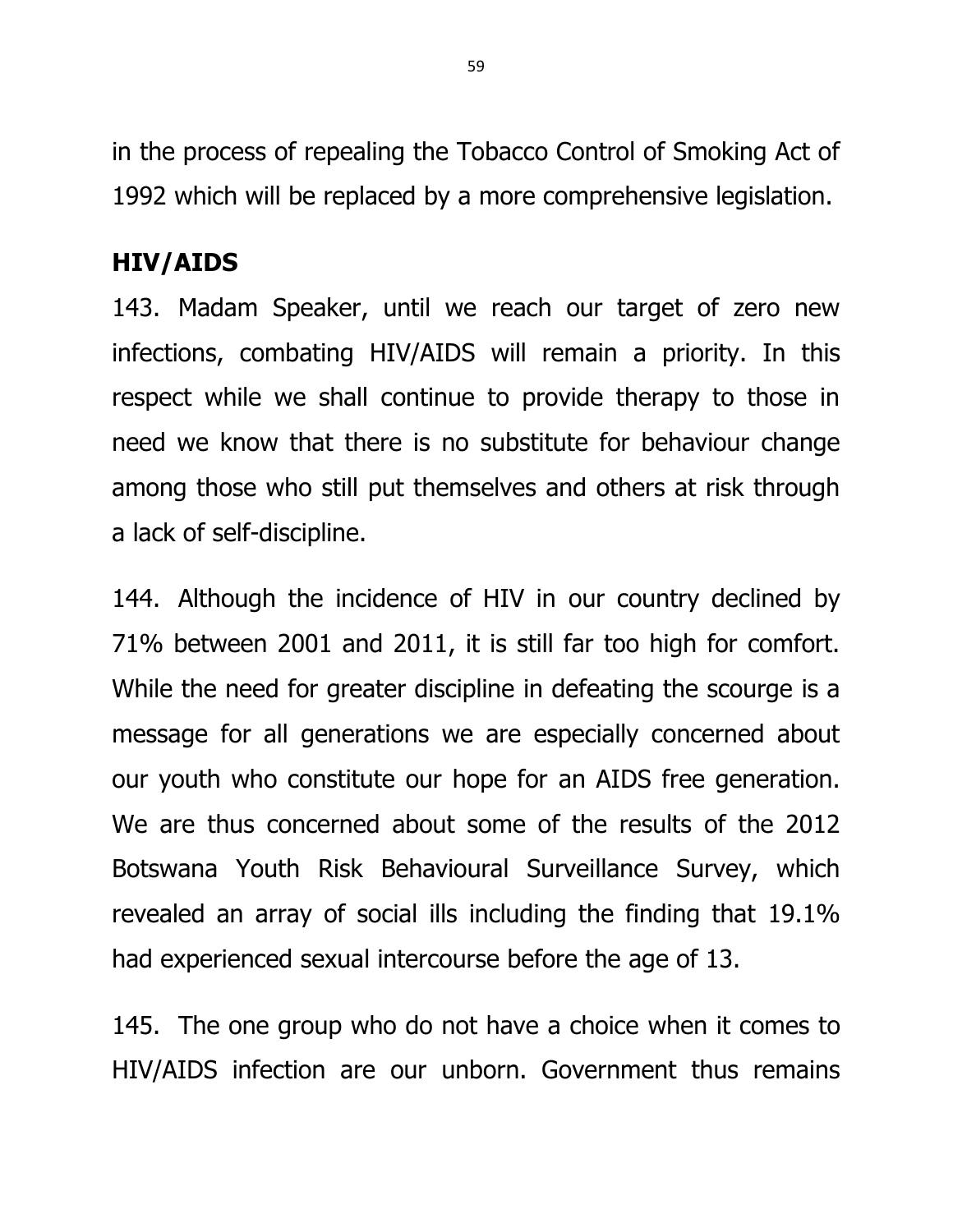committed to the elimination of mother to child transmission of the virus, which is currently at or below 2%.

146. We also continue to have an ARV uptake of about 95%. To cater for this demand by the end of the year ARV services will be available at all health facilities. While this outreach is a clear reflection of our continued commitment and compassion, it also constitutes a serious financial burden, with overall annual allocation for HIV/AIDS now standing at some P1.2 billion.

147. The uptake of safe male circumcision remains low at just over 89 thousand as of August 2013, which represents 23% of the national target of 385 thousand men between 13 and 49 years.

#### **Youth**

148. Madam Speaker, as I have observed on many occasions, besides being relatively well educated, the youth of this country have an abundance of talent. What they need in the light of current levels of unemployment and underemployment is more opportunities, as well as additional skills to take advantage of existing ones. I am thus pleased to report that the success rate of ongoing youth funded projects stands at 87.7%, which should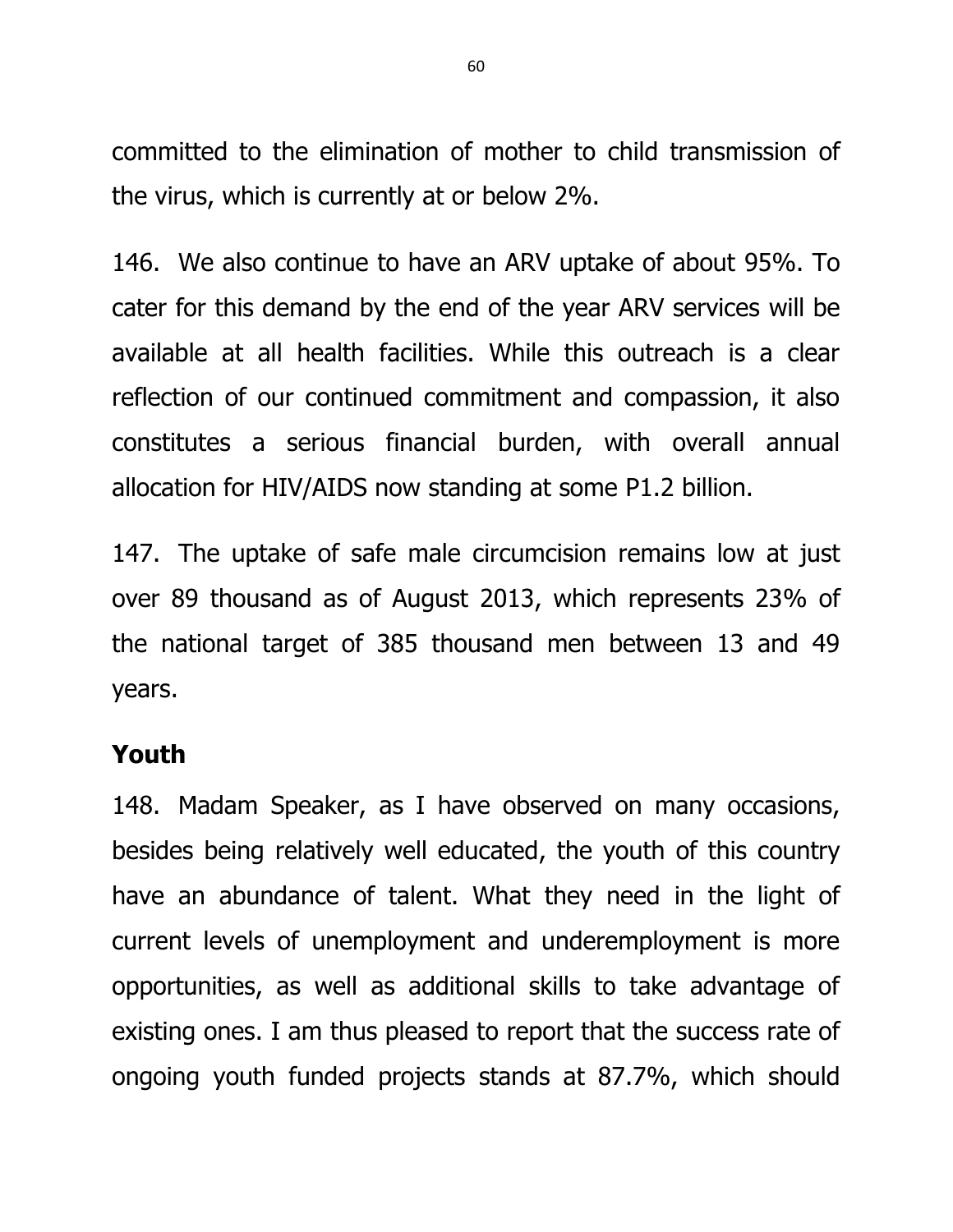encourage us to do more. Government has recently approved the Local Procurement Scheme which allows for preferential treatment to women, youth, and people with disability. This will improve the general performance and sustainability of Youth Projects.

149. The Youth Development Fund (YDF) continues to finance youth entrepreneurs in the form of 50% grant and 50% loan. A total of 2,908 projects have received funding of just over P274 million since the inception of the programme in 2009. Of these projects, 151 have so far been funded during the current financial year. Altogether, the projects have created a total of 4,837 jobs. To improve the programme effectiveness, project funding has been combined with pre and post-funding interventions to enhance recipients' business management skills, while marketing assistance is also being extended. Government is further developing a Youth ICT Empowerment and Employment Strategy.

150. Government, through the Youth Empowerment Scheme (YES), has embarked upon an integrated approach to the creation of vocational opportunities for unemployed youth, while simultaneously contributing to the development of their communities. The scheme incorporates the inculcation of life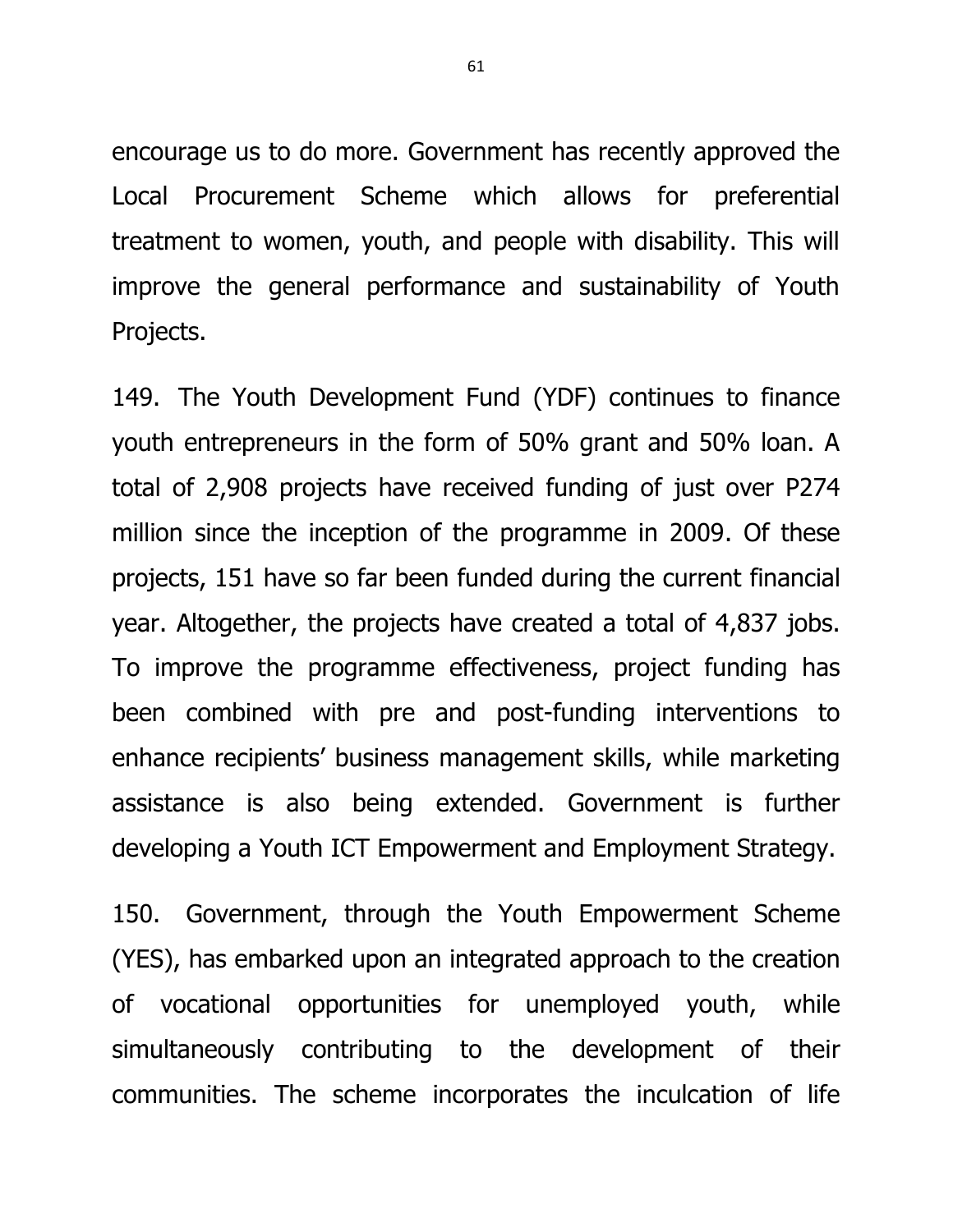skills, start up capacity building and on the job training. Government has thus sponsored a CITF construction multi-skilling programme, which has benefited a total of 160 participants.

151. Over the past year, 5,002 young people attended youth empowerment festivals, business ability workshops and basic business management training, while 464 have also been assisted to attend different expositions to exhibit and market their products. These programmes are being implemented in partnership with private and parastatal stakeholders who have assisted by releasing their facilities and personnel.

152. To date 3,299 participants have attended YES Boot-camps, with 1,893 graduates having been attached to various Government departments and private entities. Moreover, a total of 229 young people with disabilities have attended YES Mini Camps for youth with disabilities, of whom 72 are already attached to various Government departments.

153. To promote good social values and influence good behaviour among the youth, role modelling, psycho-social support, peer education and HIV/AIDS testing and counselling continue to be promoted. In the year under review, 3,540 young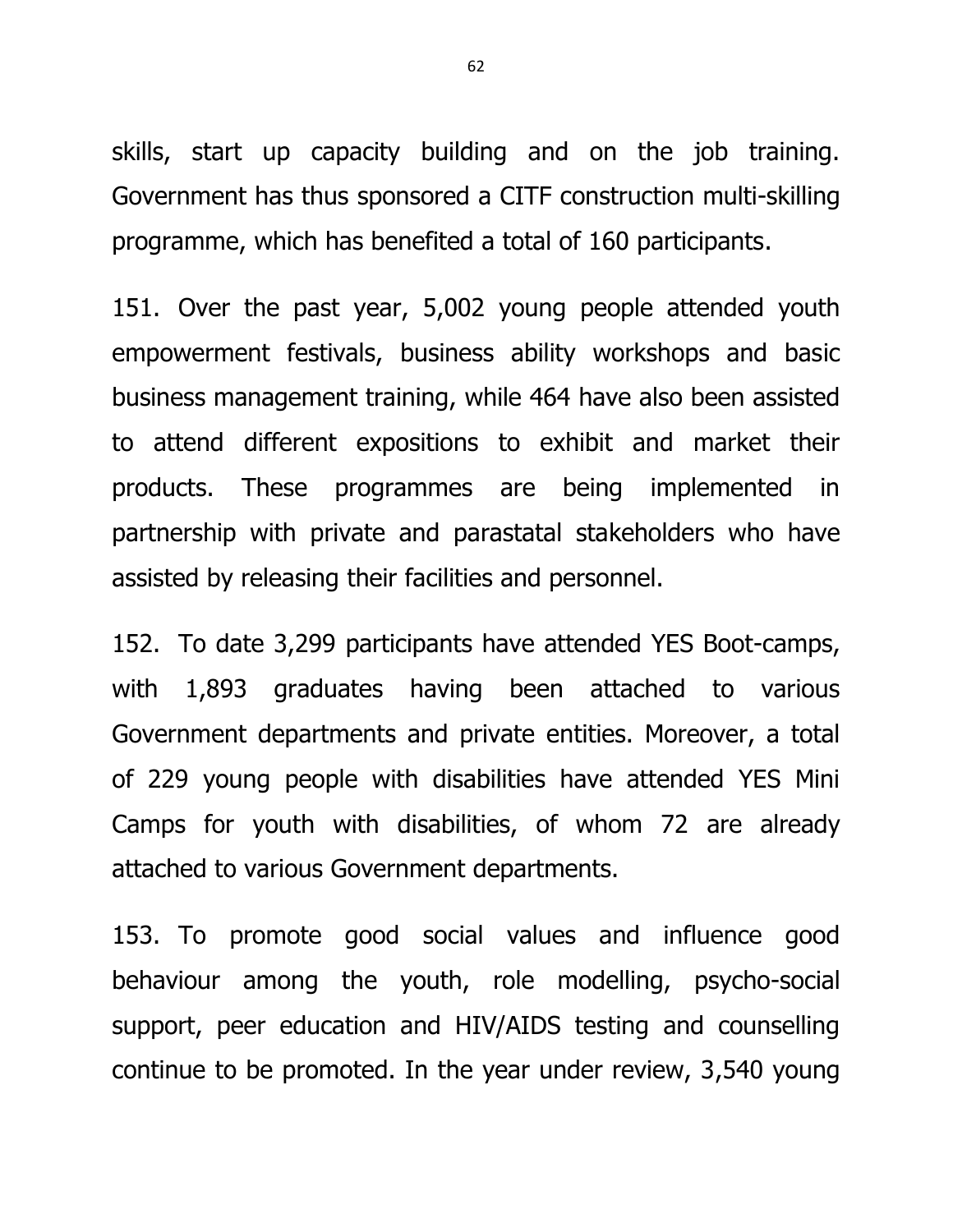people were reached through AIDS SWAGGER activities, a communication campaign targeting behaviour change. Edutainment road shows were also held in various settlements to sensitise young people on livelihood issues.

154. The National Internship Programme also continues to be a platform for skills transfer and development. Intern enrolment as at end of September 2013 stood at 4,137. Since inception to date, 3,587 interns have graduated to permanent employment.

155. To provide additional opportunities, while stimulating the spirit of community service, discipline and self-help among youth, as well as empower them with additional competencies, Government will introduce a new National Service programme for all out of school youth between the ages of 20 and 30. Unlike the old Tirelo Sechaba it will be a voluntary programme. While acquiring skills, participants will assist in the delivery of public services for community and youth development, including such fields as agricultural extension, health education, poverty eradication, remote area development, cooperative marketing, infrastructure maintenance and various advocacy and empowerment initiatives. We intend to enrol up to 15,000 participants next year. The new service will be separate from the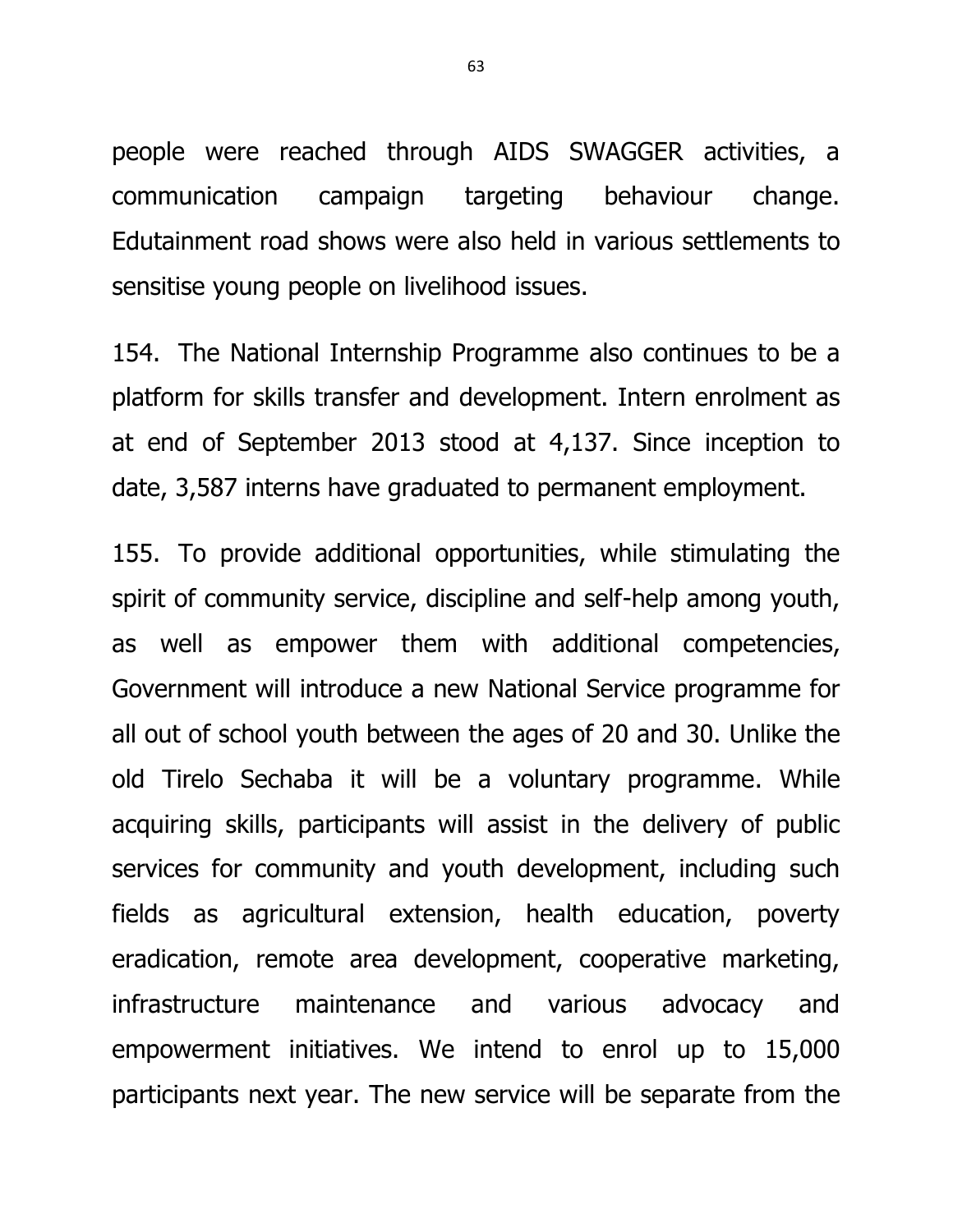Internship Programme, which will continue to exist for graduates. Both will be jointly administered by the Ministry of Youth, Sport and Culture, to ensure synergies.

156. Participants can serve up to the age of 30 but may exit the programme at anytime. While participation in the programme does not constitute full time employment, those enrolled will be given a monthly allowance with an additional monthly sum being paid into an interest bearing account, to be paid out to the participants following the completion of at least one year's service.

157. Madam Speaker, the Gaborone Multi-purpose Youth Centre has been handed over to the Botswana National Youth Council (BNYC). In addition, a number of youth centres are being refurbished in several localities. Funds permitting, attempts will be made to establish more facilities in other areas. We are also continuing to establish Youth Business Incubation Centres. Sechaba Youth Agricultural Enterprises was funded for the refurbishment of infrastructure and re-stocking.

158. Government has further established an Inter-Ministerial Committee on Youth Programming, a structure bringing together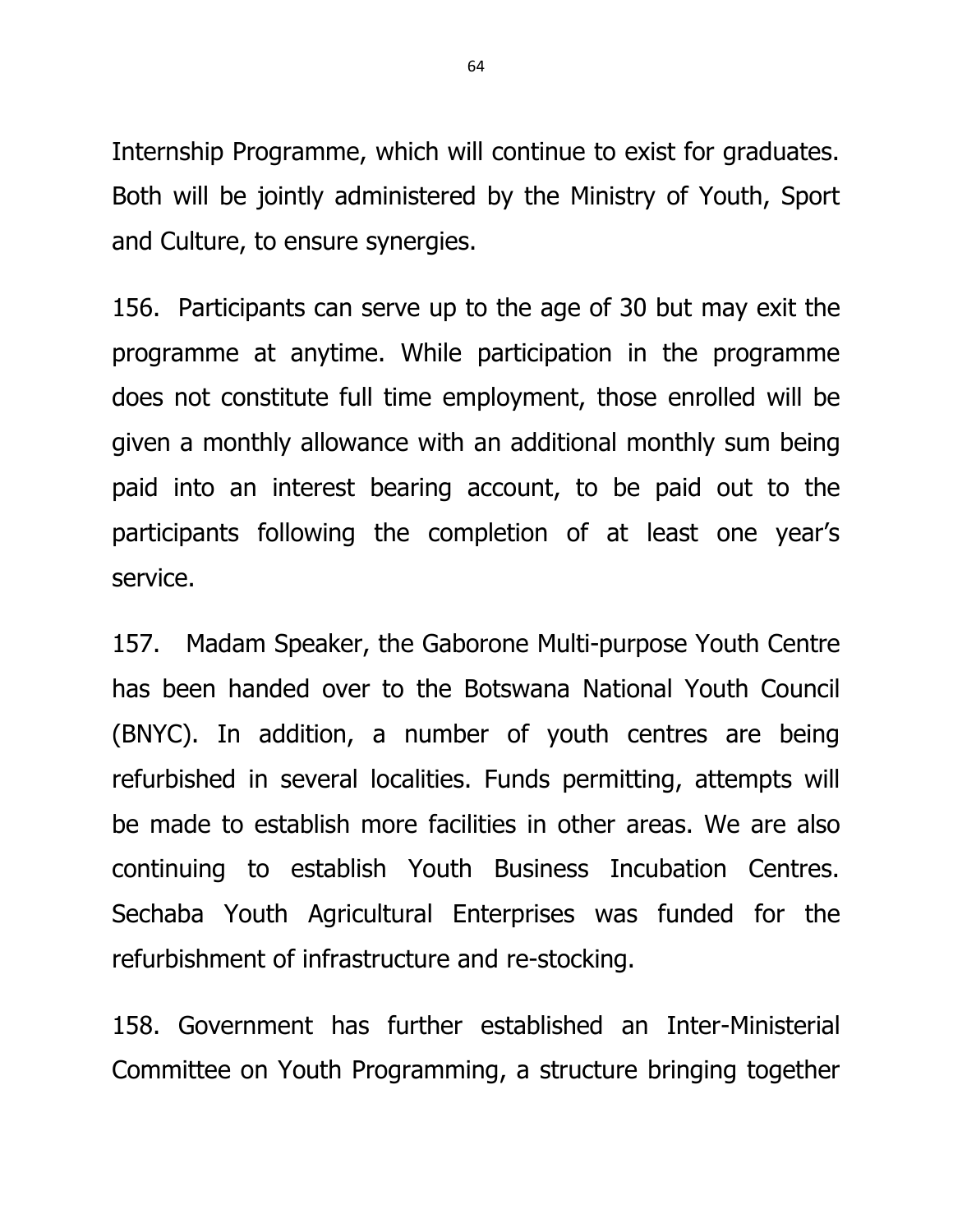Government Agencies, NGOs, the Private Sector and Development Partners to facilitate synergies and strengthen coordination. Evaluation of existing youth programmes will be undertaken with a view to further refine our interventions.

# **Education**

159. Madam Speaker, Government has commenced the process of transforming the education sector to make it more responsive to current needs and emerging needs. A comprehensive Five Year Education and Training Strategic Sector Plan 2014-2018 is scheduled for completion in June 2014. The Plan will guide the prioritization, harmonization and resource allocation in the delivery of the education sector.

160. For the Financial Year 2013/14 critical flagships have been identified and are being implemented. These include introduction of one year reception classes in public schools, turnaround strategy for low performing schools at secondary level and the strengthening of the Technical and Vocational Education and Training Sector. The one year Reception Classes, which were successfully piloted in the Kgalagadi region, will be rolled out to selected schools in all regions in 2014.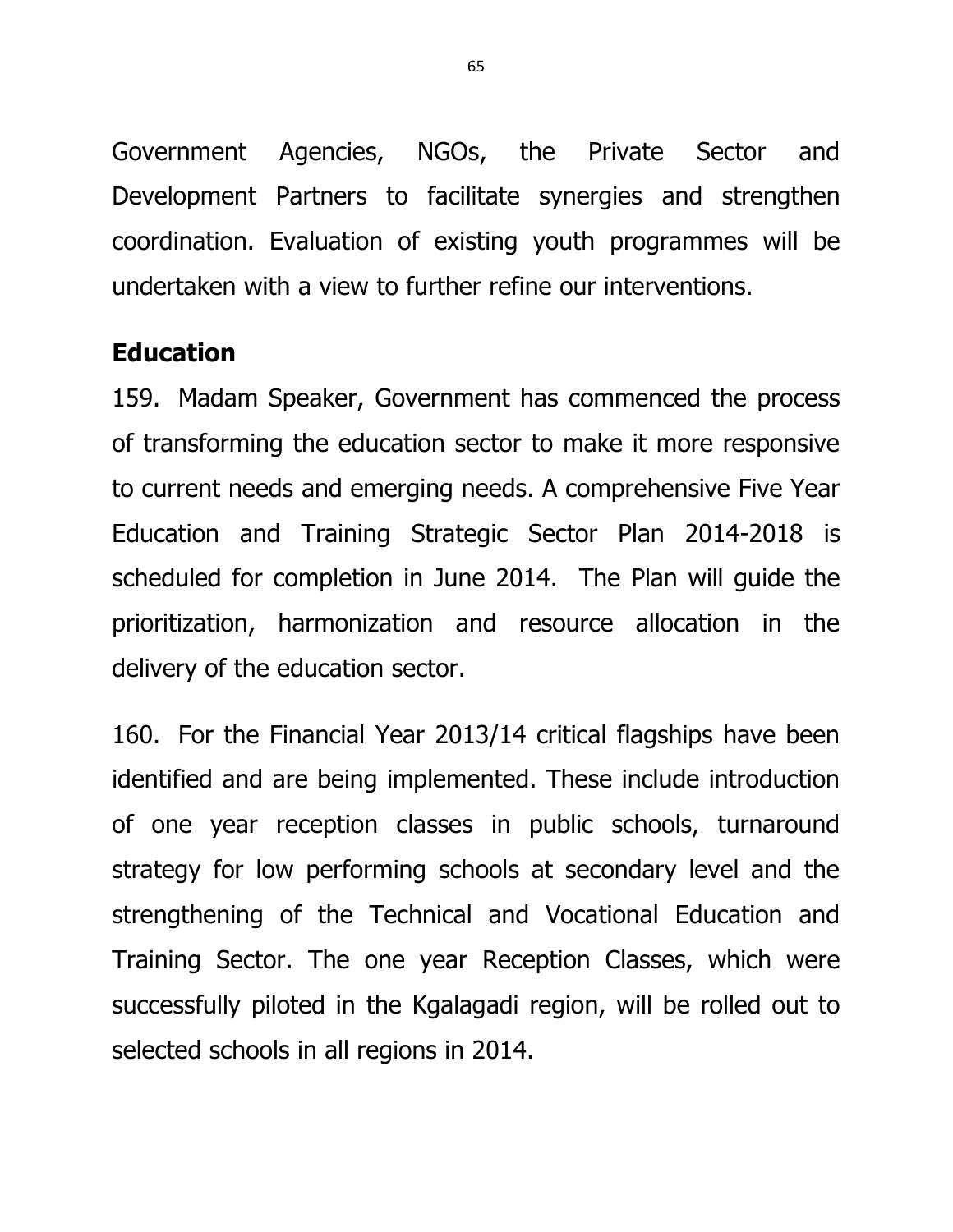161. Quality education can never be attained without the active participation of parents, teachers and the wider community, as well as willing and disciplined students. Through PTAs, Government continues to accord parents a platform to support the education of their children. As part of their community outreach, schools have been drawing on the time and experience of professionals to support and mentor them in areas of management as well as learning. More than 400 mentors have been registered. Government also continues to use the "Excellence Award" initiative and "Top Achievers Scholarship" programme to motivate high achievement among students.

162. The Human Resource Development Council and the Botswana Qualification Authority are also now being established in accordance with their enabling legislation as approved during the last session of Parliament. This will enhance our ability to prioritize the delivery of needed skills, while providing a quality assurance framework.

163. Progress made with respect to access and equity in the provision of education includes increase in Primary School Net Enrolment Rate from 89.7% in 2012 to 93.1% in 2013; transition rate from Junior to Senior Secondary increased from 63.7% in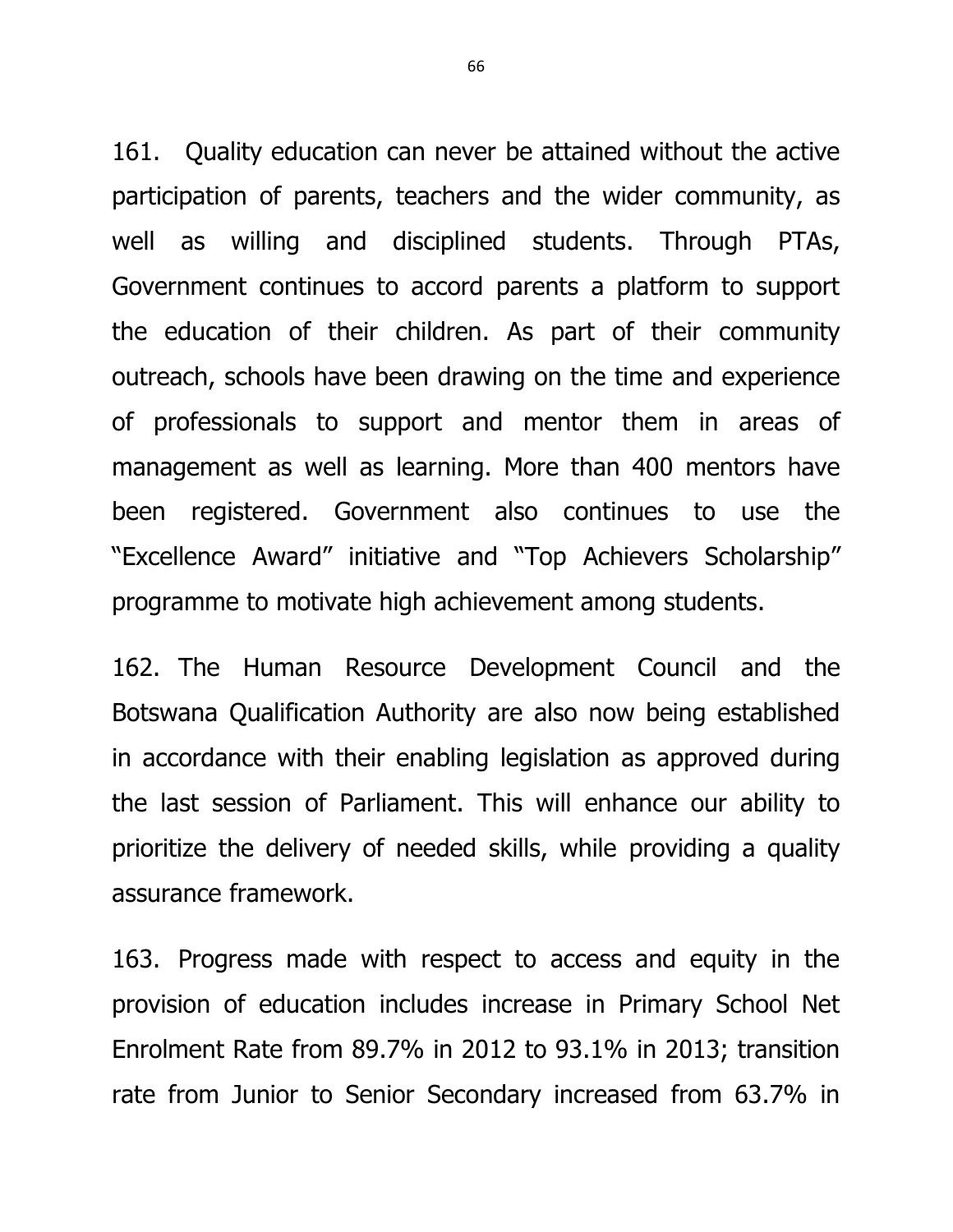2012 to 67.7% in 2013 and Special Education learner enrolment increased from 1071 to 1,153 for the same period 2012 to 2013.

164. The Back-to-School Initiative has provided out-of-school and unemployed youth who dropped out of the school system with another opportunity to re-enter the education and training system. There has been an overwhelming response to the programme. 67,073 learners applied and to-date 33,044 reentrants have been successfully reabsorbed into the education and training system at all levels from primary to Tertiary. These young people have an opportunity to gain a higher qualification and certification, new knowledge and skills, and enhanced career prospects for improved livelihoods. The remaining applicants will be placed over a range of programmes in the next two years.

165. Madam Speaker, in an effort to enhance progression within the Teaching Service, Cabinet approved Levels of Operation for the teaching cadre effective  $1<sup>st</sup>$  July 2013. This provided for employees in the C Band to progress within the multi-tiered and graded positions up to the level of C1 for consistency with other cadres in the public service. Moreover, it allowed for the delinking of the grades of Deputy School Heads and Heads of Departments to demonstrate the different levels of responsibility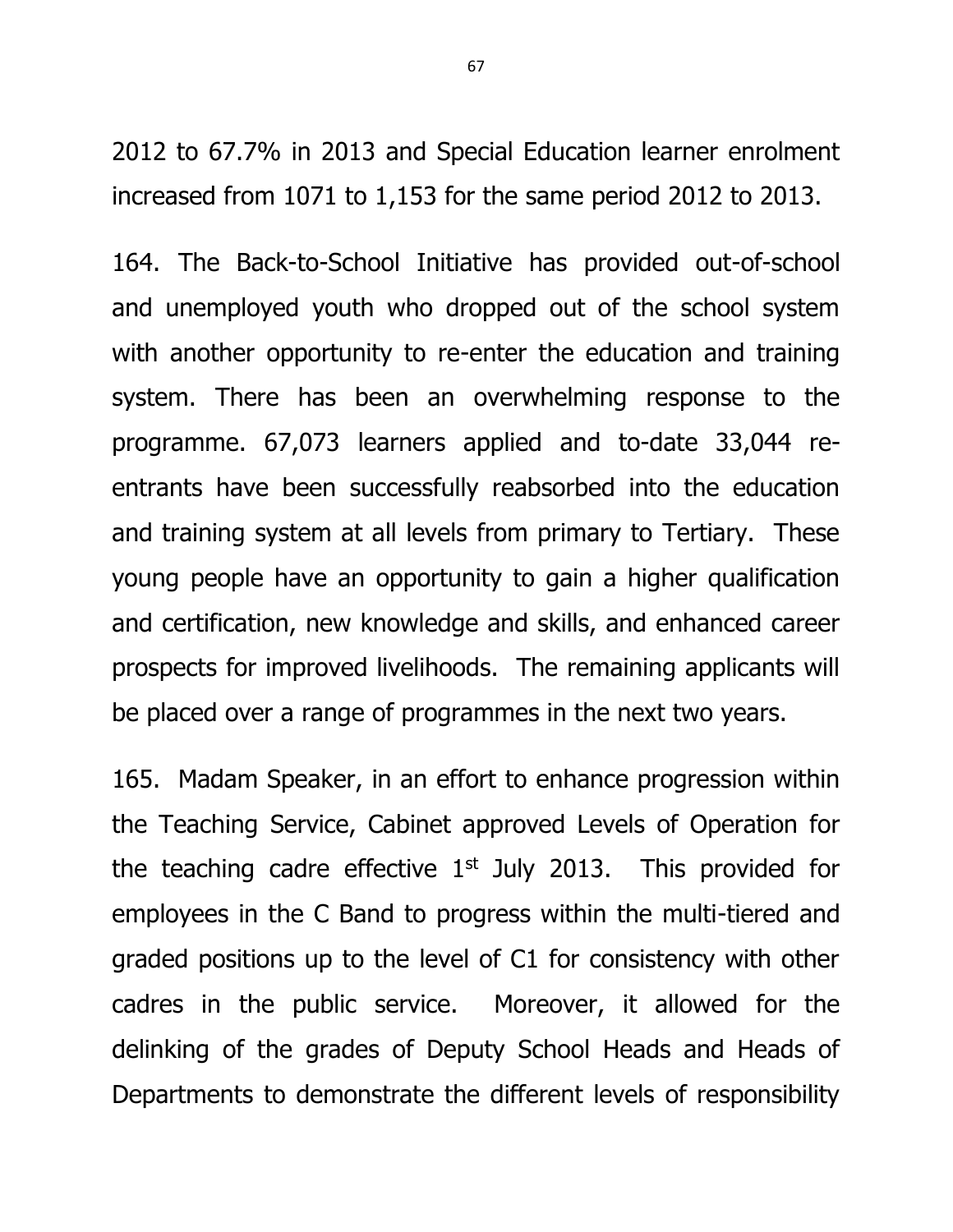and accountability between the two posts. This was also extended to Technical Colleges and the Brigades. To this end, the Cabinet Directive has been implemented and 17970 employees within the Ministry of Education and Skills Development have benefitted.

166. The Botswana International University of Science and Technology (BIUST), which began operations at Oodi in August 2012, will have fully relocated to its Palapye campus by June 2014. To further enhance the tertiary sector the Botswana College of Agriculture will be transformed into a fully fledged University beginning in the next financial year. This will bring the total number of public and private Universities in our country to five, three of which have been established in the last two years.

167. Madam Speaker, since 2008 our country's tertiary education sector has been transformed due to Government's decision to support the development of local tertiary institutions in the private as well as public sector; our expenditure on local tertiary institutions this year stands at P 1.6 billion. This has resulted in a 75% reduction in external placements since 2008 from 8630 to 2325, with corresponding savings, as well as a doubling in the number of students studying in local institutions from 22,027 to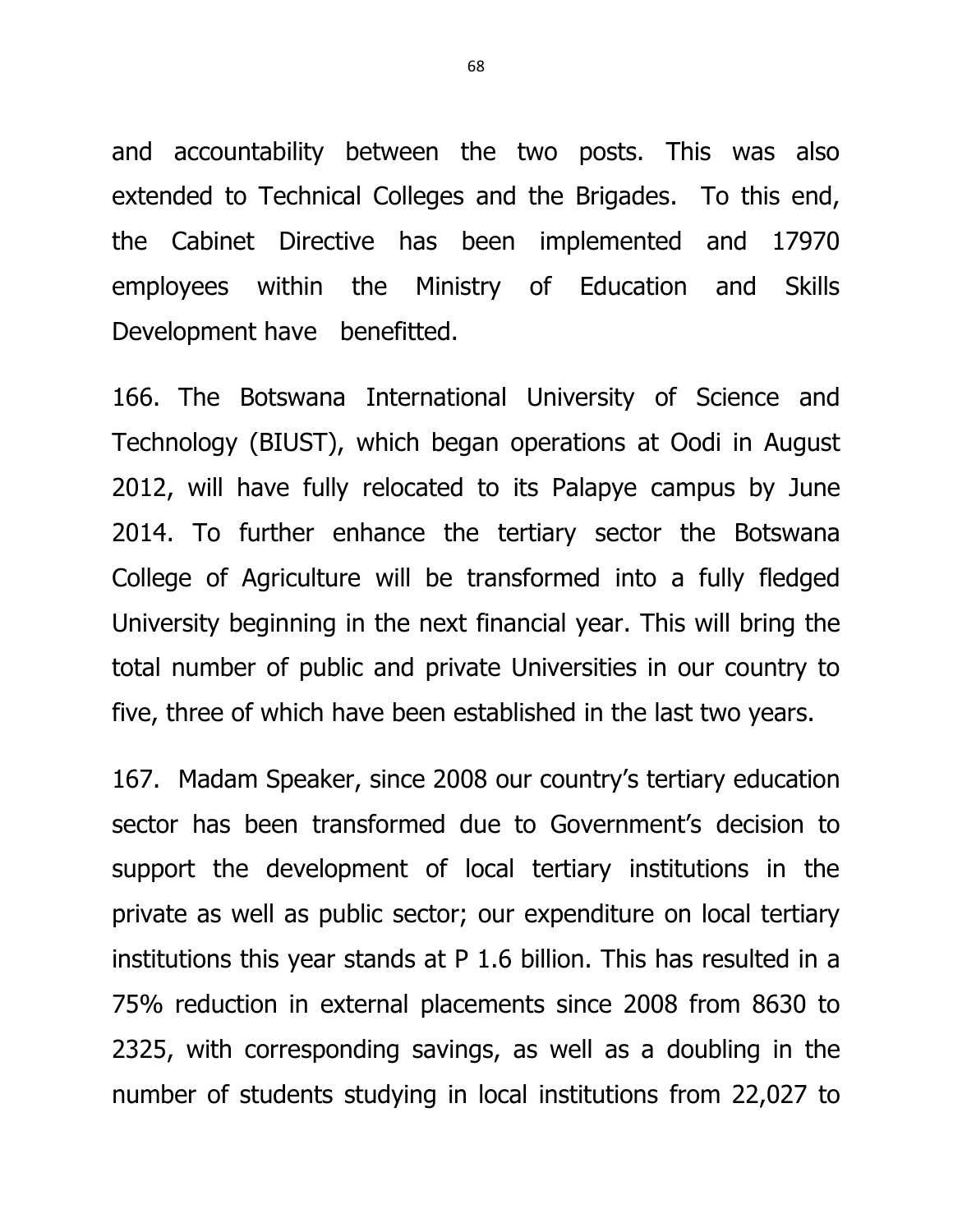over 44,000, including 41,898 placements. The growing status of our local tertiary institutions is further reflected in their enrolment of international students, which this year stands at 1,219, up from 275 in 2010.

168. Batswana students continue to excel on the international stage. Four local learners obtained worldwide first positions in the 2012 Cambridge IGCSE examinations for Mathematics (2), Development Studies and Physics. A total of 42 learners obtained 6 A\* and better in their 2012 BGCSE/IGCSE examinations and have been placed in reputable universities world-wide. In sports, a learner obtained first position at the 400 race in the Schools Sport World Championships, held in June 2013 in the Czech Republic.

# **E-Government**

169. Madam Speaker, since 2008 there has been an explosion in the use of ICT by Batswana, with domestic internet subscriptions, mostly on mobile devices, rising from just over 250 thousand at the end of 2011 to nearly 1 million by August 2013, meaning that at least half of our citizens are now active online. Given this transformation Government recognises the need to accelerate the rollout of e-Government through expanded online services.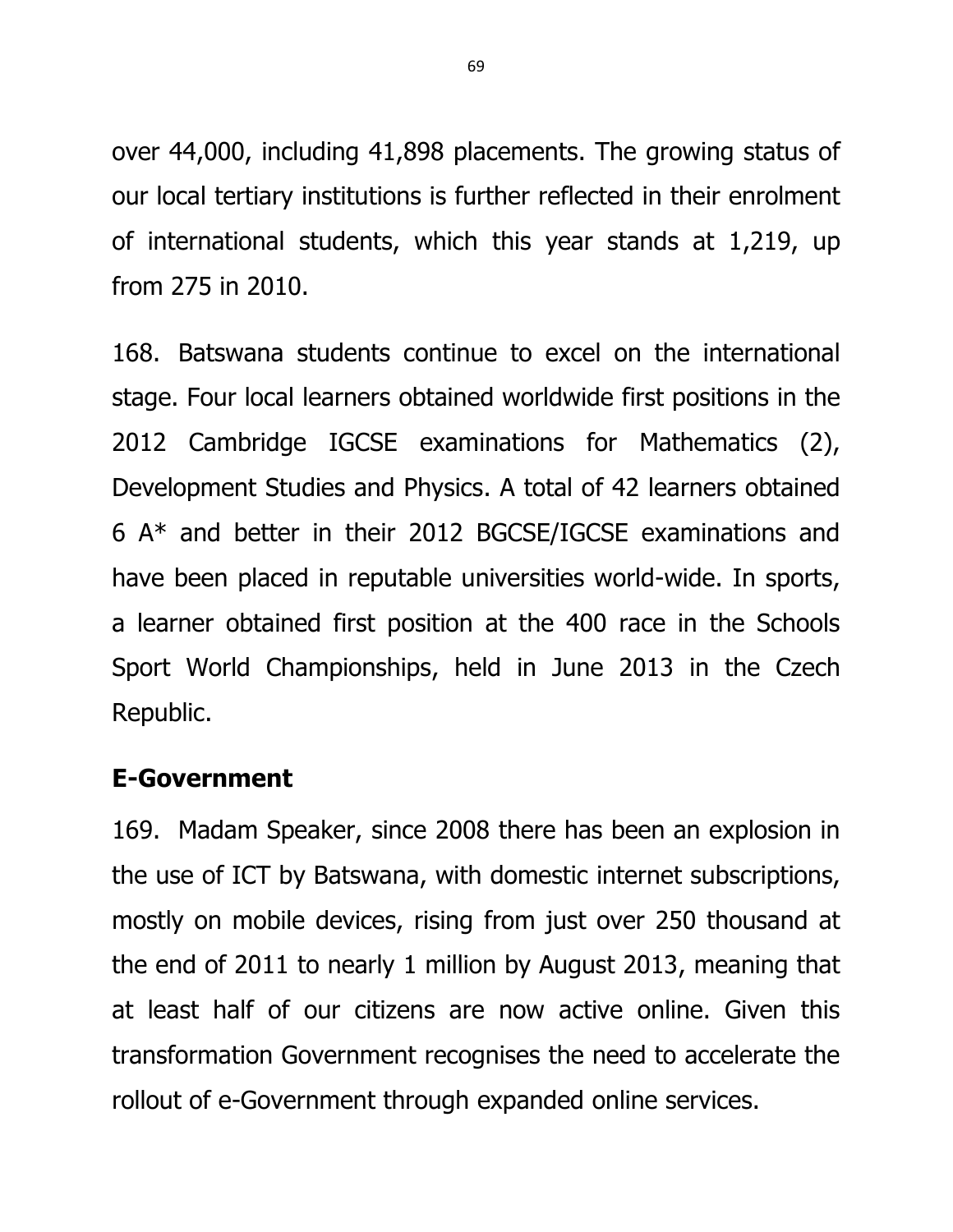170. Concern about long queues for some services provided through ICT systems such as Civil and National Registration as well as Transport Permits and Drivers licenses are being addressed, while Births and Deaths registration system has been stabilized, with the backlog of certificates being drastically reduced. As a way of ensuring that all births and deaths are registered at the earliest possible time, on-site Births and Deaths registration centres continue to be rolled out to cover all hospitals.

171. Further computerisation of critical functions of Civil and National Registration is at the development stage. The Project aims at automating the critical functions of Civil and National Registration and linking them to other systems. One of the objectives is to introduce a more secure electronic identity card (e-id) for authentication and facilitation of public e-services.

172. As part of our overarching commitment to rationalise parastatals, the Botswana Communications Regulatory Authority (BOCRA) was formed in April 2013 as a converged regulator overseeing telecommunications, Internet and associated online technologies, broadcasting, and postal services.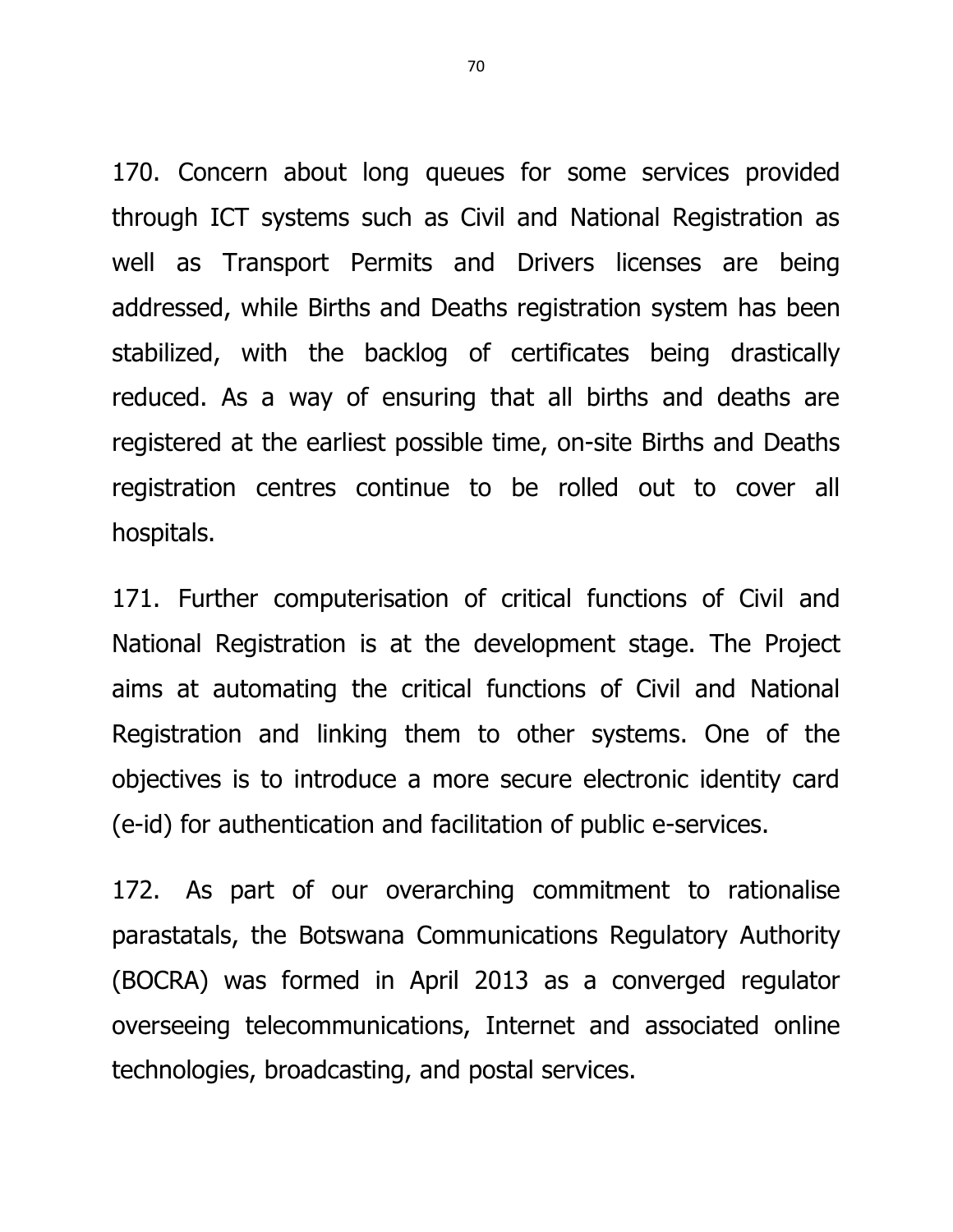173. Further progress has been achieved in separation of assets and the privatisation of BTC. This exercise has so far resulted in the formation of two companies being the Botswana Fibre Networks (BoFiNet), responsible for managing wholesale services, and Botswana Telecommunications Limited, for retail services.

174. With the completion of the West African submarine cable system (WACS), at a cost of over P 300 million (USD 37.5 million), in addition to the East African cable (EASSy), wholesale internet tariffs have been reduced by up to 59%, with resulting retail price reductions, a trend which should continue. To further improve our global competitiveness, our licensing framework is being adjusted to introduce a new license category for wholesale operators to facilitate competition and innovation. We have further developed a National Broadband Strategy to facilitate universal access to high capacity communications infrastructure.

175. Efforts continue to be made to ensure that communities are provided with access to communications services. The Nteletsa-I resuscitation project was completed in March 2013. This initiative brought mobile voice, data and internet connectivity to some 177 villages. To further benefit from the existing Nteletsa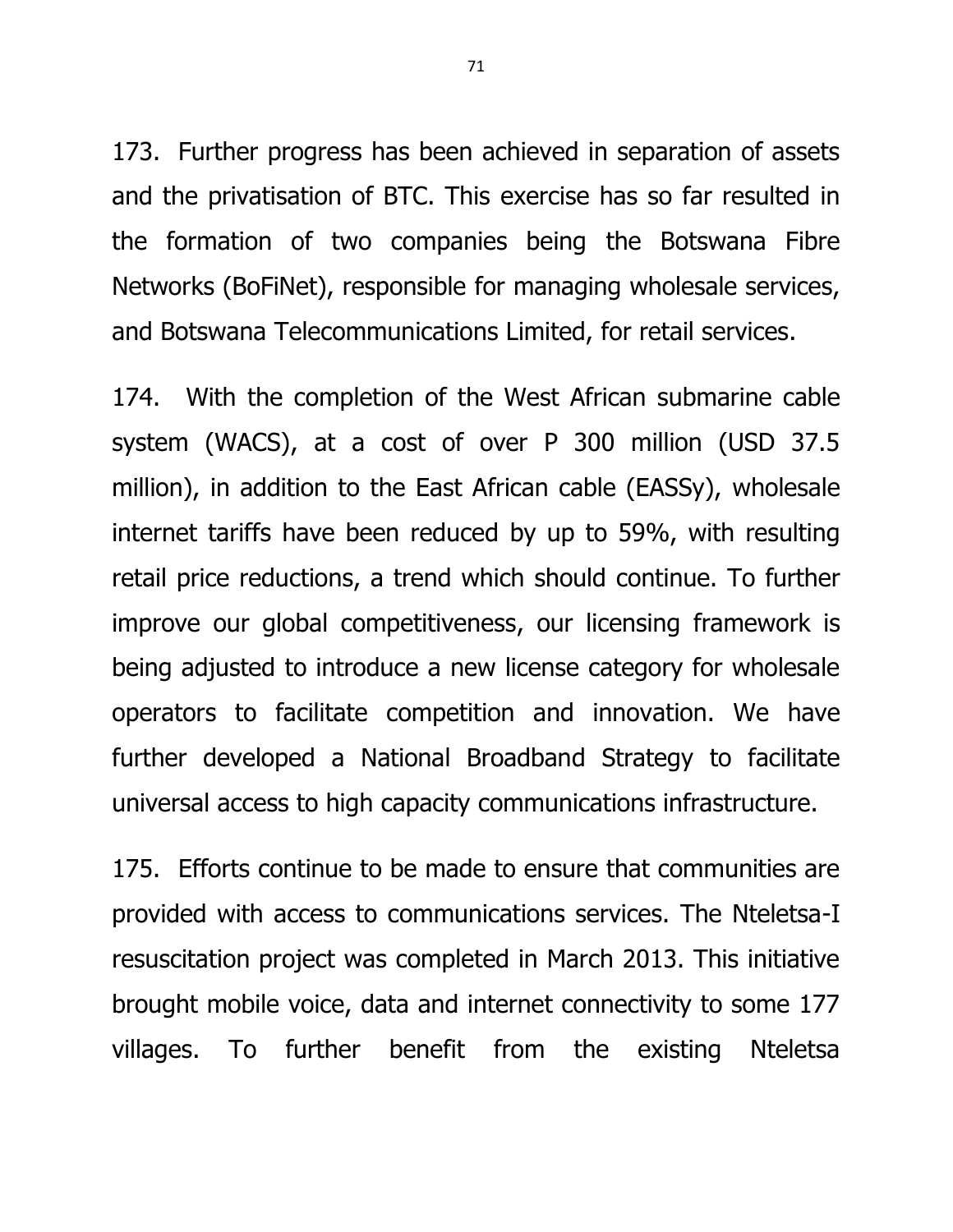infrastructure we are retooling the Kitsong Centres by introducing more products to improve their utilisation.

176. To further connect the nation, free internet facilities are being provided at 39 public libraries and village reading rooms, while another 33 are to be connected through wireless technology. With the support of the Bill and Melinda Gates Foundation some 45,000 members of the public have also been trained in basic computer skills through the Sesigo e-public libraries project. In addition, nine libraries have been completed through our partnership with the Robert and Sara Rothschild Family Foundation, while two more libraries are scheduled for completion at Gweta and Nata by April 2014.

177. To address the issue of long queues at its front offices, the Department of Road Transport and Safety has joined hands with Botswana Post to provide renewal of vehicle licenses at all the 122 post offices. Government is currently negotiating with Botswana Post to offer additional services such as the online renewal of vehicle licenses.

178. A decision has been made to decentralise the transport services provided by the Central Transport Organisation (CTO) by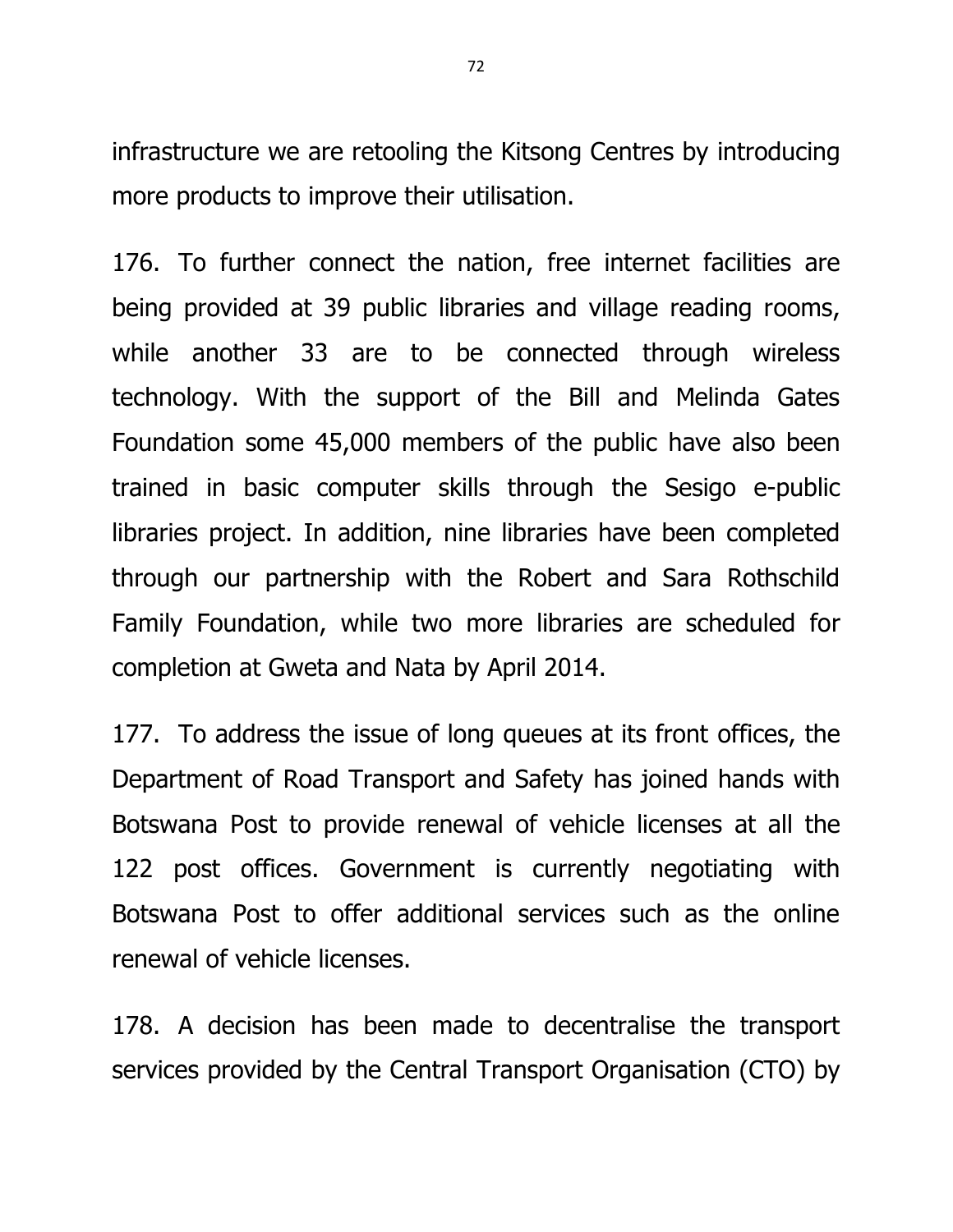devolving fleet management to Ministries. To further enhance efficiencies in Government transport, fuel management will be outsourced to the private sector. All the above will be managed and monitored by the Fleet Tracking Management and Maintenance System.

#### **MEDIA**

179. Perhaps the best evidence of the continued vibrancy of our democracy is that criticism of all sorts is expected and when constructive readily embraced. Can anyone look at the daily output of our diverse domestic media and honestly deny that freedom of expression has continued to flourish; even if in some cases it is abused. But even the most abusive output comes with a silver lining in that the barrage of criticism this Government receives from much of the press has contributed in no small measure to our country's superior global rankings in various surveys of democracy, tolerance and personal freedom.

180. For its part our public service media have made strides in reaching greater numbers of Batswana online, as well as through print and broadcast media, while maintaining their status as our country's most trusted sources of news and information. This has been achieved through expanded transmitter coverage, enhanced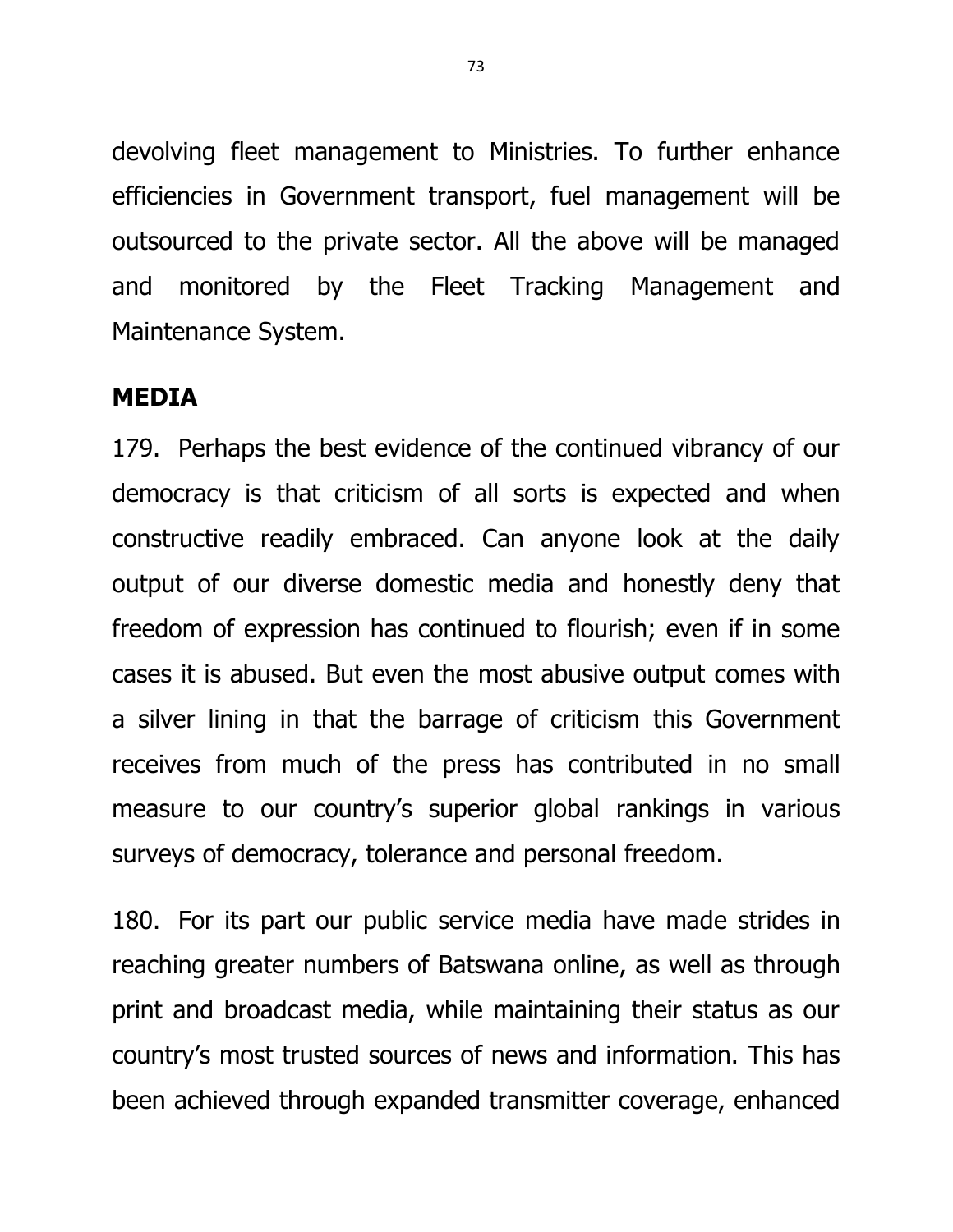satellite capacity and the growing popularity of our ecommunications as well as wider Daily News distribution.

181. With respect to television, we have now begun the process of migrating from analogue to digital terrestrial broadcasting, having adopted the Integrated Systems Digital Broadcasting Terrestrial or "ISDB-T", developed in Japan, as our national standard. This decision was made after comparative testing confirmed ISDB-T superiority as a platform for mobile as well as a fixed free to air transmission, which opens the door for Batswana to receive television through their phones and other mobile devices. To this end Government has built the required terrestrial transmissions network. A Project Management Office is being set up to drive process by reaching out to industry stakeholders and the general public to ensure that the next generation of television positively enhances the lives of Batswana.

182. Our progress in interactive online communications is reflected in the rising traffic on the Government e-Portal and Facebook this past year, as well as the new Daily News and Kutlwano websites. Radio Botswana and RB2 are also now live streaming, meaning that they can be listened to online from anywhere in the world.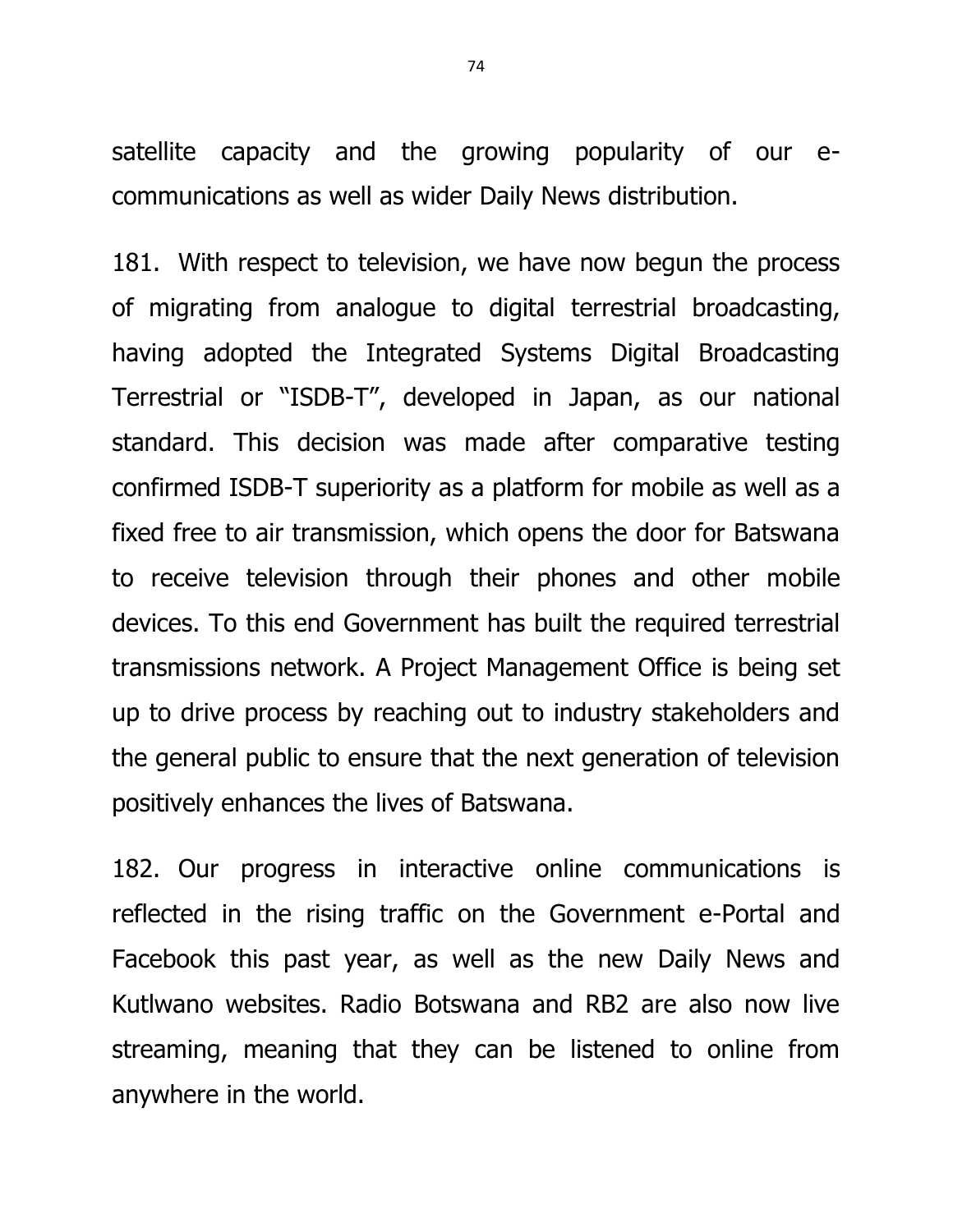183. I am also pleased to note that aspirant artists continue to record in our studios as a public service. The Daily News also continues to engage young freelance reporters focusing on increasing its coverage of rural areas.

## **Culture**

184. Madam Speaker, Government recognises that our cultural heritage, like our natural heritage is a unique asset that needs to be nurtured and developed. In this respect we have started the ratification process for the 2005 UNESCO Convention on the Protection and Promotion of the Diversity of Cultural Expressions, which will enhance the contribution of culture to development. The Convention also promotes awareness and respect for the diversity of cultural expressions at local, national and international level.

185. Madam Speaker, the President's Day Competitions and Constituency Art Competitions have contributed to a reawakening of our cultural values and practices, while promoting artistic talent especially among the youth. The President's Day competitions have grown significantly both in terms of participation and expanded categories. Participation this year stood at 14,061,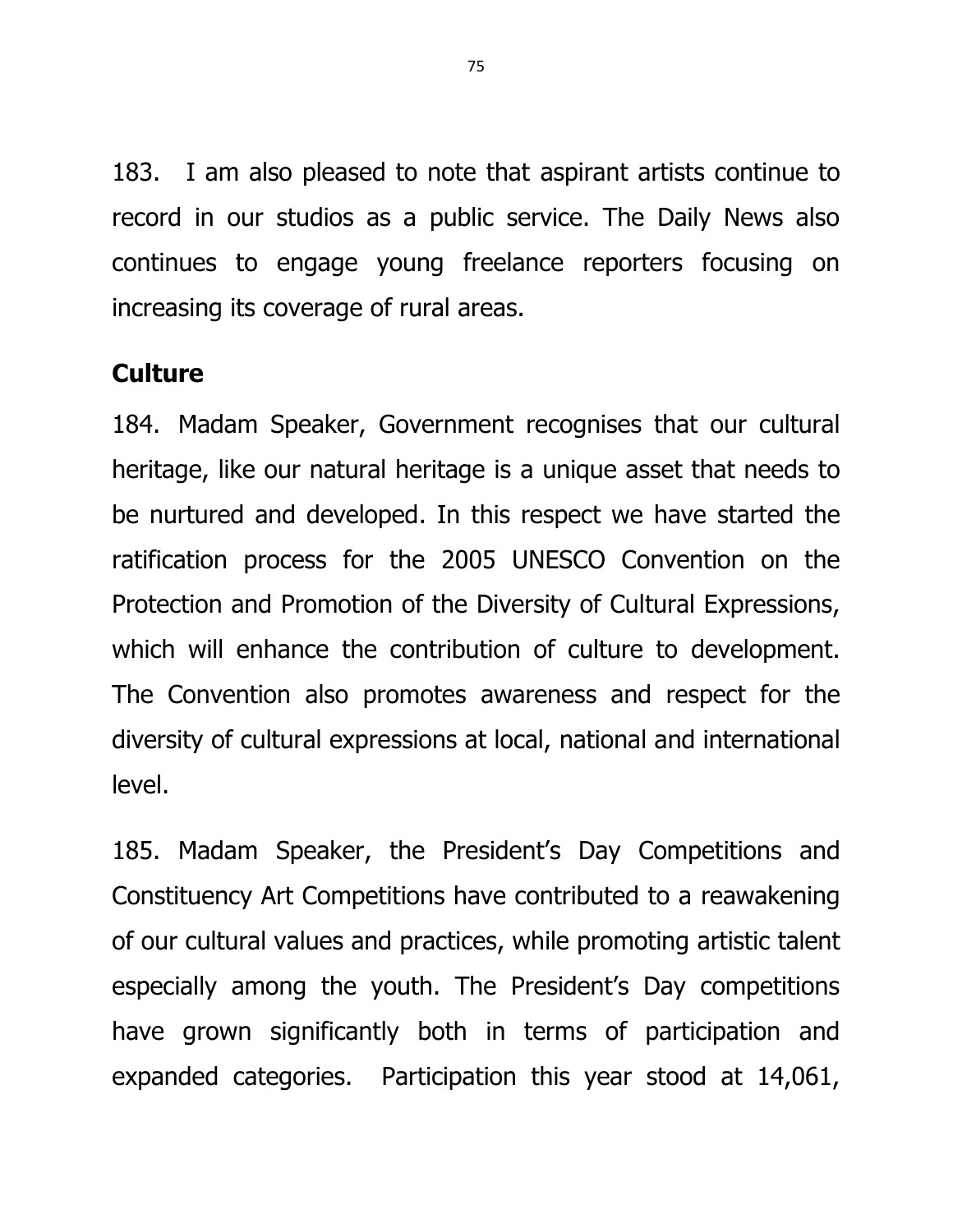whereas in 2012 it was 12,562. The Constituency Art Competitions held in July-August 2012 attracted 12,599 participants, while those of January-March 2013 attracted 18,640 participants.

186. Government has insisted on the purchasing of locally produced arts and crafts to expand their market and improve the livelihoods of our artists. In 2012/13, arts and crafts to the value of P336,242 were sold to Government Departments and Ministries, different organisations and individuals, including our foreign missions.

187. The archival documentation of our national heritage continues to grow through acquisition from both Government and private stakeholders. From 2012 archival collections increased by 46% enabling greater access to diverse information for research and reference purposes. During the 2012-13 the number of archives users grew by 4.3% while the number of documents used increased by 21.5%.

188. Madam Speaker, the count-down towards the celebrations of Botswana's 50th Anniversary of Independence in 2016 has started. Today marks 1061 days before the Golden Jubilee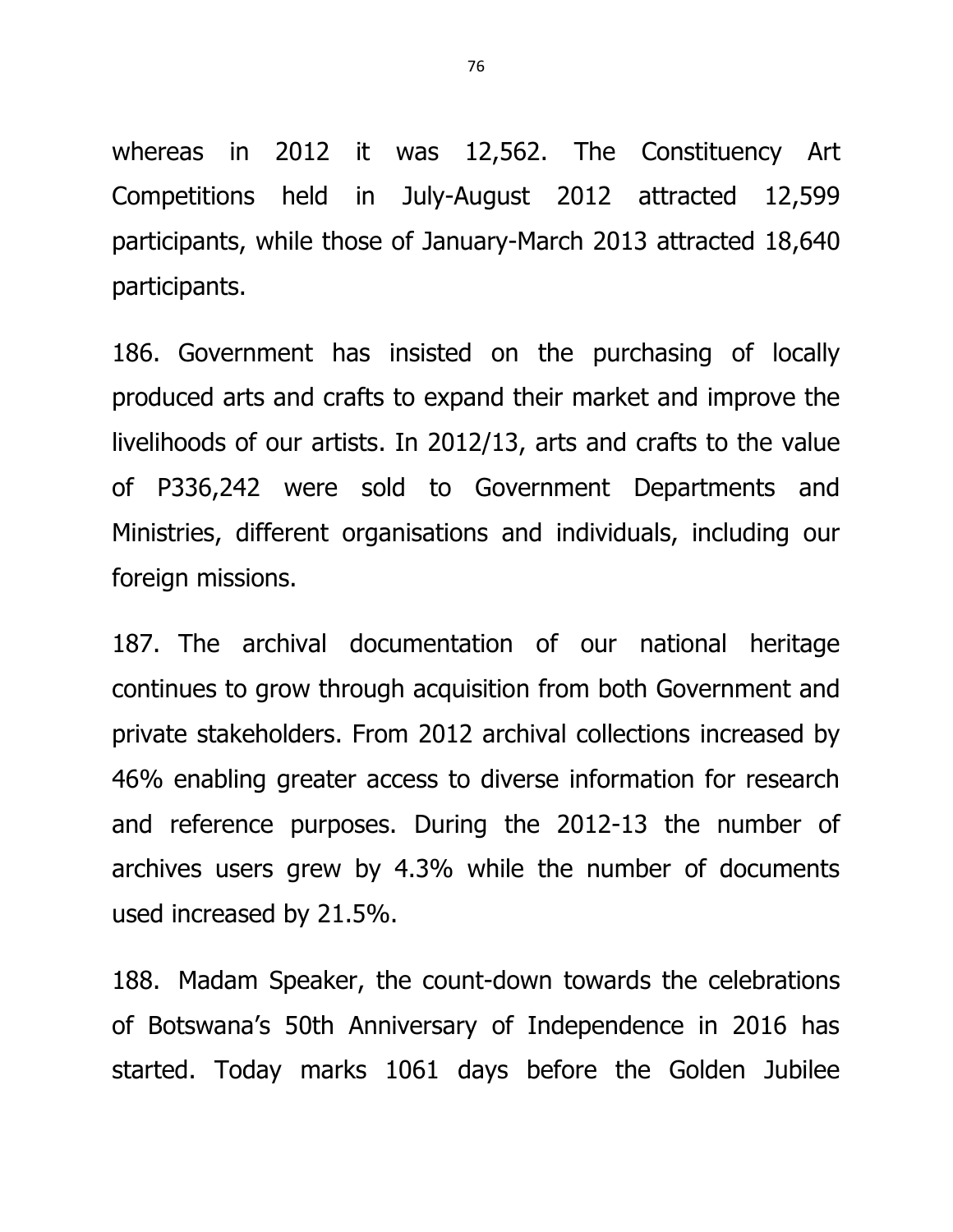Celebrations for our country. Our theme for the celebrations is "Botswana First – Botswana Pele". The 2016 Independence Celebrations will also coincide with the end of the Vision 2016 cycle and we must all work hard to ensure that the Vision becomes reality.

### **Sport and Recreation**

189. Madam Speaker, we recognise that the development and promotion of sport contributes to economic growth and diversification. Over the past year we hosted a number of major sport events, which benefited the country through sport tourism. To place sports on a sounder footing, the Botswana National Sports Commission Bill 2013 has been drafted and is expected to be presented in Parliament during the next sitting. The Bill seeks to establish a Sports Commission to provide greater clarity in the execution of the sporting mandates.

190. The Constituency Sport Tournaments continue to be popular. Participation rates have grown from 28,476 at inception to 65,146 during Cycle 1 of 2013/2014, which ended in July 2013. To date the programme has contributed to the expansion of sporting codes and talent identification, with a number of players having graduated from constituency tournaments to mainstream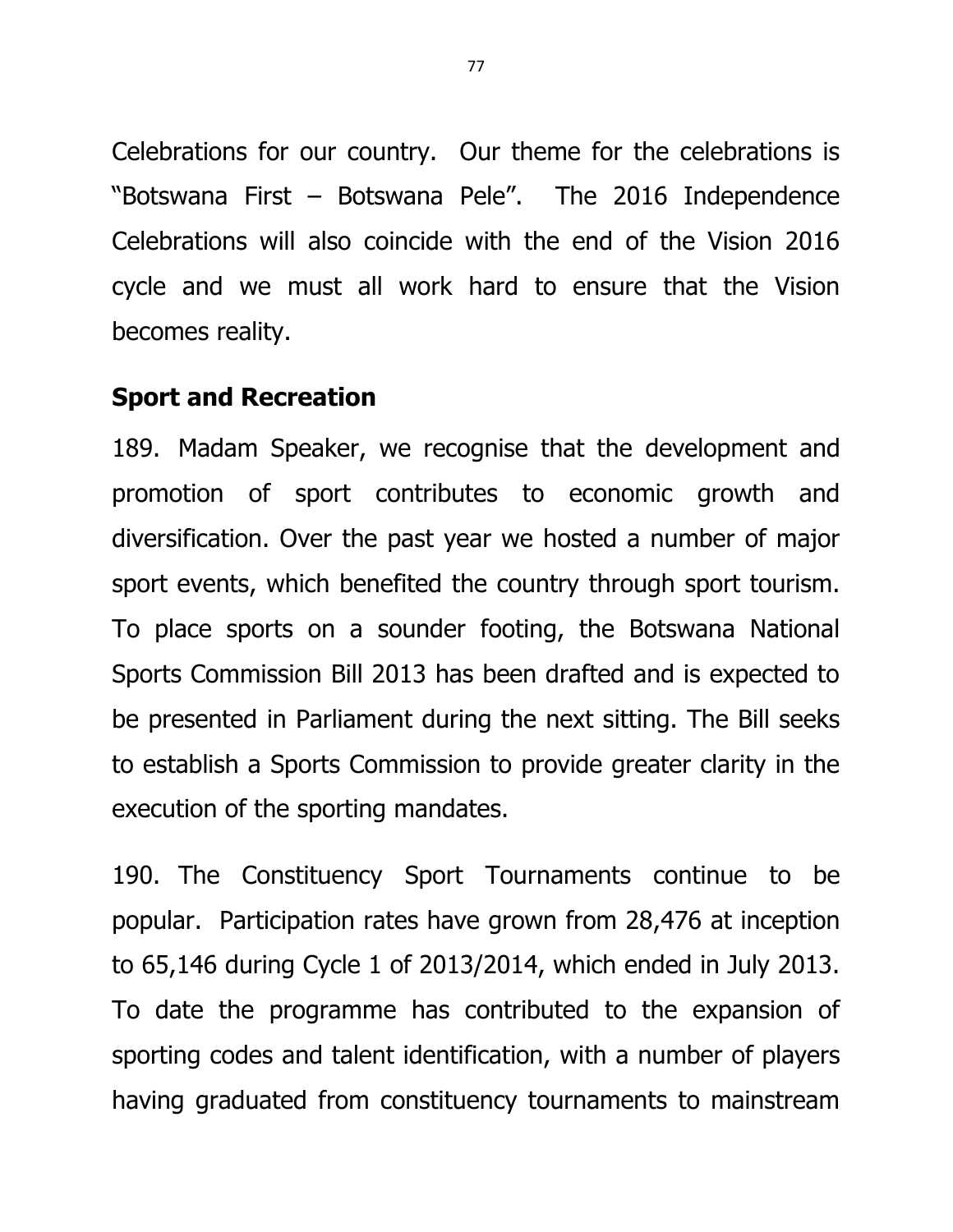league teams since its inception. Some teams have also utilized prize money to sponsor players to study in different fields.

191. Botswana athletes continue to impress in regional, continental and international competitions. For example, Amantle Montsho has retained her Gold Medal title at the 2013 Samsung Diamond League, whilst Nijel Amos also became a Gold Medallist at the 2012 World University Games in the 800m event. Moreover, this year 6 Batswana football players joined the professional ranks, bringing the total number to 12. To build on such successes additional attention is paid to grassroots sports development, especially through the school system. In this connection, the Government has set aside prize money as a motivation for outstanding learner athletes.

192. Madam Speaker, Botswana will host the 2<sup>nd</sup> Africa Youth Games in May 2014. An Organizing Committee for the Games was appointed and is working to ensure that the Games are a success. The games committee has further appealed to the private sector and the civil society for support. In this respect, I wish to especially thank Choppies Group for their donation of P8.5 million towards the event. We hope other companies doing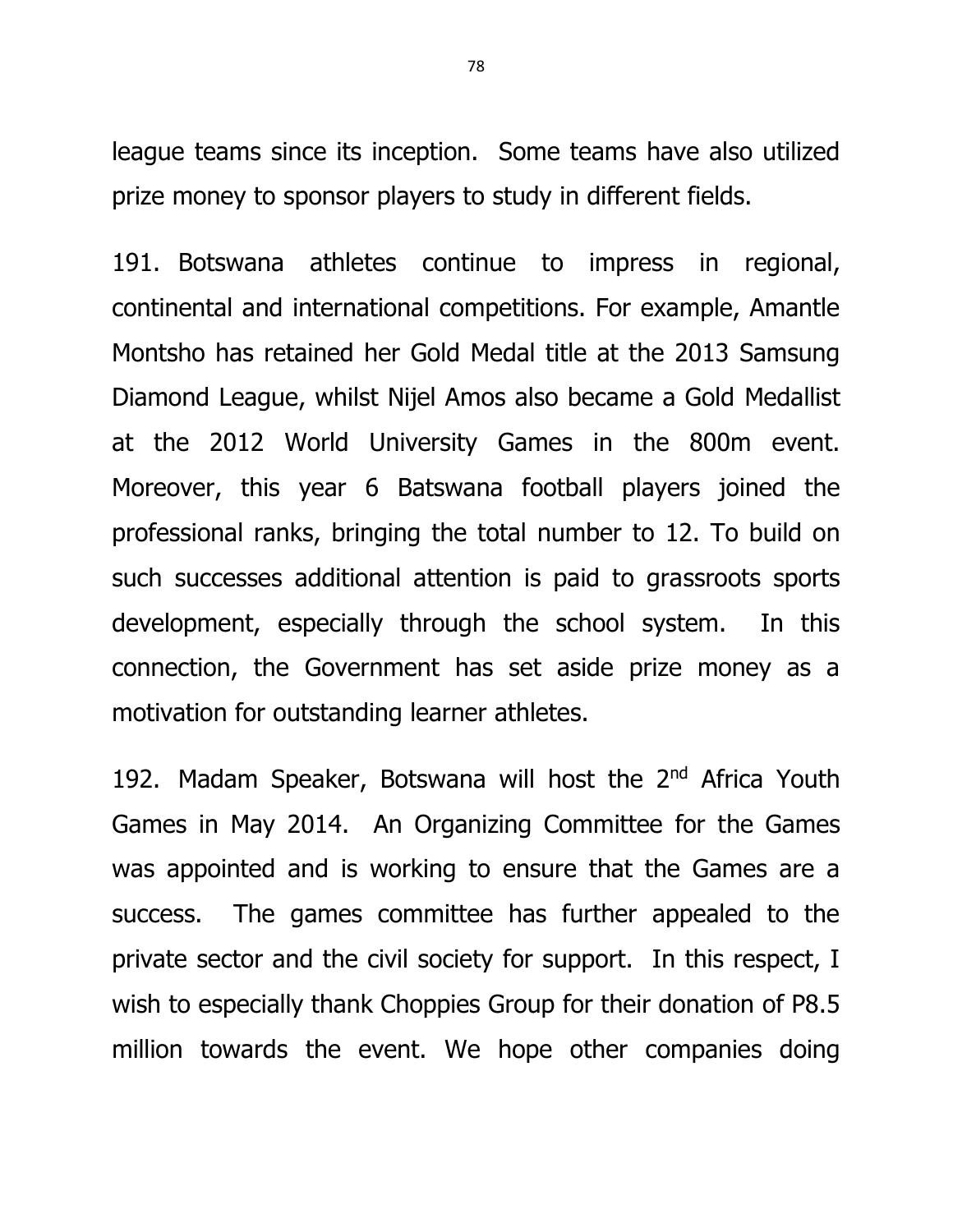business in Botswana will be motivated to engage in similar social responsibility gestures.

## **Global Cooperation**

193. Madam Speaker, as a small nation in an increasingly complex and competitive globalised world, our foreign policy remains anchored in working through multilateral institutions. As such we continue to play an active role within the United Nations (UN) and the other international and regional organizations, notably the African Union (AU) and Southern African Development Community (SADC), to which we belong. Our international engagements are predicated on advancing our national interests, which include such trans-national priorities as promoting sustainable economic development, good governance and international peace and security. Guided by the principles and spirit of the United Nations Charter, we actively support positions on global issues that advance the interests of humankind.

194. Over the past twelve months, we had the privilege of welcoming dignitaries from various parts of the world, whose visits contributed to a deepening of our relations. We have also been privileged to host a number of high level meetings. These have included the Africa Regional Workshop on the Ratification of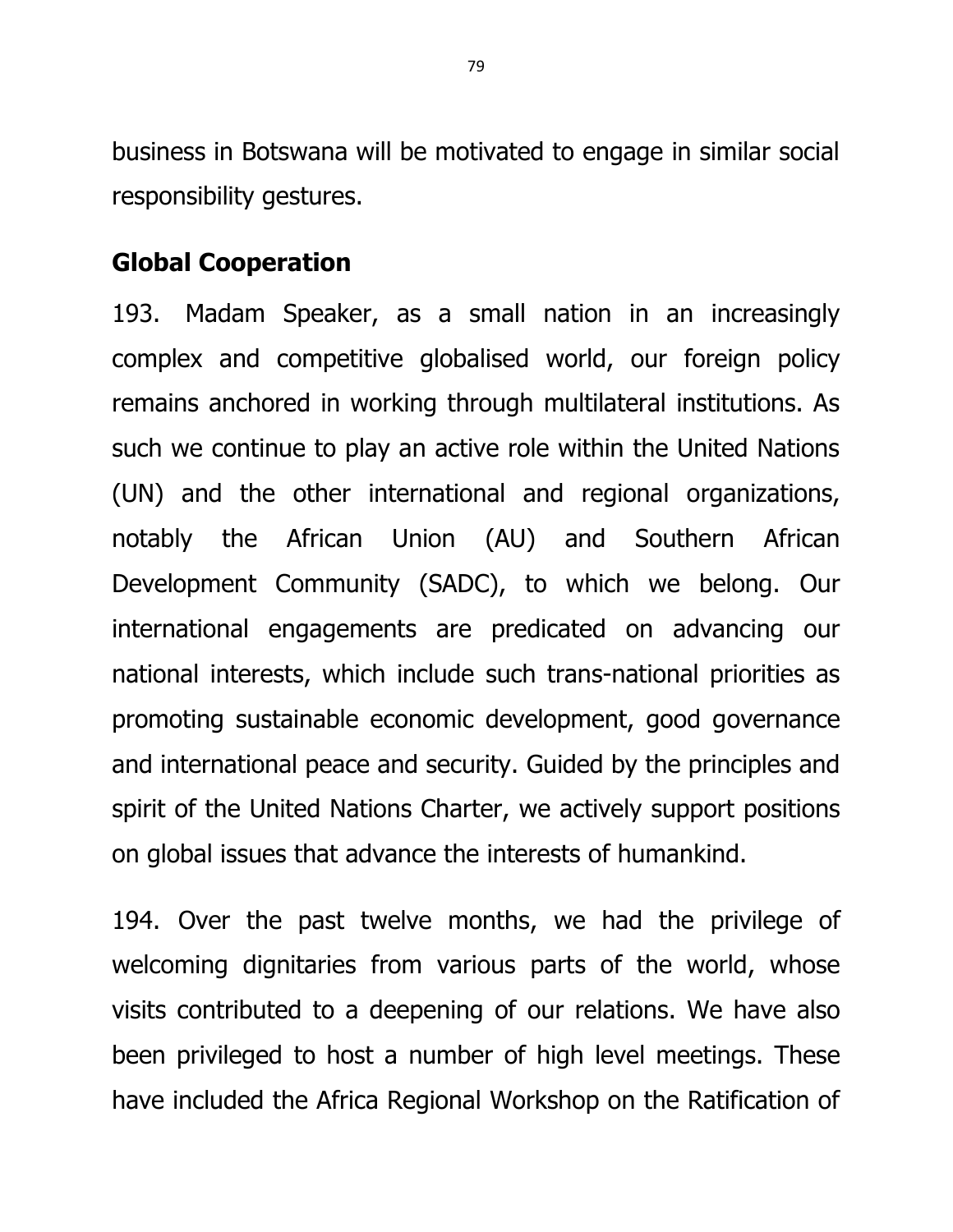the Kampala Amendments relating to the crime of Aggression, with respect to the International Criminal Court. The Workshop, which was attended by all African State Parties to the Rome Statute, raised awareness about the importance of these amendments, which Botswana was the first African country to ratify.

195. This year we hosted the fourth SACU Summit of Heads of State and Government. Additional international gatherings, among others, included the WHO Dialogue on the MDG post-2015 Agenda, the  $4<sup>th</sup>$  China-Africa Health Roundtable and the Annual Meeting of Commonwealth Heads of Public Service. Our capital city, in particular, has also hosted a number of regional industrial and commercial gatherings, reflecting its growing status as an international conference venue.

196. Our international undertakings are shaped by humanitarian values and sense of global solidarity, as well as national interests. In keeping with our capacity we thus continue to provide modest relief contributions in response to external needs. As a country, we further honour our international commitments through material contributions and adherence to our treaty obligations.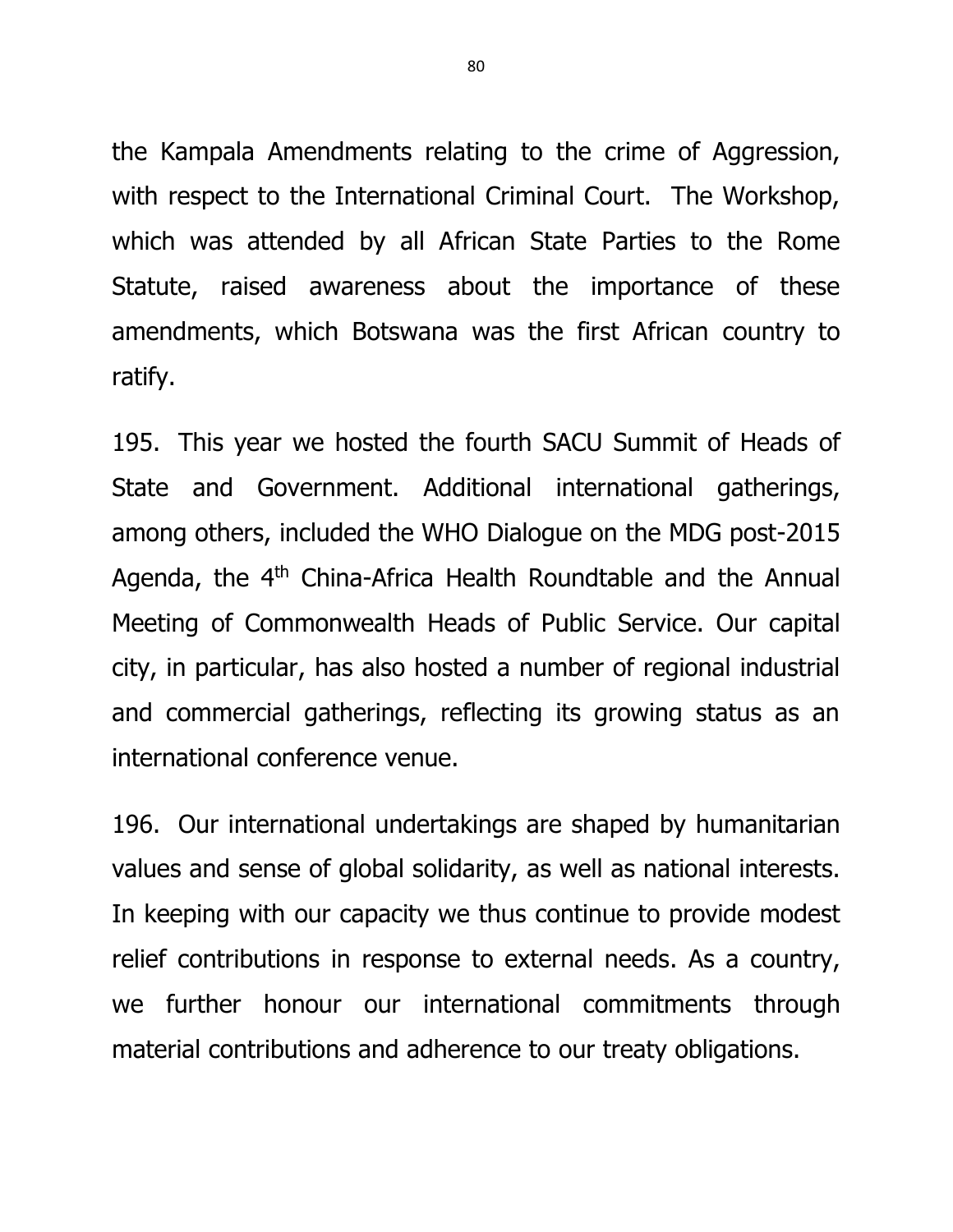197. Given our commitment to human rights and universal values, we have associated ourselves with the global consensus that the atrocities committed by the Assad regime against its own people, through the use of conventional as well as chemical weapons, are a clear threat to world peace and security, as well as the livelihoods of Syrians. We are thus disappointed by the inability of the Security Council to bring an end to this ongoing carnage, which has claimed the lives of over 100 thousand, while causing another 2 million to become refugees. Our firm conviction that robust action to hold the Assad regime accountable for its crimes is long overdue; this further convinces us of the need to reform the UN Security Council to enable it to respond to such behaviour.

198. Over the past year we have also been concerned with the tragic consequences of acts of terrorism that have occurred on our own continent and elsewhere, such as the recent instances of mass murder in Kenya, Nigeria and Pakistan. Our sympathies shall continue to go out to all the victims of such violence, whatever may be their nationality, politics or faith. For whenever and wherever terror attacks are perpetrated, humanity as a whole is robbed of something of its material and spiritual wellbeing.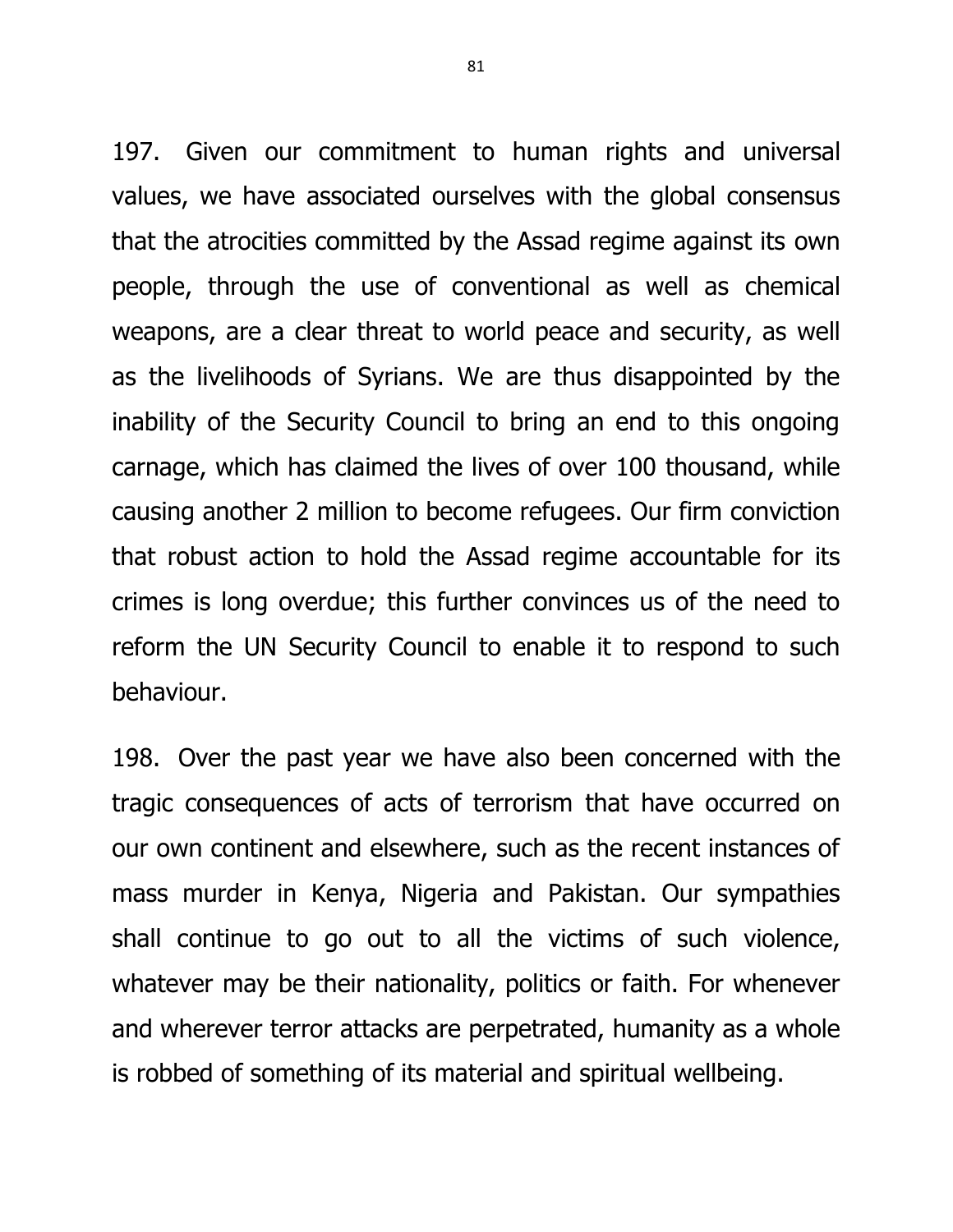199. With respect to Zimbabwe we have carried out our regional responsibilities as a good neighbour as well as a SADC member, in candidly expressing our concerns about the recent electoral process. This was in line with the findings not only of our own election observers but those of the other Observer Missions. At the same time we have assured the Zimbabwean Government of our continued commitment to enhanced bilateral cooperation for the mutual benefit of our peoples.

200. Madam Speaker, let me take this opportunity to once more express on behalf of the nation our appreciation for the generous external assistance we continue to receive from elsewhere in facilitating our progress. I therefore wish to express our gratitude to all of the countries and international organisations, including private institutions and individuals, who have assisted us.

# **Conclusion**

201. Madam Speaker, by pulling together we can build a better country, one that is globally competitive, while remaining true to its unique identity and values. The path to a more prosperous and productive nation that leaves no citizen behind lies not so much in the bounty of natural resources with which the Lord has blessed